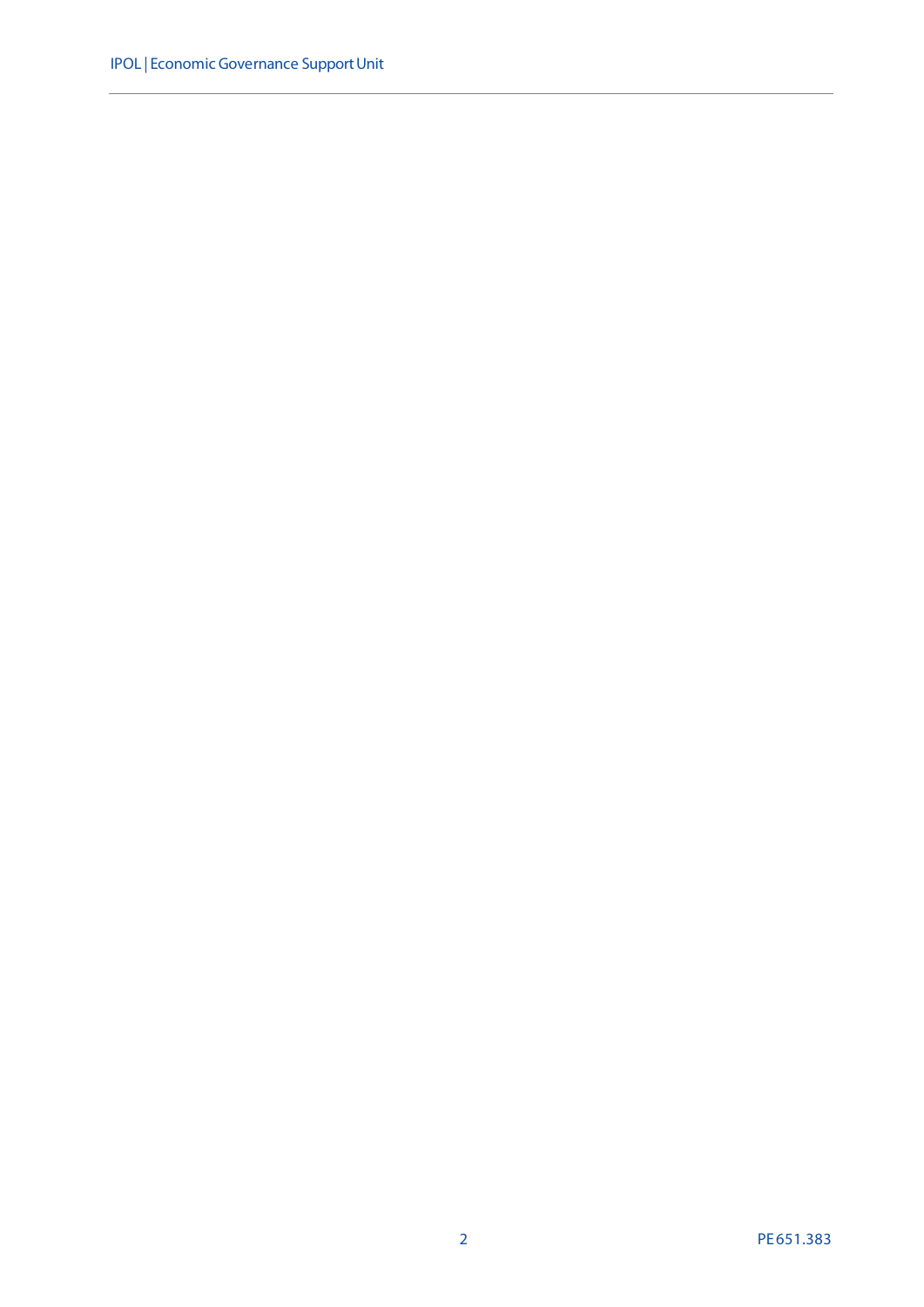# What are the wider supervisory implications of the Wirecard case?

# Public Oversight Systems for Statutory Auditors in the EU

#### **Abstract**

While multiple causes underpin accounting scandals such as Wirecard, they often point at deficiencies in the audit profession and its oversight. Currently, the system of national public audit oversight boards (POBSAs) is fragmented and overly complex, characterized by limited responsiveness to red flags, and apparent lack of communication among the POBSAs, and with other supervisors. This suggests supervisory coordination and clear action triggers are imperative. Importantly, pervasively low transparency limits the usefulness of this briefing and hinders evidence-based policy making.

This document was provided by the Economic Governance Support Unit at the request of the ECON Committee.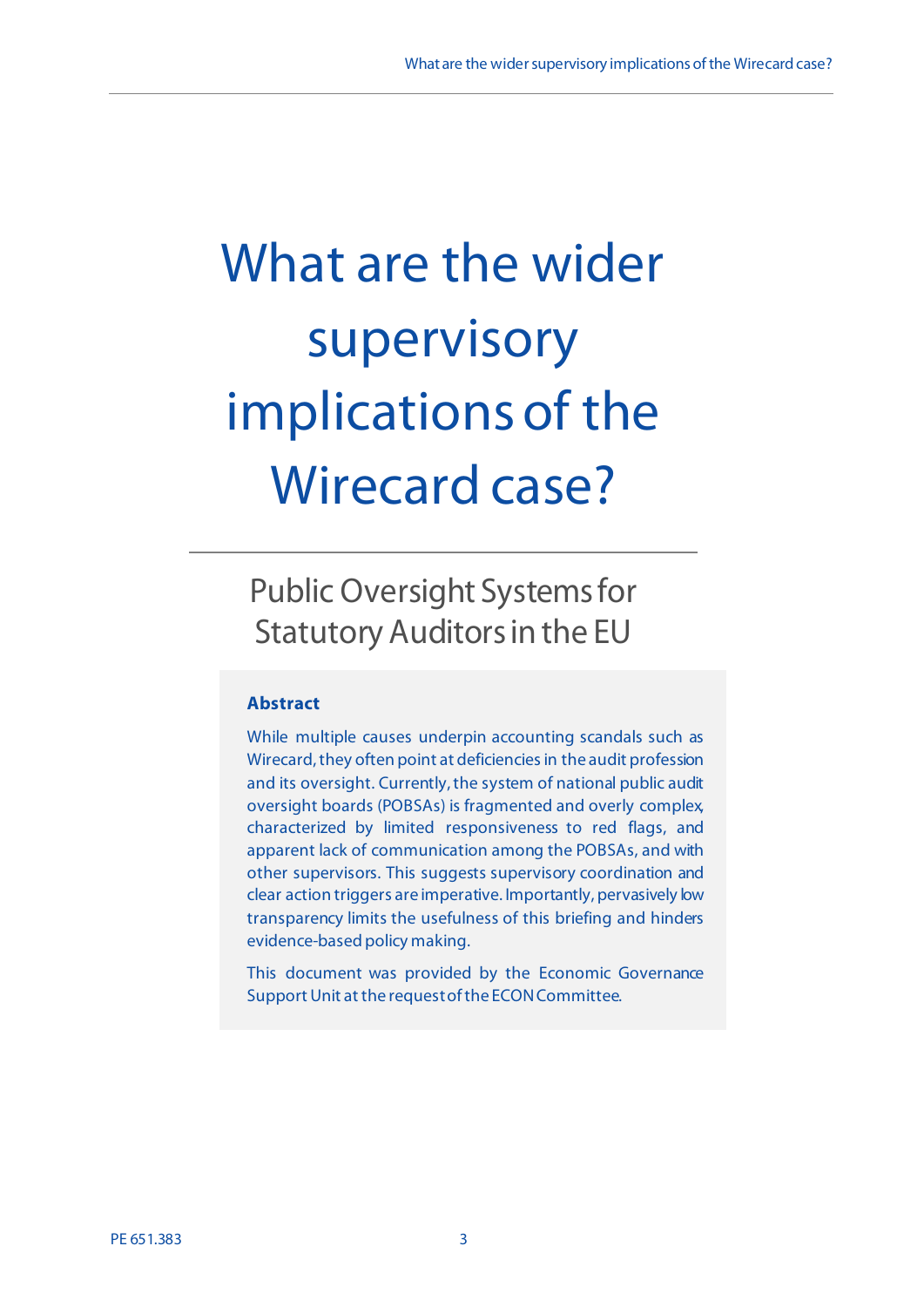This document was requested by the European Parliament's Committee on Economic and Monetary Affairs.

#### **AUTHORS**

Beatriz GARCÍA OSMA, Universidad Carlos III de Madrid, Spain. Ana GISBERT, Universidad Autónoma de Madrid, Spain Begoña NAVALLAS, Universidad Autónoma de Madrid, Spain

#### **ADMINISTRATOR RESPONSIBLE**

Cristina DIAS, MarcelMAGNUS

**EDITORIAL ASSISTANT**  Donella BOLDI

**LINGUISTIC VERSIONS**

Original: EN

#### **ABOUT THE EDITOR**

The Economic Governance Support Unit provides in-house and external expertise to support EP committees and other parliamentary bodies in shaping legislation and exercising democratic scrutiny over EU internal policies.

To contact Economic Governance Support Unit or to subscribe to its newsletter please write to: Economic Governance Support Unit European Parliament B-1047 Brussels E-mail[: egov@ep.europa.eu](mailto:egov@ep.europa.eu)

Manuscript completed in October2020 © European Union, 2020

This document and other supporting analyses are available on the internetat: <http://www.europarl.europa.eu/supporting-analyses>

#### **DISCLAIMERAND COPYRIGHT**

The opinions expressed in this document are the sole responsibility of the authors and do not necessarily represent the official position of the European Parliament. Reproduction and translation for non-commercial purposes are authorised, provided the source is acknowledged and the European Parliament is given prior notice and sent a copy.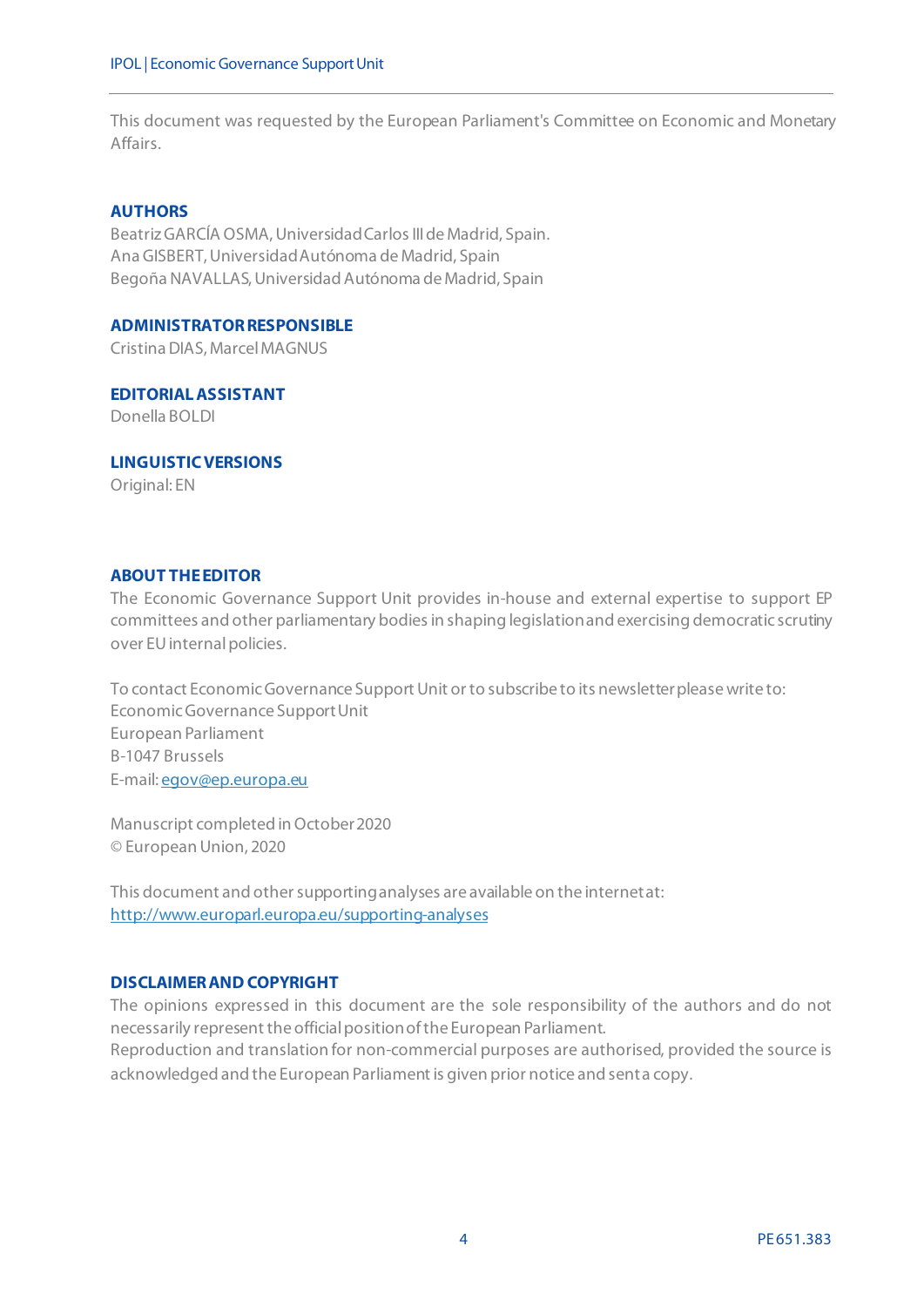# **CONTENTS**

|    |      | <b>LIST OF ABBREVIATIONS</b>                                                      | 7  |
|----|------|-----------------------------------------------------------------------------------|----|
|    |      | <b>LIST OF BOXES</b>                                                              | 9  |
|    |      | <b>LIST OF FIGURES</b>                                                            | 9  |
|    |      | <b>LIST OF TABLES</b>                                                             | 9  |
|    |      | <b>EXECUTIVE SUMMARY</b>                                                          | 10 |
| 1. |      | <b>INTRODUCTION AND BACKGROUND</b>                                                | 12 |
|    | 1.1. | Fraud, the role of the auditor, and public oversight                              | 12 |
|    | 1.2. | The developing case of Wirecard AG                                                | 13 |
|    |      | 1.2.1. Wirecard corporate governance                                              | 14 |
|    |      | 1.2.2. The role of the auditor                                                    | 15 |
|    |      | 1.2.3. The role of the oversight system                                           | 16 |
| 2. |      | <b>CURRENT SUPERVISORY LANDSCAPE FOR THE PROVISIONING OF AUDIT SERVICES</b>       | 17 |
|    | 2.1. | Auditor oversight systems                                                         | 18 |
|    | 2.2. | Differences in oversight systems in Europe                                        | 19 |
|    |      | 2.2.1. Differences in the organization structure of the POBSAs                    | 19 |
|    |      | 2.2.2. Differences in the regulatory role of the POBSAs                           | 20 |
|    |      | 2.2.3. Differences in the supervisory role of the POBSAs                          | 21 |
|    |      | 2.2.4. Differences in the disciplinary role of the POBSAs                         | 21 |
|    |      | 2.2.5. Differences in transparency mechanisms                                     | 22 |
| 3. |      | THE ROLE AND EFFECTIVENESS OF SELF-REGULATORY AUDIT BODIES                        | 23 |
|    | 3.1. | Audit quality and the expectation gap                                             | 23 |
|    | 3.2. | The role and effectiveness of public audit oversight                              | 24 |
|    |      | 3.2.1. Quality assurance reviews/inspections and investigations and audit quality | 24 |
|    |      | 3.2.2. Effect of PCAOB inspection on foreign/EU auditors and companies            | 25 |
|    |      | 3.2.3. Effect of POBSAs on EU auditors and companies                              | 26 |
|    | 3.3. | The role and effectiveness of self-regulatory mechanisms                          | 26 |
|    |      | 3.4. Enforcement styles and transparency.                                         | 28 |
| 4. |      | <b>REFLECTIONS ON SUPERVISORY IMPLICATIONS</b>                                    | 29 |
|    | 4.1. | Limitations of this briefing                                                      | 29 |
|    | 4.2. | Conclusions and supervisory implications                                          | 29 |
|    |      | 4.2.1. Macro-level: The role of the CEAOB and other international and EU bodies.  | 29 |
|    |      | 4.2.2. POBSA level: Prevention                                                    | 30 |
|    |      | 4.2.3. POBSA level: Detection (Quality & Assurance (QA) and Inspections)          | 30 |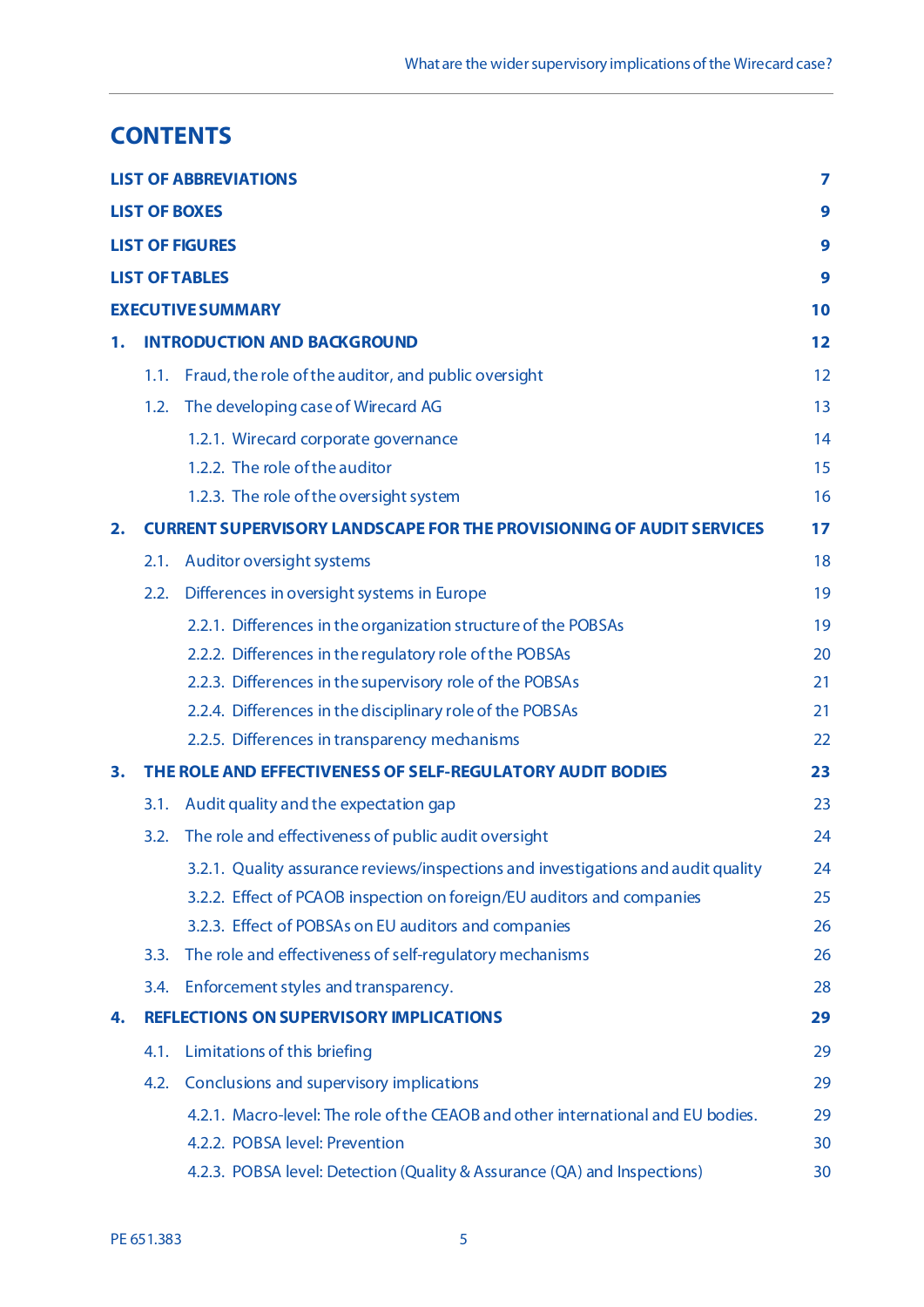|       | 4.2.4. POBSA level: Remediation (Investigation and Discipline - ID)                                                          | 31 |
|-------|------------------------------------------------------------------------------------------------------------------------------|----|
|       | 4.2.5. Transparency                                                                                                          | 31 |
|       | <b>REFERENCES</b>                                                                                                            | 32 |
| ANNEX |                                                                                                                              | 38 |
|       | Appendix A. Additional details on the case of Wirecard                                                                       | 38 |
|       | Appendix B. Committee of European Auditing Oversight Bodies (CEAOB)                                                          | 41 |
|       | Appendix B.1. Conceptual framework,                                                                                          | 43 |
|       | Appendix C: Description of variables and dimensions studied for analysed POBSAs.                                             | 44 |
|       | Appendix C.1. Austria, Belgium, France, Germany and Netherlands: Regulatory,<br>Supervisory, Disciplining and Transparency   | 46 |
|       | Appendix C.2. Denmark, Sweden, Finland, Ireland and Luxembourg: Regulatory,<br>Supervisory, Disciplining and Transparency    | 49 |
|       | Appendix C.3. Portugal, Spain, Greece and Italy: Regulatory, Supervisory, Disciplining and<br>Transparency                   | 51 |
|       | Appendix D. Staff, PIEs and collaboration with professional corporations.                                                    | 53 |
|       | Appendix E. Evidence on effects of public oversight on EU audit firms and companies                                          | 54 |
|       | Appendix F. Evidence on views of auditors on the public oversight system                                                     | 56 |
|       | Appendix G. Audit Market Concentration. Number of PIEs by auditor network in the EAA,<br>Switzerland and the United Kingdom. | 58 |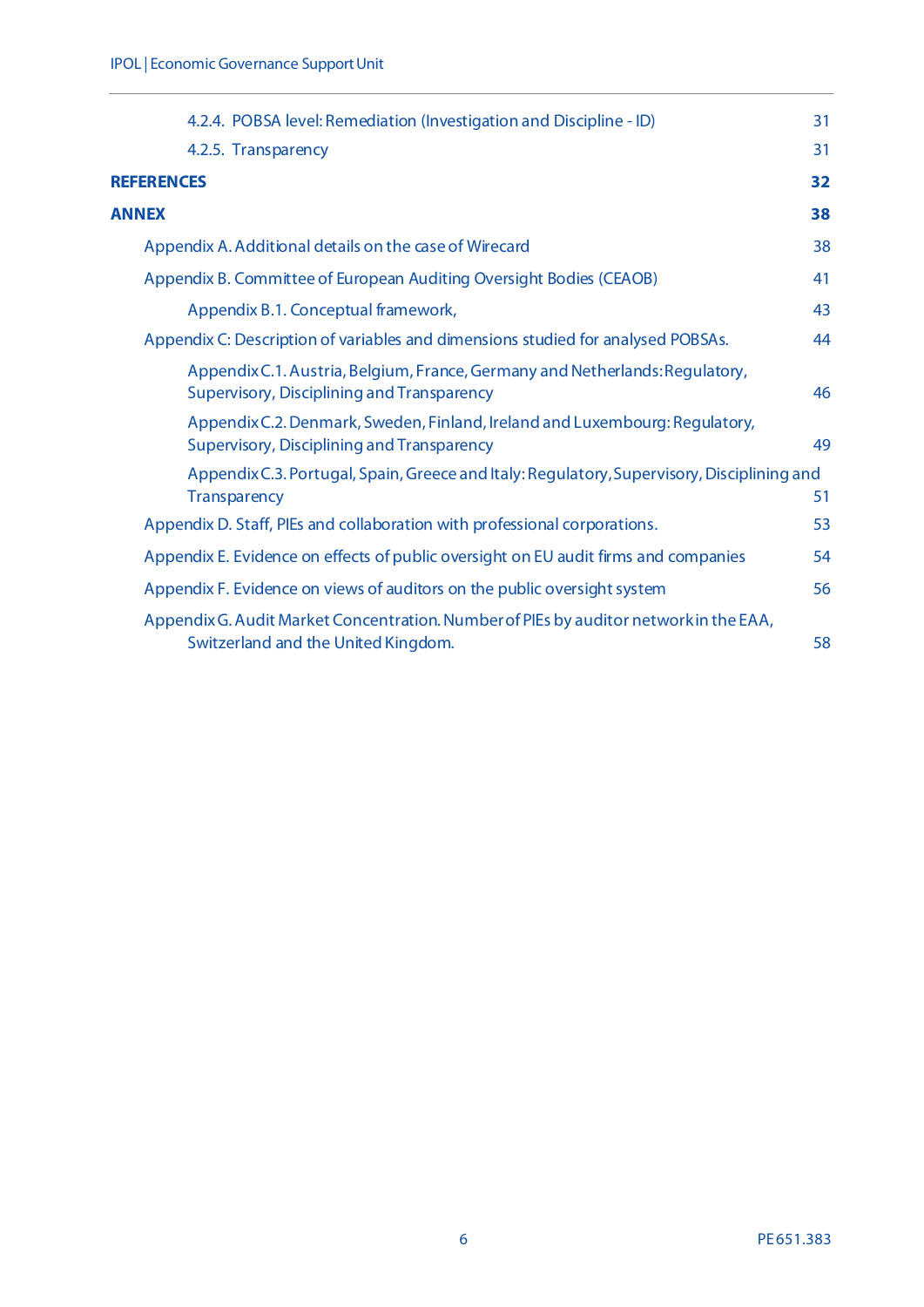# <span id="page-6-0"></span>**LIST OF ABBREVIATIONS**

| <b>APAS</b>    | Abschlussprueferaufsichtsstelle (German POBSA)                                             |
|----------------|--------------------------------------------------------------------------------------------|
| <b>CEAOB</b>   | Committee of European Auditing Oversight Bodies                                            |
| <b>EBA</b>     | <b>European Banking Authority</b>                                                          |
| EC             | <b>European Commission</b>                                                                 |
| <b>EDGAR</b>   | Electronic Data Gathering, Analysis, and Retrieval system                                  |
| <b>EEA</b>     | European Economic Area                                                                     |
| <b>EGAOB</b>   | European Group of Auditor Oversight Bodies                                                 |
| <b>EIOPA</b>   | European Insurance and Occupational Pensions Authority                                     |
| <b>ESMA</b>    | <b>European Securities and Markets Authority</b>                                           |
| EU             | <b>European Union</b>                                                                      |
| <b>FREP</b>    | Financial Reporting Enforcement Panel (Deutsche Prüfstelle für Rechnungslegung<br>$-DPR$ ) |
| <b>GAAP</b>    | <b>Generally Accepted Accounting Principles</b>                                            |
| <b>IAASB</b>   | International Auditing and Assurance Standards Board                                       |
| <b>IASB</b>    | International Accounting Standards Board                                                   |
| ID             | Investigation and Disciplining                                                             |
| <b>IESBA</b>   | International Ethics Standards Board for Accountants                                       |
| <b>IFAC</b>    | International Federation of Accountants                                                    |
| <b>IFIAR</b>   | International Forum of Independent Audit Regulators                                        |
| <b>IFRS</b>    | International Financial Reporting Standards                                                |
| <b>INTOSAI</b> | International Organization of Supreme Audit Institutions                                   |
| <b>IOSCO</b>   | International Organization of Securities Commissions                                       |
| <b>ISA</b>     | International Standards on Auditing                                                        |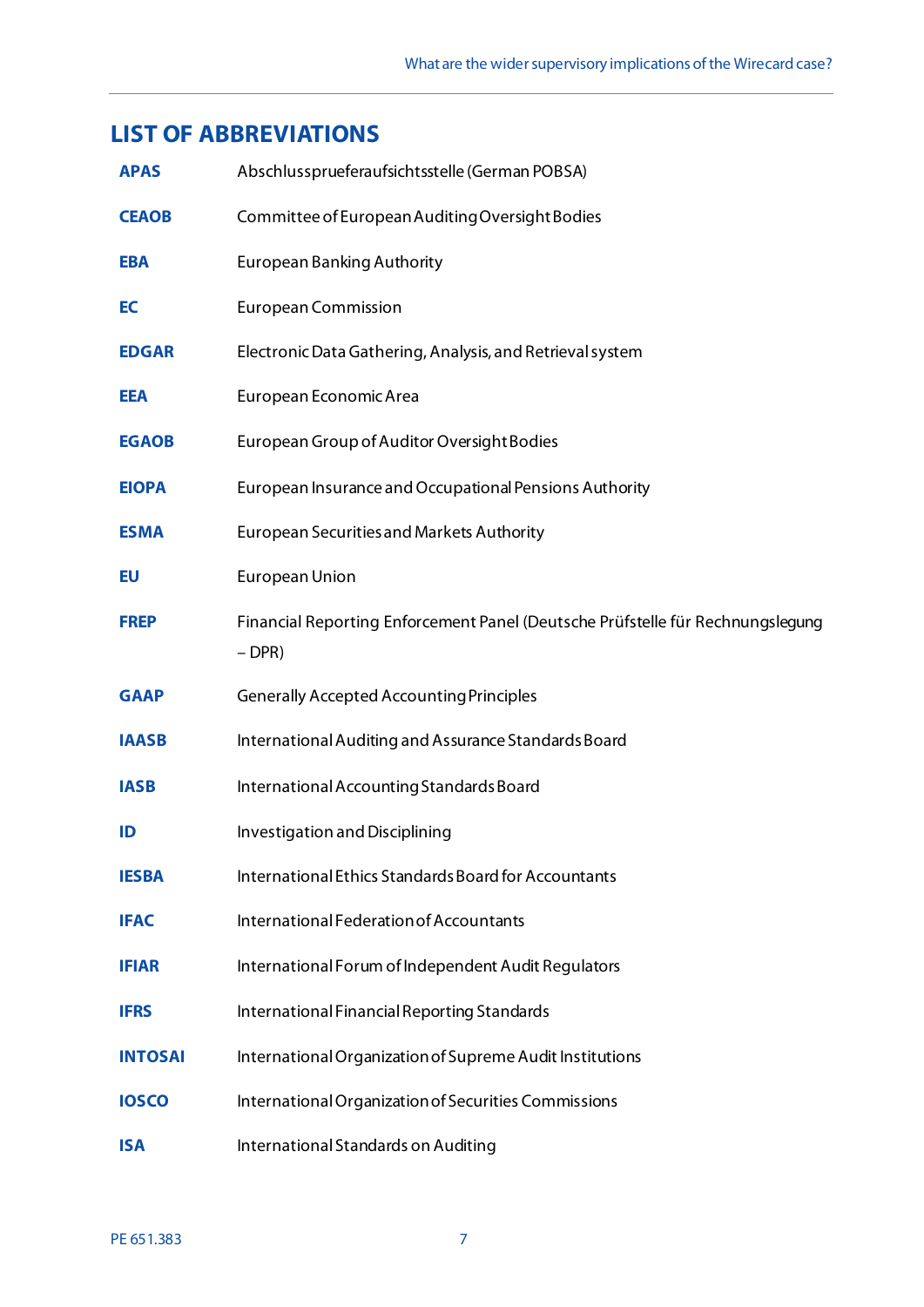#### IPOL | Economic Governance Support Unit

| <b>PC</b>    | Professional Corporations                            |
|--------------|------------------------------------------------------|
| <b>PCAOB</b> | Public Company Accounting Oversight Board            |
| <b>PIE</b>   | <b>Public-Interest Entity</b>                        |
| <b>POBSA</b> | <b>Public Oversight Board for Statutory Auditors</b> |
| QA           | <b>Quality Assurance</b>                             |
| <b>QAR</b>   | <b>Quality Assurance Review</b>                      |
| <b>SEC</b>   | Securities and Exchange Commission                   |
| <b>SMO</b>   | Standard of Membership Obligations (IFAC)            |
| <b>US</b>    | <b>United States</b>                                 |
| <b>XBRL</b>  | Extensible Business Reporting Language               |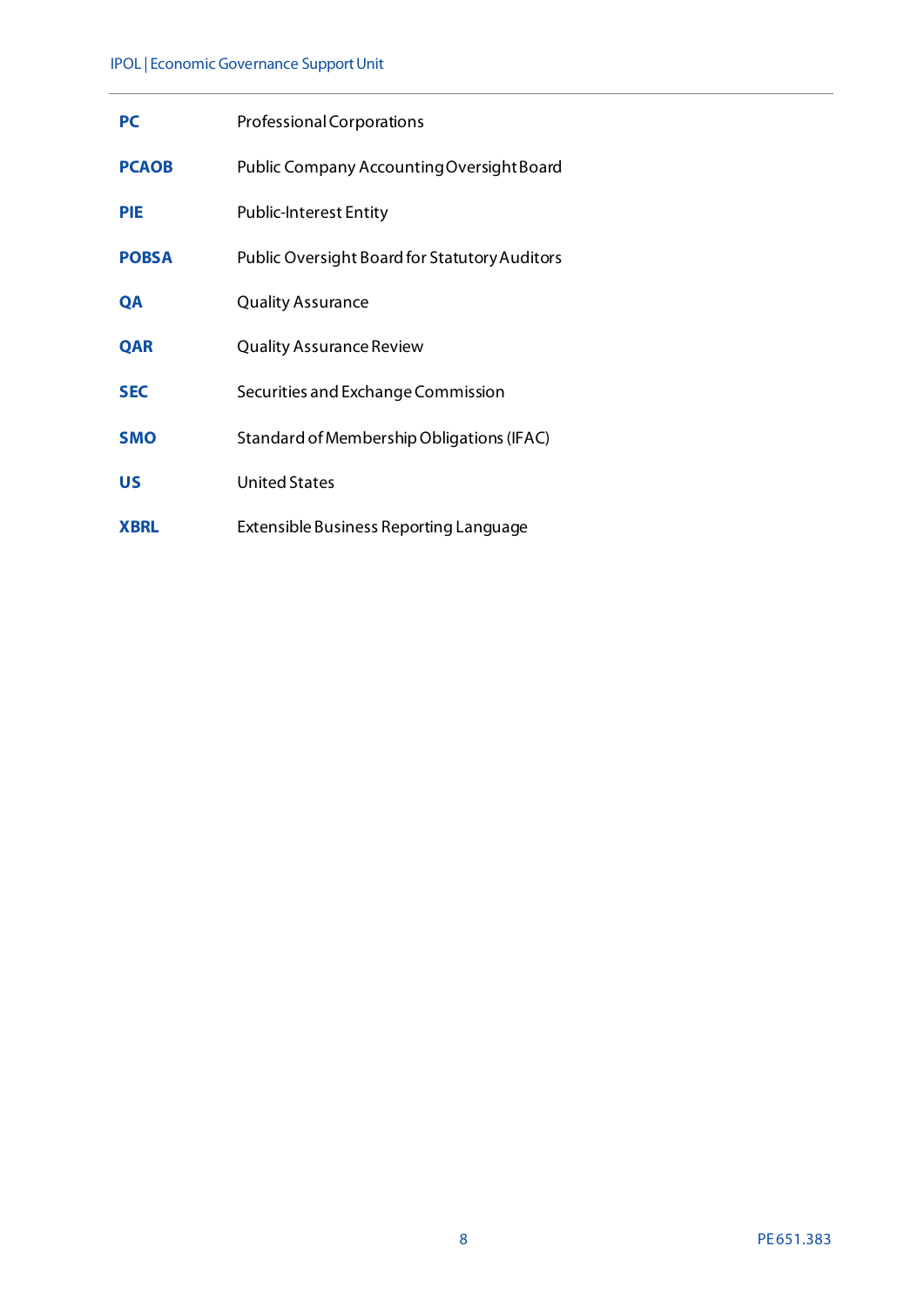# <span id="page-8-0"></span>**LIST OF BOXES**

# <span id="page-8-1"></span>**LIST OF FIGURES**

| Figure 1: | Timeline of significant events (Wirecard) [own elaboration] |  |
|-----------|-------------------------------------------------------------|--|
|           | Figure 2: Slippery slope of misreporting                    |  |

# <span id="page-8-2"></span>**LIST OF TABLES**

| Table 1: | Summary of main organizational structure characteristics of POBSAs | 20  |
|----------|--------------------------------------------------------------------|-----|
| Table 2: | Summary of main regulatory competences of POBSAs                   | 20  |
| Table 3: | Summary of main supervisory competences of POBSAs                  | 21. |
| Table 4: | Summary of main disciplining competences of POBSAs                 | 21. |
| Table 5: | Summary of main transparency policies of POBSAs                    | 22  |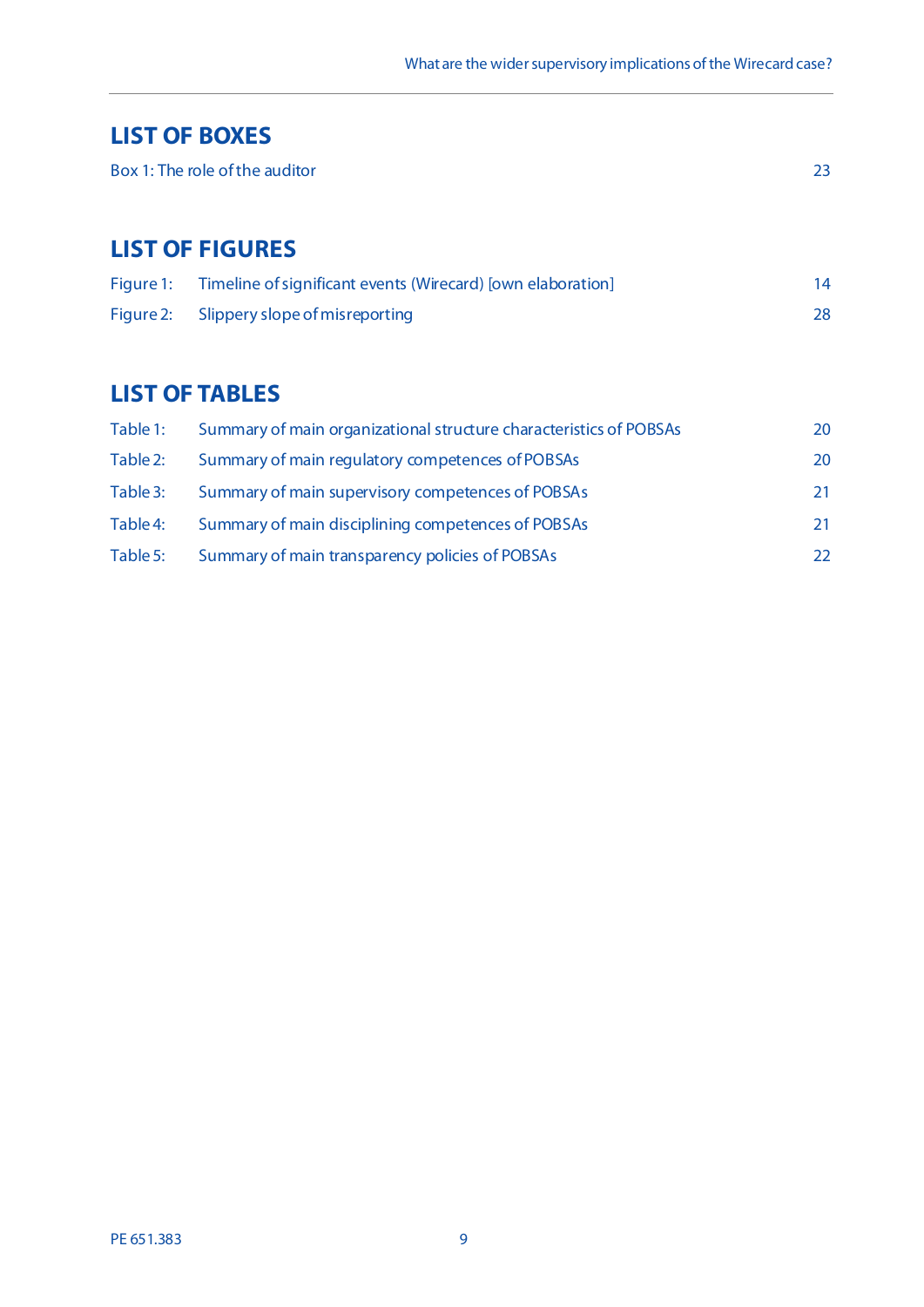# <span id="page-9-0"></span>**EXECUTIVE SUMMARY**

#### **Background**

The recent Wirecard case raises questions about the reliability of statutory audited financial accounts, the scope of auditing, and the effectiveness of self-regulatory audit bodies in the European Union (EU).

#### **Aim**

Against that background, this briefing aims to:

- set out the current supervisory landscape for the provisioning of statutory audit services;
- set out the role and effectiveness of self-regulatory audit bodies; and
- reflect on the wider supervisory implications of cases such as Wirecard at the EU level, suggesting ways forward to prevent similar situations in the future, if possible.

#### **Summary of Key Findings**

The case of Wirecard is still developing, and we have only had access to secondary data. This is a significant caveat. The evidence reviewed, however, suggests a major accounting/audit failure. While multiple causes underpin scandals such as the case of Wirecard, they often do point at potential deficiencies in the audit profession and its oversight.

External audit quality control through supervisory mechanisms (articulated either via peer-review or public (governmental) oversight seeks to promote trust and confidence, by securing audit quality. This is achieved by incentivizing auditors to develop their competencies, and to comply with professional standards in collecting sufficient evidence to support audit opinions, and by imposing sanctions if they do not comply with the required standards.

Public oversight of auditors is however only one piece of the supervisory puzzle, where oversight over firm financial reporting is of particular importance, potentially requiring coordinated action. Great efforts and significant progress have been made over the last two decades to develop and harmonize the system of public audit oversight in the EU. This has no doubt improved the overall quality of audit oversight in the EU. However, the system remains fragmented and overly complex, characterized by:

- lack of supervisory authority for the Committee of European Audit Oversight Bodies (CEAOB), which is a weak "framework for co-ordination" of the 27 national public oversight bodies (POBSAs);
- appearance of lack of harmonization among national POBSAs, with heterogeneous a) quality assurance and inspection systems; and b) investigation and sanction systems;
- concerns over international and national coordination and cooperation among supervisors, leading both to instances when competences appear duplicated, and cases where there is lack of clear competence delimitation and leadership. This may create gaps where breaches of conduct or incipient fraud could go unnoticed. The case of Wirecard suggests complex firms may be particularly able to avoid supervision;
- slow action, and limited responsiveness to whistleblowing and red flags;
- limited stakeholder engagement and outreach from the CEAOB and the POBSAs, and limited success in collaborating with the profession in promoting best audit practices;
- low transparency, which severely limits the usefulness of enquiries such as this briefing and hinders evidence-based policy making.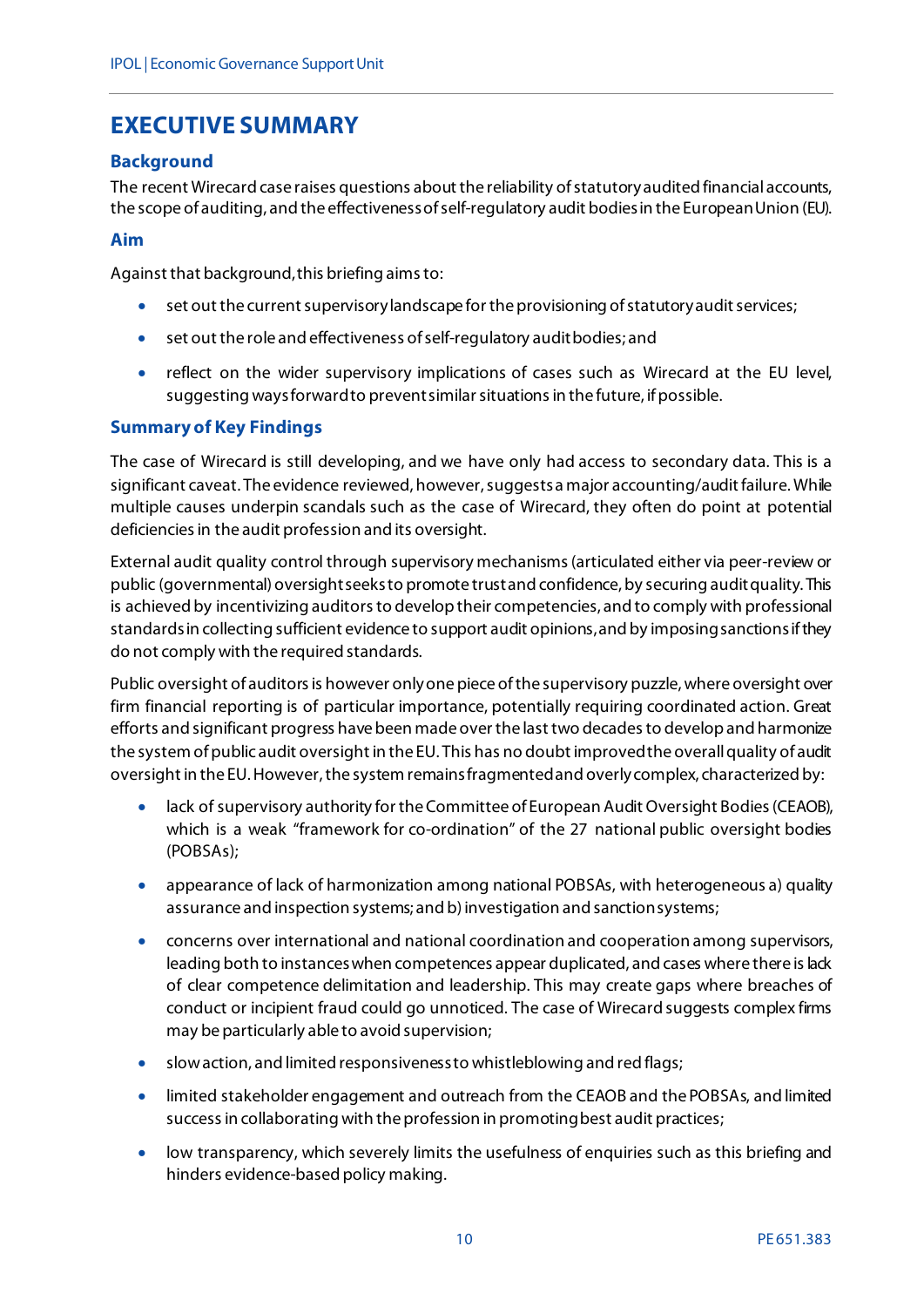At the national POBSA level, and drawing both from observational and descriptive analyses of a sample of national POBSAs as well as from academic literature, the system is characterized by:

- heterogeneous reporting practices, lack of easily accessible repositories and no use of standardized formats (such as Extensible Business Reporting Language -XBRL).
- existence of trade-offs between independence, incentives, and expertise between peer review and public oversight, where peer-reviewers generally have more relevant knowledge, and inspectors are more independent and specialized in inspection;
- existence of threats of regulatory capture and political pressure linked to differing levels of independence and power;
- significant concerns over resource constraints particularly with respect to human resources. POBSAs appear to have insufficient staff and inspectors, given the high number of public-interest entities (PIEs).<sup>[1](#page-10-0)</sup> This is further complicated by PIE definition appearing not to be homogenous across Member States.

The academic evidence reviewed, focusing on the case of United States (US), suggests that a system of public oversight may lead to greater audit quality than a system of peer review, but:

- public oversight is perceived as giving rise to greater box-checking mentality (rather than a focus on substance), where auditors embed check lists and other procedures in the audit process, to increase 'compliance visibility,' and promoting a standardized orientation that may increase the commoditization of the audit;
- quality assurance reviews/inspections and investigation impose disproportionally high costs on smaller auditors, at the risk of pushing them out of the market, leading to greater concentration and lower competence;
- collaborative (as opposed to coercive) supervisors with high power and that promote high trust may attain higher audit quality improvements.

This briefing provides reflections and recommendations to address these concerns. Overall, the harmonization of procedures (quality assurance, investigation, sanctions) and a significant improvement of the accountability and transparency mechanisms in place, are the cornerstones of the changes that should be addressed in the EU auditor oversight system, under the leadership and coordination of the CEAOB.

<span id="page-10-0"></span><sup>1</sup> Directive 2006/43/EC, amended by Directive 2014/56/EC, art. 2, defines a public-interest entity as (a) EU companies whose securities are admitted to trading on a regulated market of any Member State, (b) credit institutions, (c) insurance companies, or (d) an entity that is publicly relevant due to the nature of its business, its size or number of employees. The application of this fourth criterion varies across Member States. Wirecard is a PIE because it is publicly listed in the Frankfurt Stock Exchange.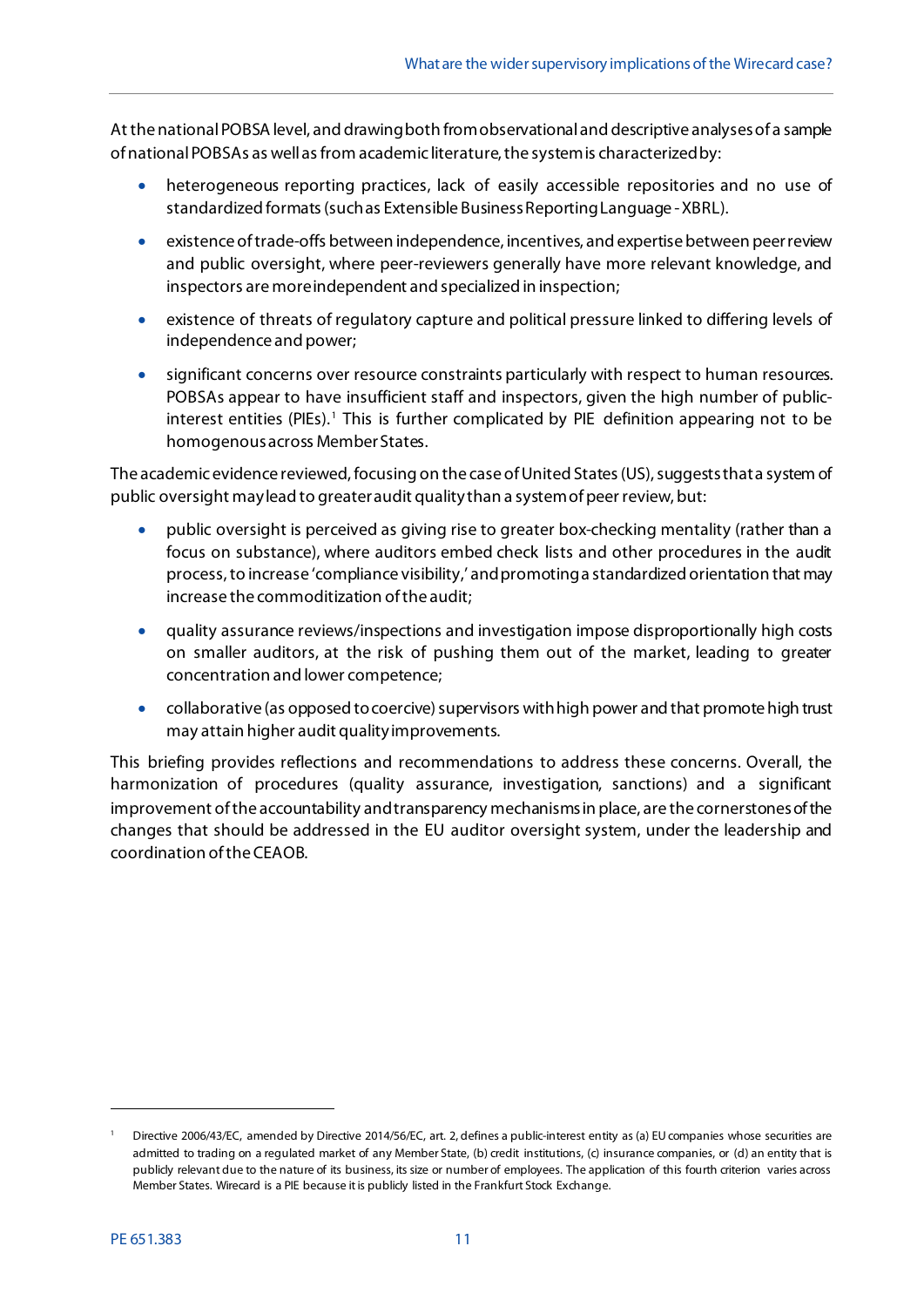# <span id="page-11-0"></span>**1. INTRODUCTION AND BACKGROUND**

High quality corporate financial reporting and disclosure is a cornerstone for the well-functioning of capital markets and the economic system. While the role of statutory auditors is not to detect fraud, high-profile audit and accounting scandals, such as the cases of Enron, WorldCom, Adelphia, Parmalat, and Tyco in the past, or the suspected current one of Wirecard, erode investor confidence in the statutory auditor profession and in reporting credibility, with severe consequences for capital markets, and often, needing regulatory responses to restore it.<sup>[2](#page-11-2)</sup>

Multiple causes underpin accounting scandals and fraud, linked to (a) corporate governance; (b) managerial incentives and overconfidence; (c) financial and non-financial disclosure and tax regulations; (d) the role of market intermediaries (underwriters, analysts, etc.); (e) complex corporate structures; or (f) the transparency and regulation of securities markets.<sup>[3](#page-11-3)</sup> While, therefore, not the sole responsible party, accounting scandals also point at potential deficiencies in the statutory auditor profession, and its oversight. [4](#page-11-4)

Aware of this crucial role, the European Union (EU) has issued several regulations in a continuous attempt to promote a system of public oversight. A system of public oversight promotes greater audit quality than a system ofpeer review. However, public oversight is not without limitations (Gipper et al. 2020). This is because auditing oversight is characterized by:

- The existence of trade-offs between expertise, incentives, and independence. That is, for example, inspectors appointed by public oversight bodies may be more independent than peer-reviewers who are active professionals, but they are likely to have lower up-to-date industry and technical knowledge and expertise.
- In addition, public sector supervisors may suffer from resource constraints, regulatory capture (for example, by national industry interests), political pressure (for example, to meet short-term oriented goals), or inefficient bureaucracies.

This means that scepticism remains as to whether public oversight systems have achieved their goals and are preferable to peer-review self-regulated ones (e.g., Coates and Srinivasan 2014, Glover et al. 2009). In this section, we briefly review the Wirecard case, as well as provide a general framework to understand the role of the statutory audit profession and its public oversight in ultimately preventing, detecting, and correcting fraudulent activity.

# <span id="page-11-1"></span>**1.1. Fraud, the role of the auditor, and public oversight**

Why do people commit fraud? This is not an easy question to answer, but the evidence suggests that three factors underpin fraud cases: there are (1) incentives and (2) opportunities to commit fraud, and those committing fraud have (3) the ability to rationalize it (Rajgopal and White 2020; Statement on Auditing Standards SAS No. 99).

Directive 2014/56/EU and Regulation No 537/2014 set the regulatory framework for statutory audits, aiming at the transposition and compliance with International Standards of Auditing (ISAs) issued by the International Federation of Accountants (IFAC) through the International Auditing and Assurance Standards Board (IAASB). Art 21.2 of Directive 2014/56/EU and ISA 240 deal with the auditor's responsibilities relating to fraud in an audit of financial statements. While the primary responsibility for the prevention and detection of fraud rests with those charged with governance and management of

<span id="page-11-2"></span> $2$  Financial crises often trigger similar responses. Michel Barnier, then Commissioner for Internal Markets and Services, noted after the financial crisis meltdown of 2007-2008 that auditors were "the dog that didn't bark" (Hooke 2014).

<span id="page-11-3"></span>See the IOSCO (2005) 'fraud report' for a detailed discussion of the different potential causes.

<span id="page-11-4"></span>Public oversight is the rule in the EU, even if operations might be delegated to professional bodies. This report focuses on the public oversight of statutory auditors and audit firms. In some European countries several types of regulated auditors co-exist. Henceforth, we refer to statutory auditors simply as statutory auditors and auditors interchangeably.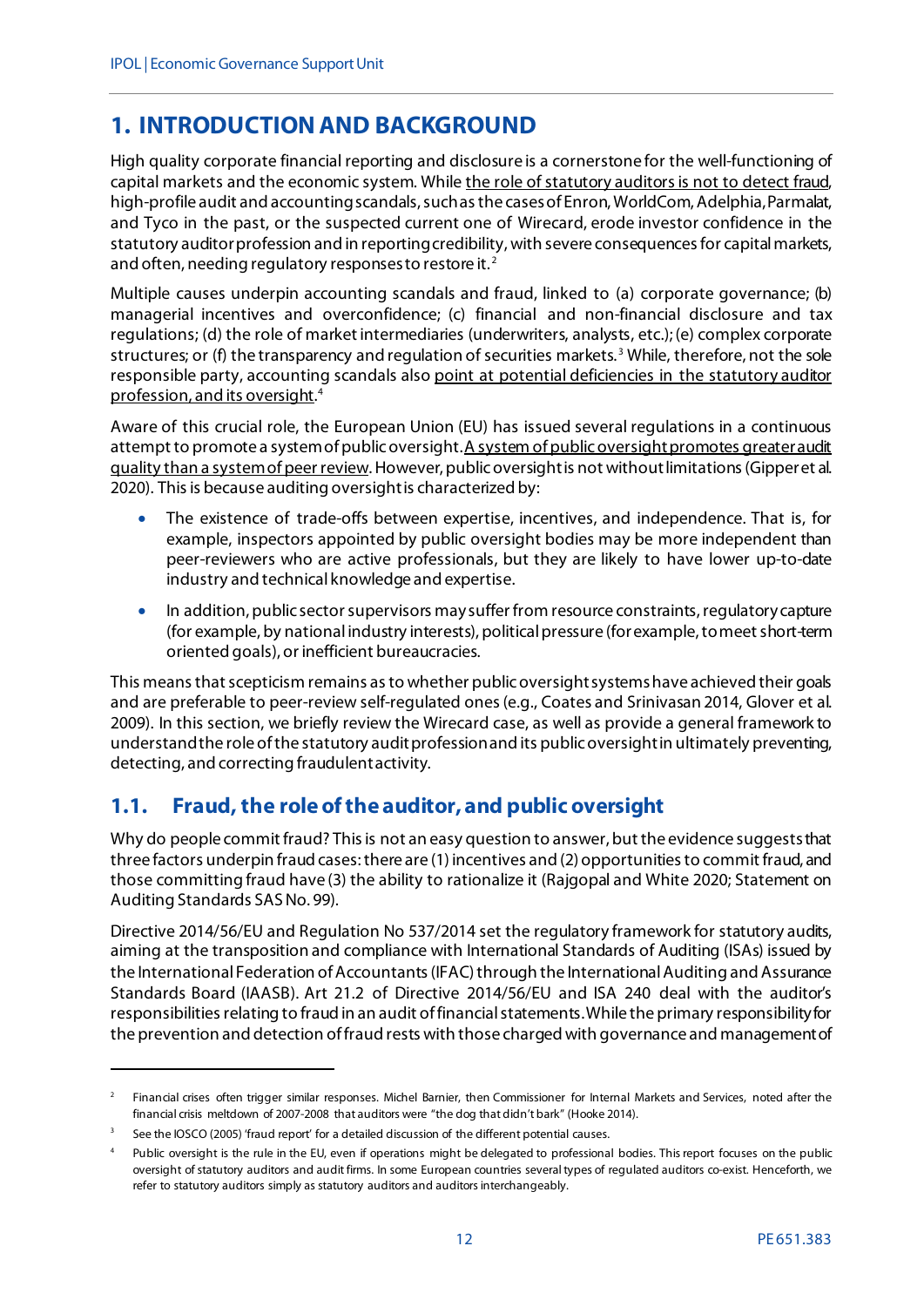the entity, the statutory auditor must "*obtain reasonable assurance about whether the consolidated financial statements as a whole are free from material misstatement, whether due to fraud or error*."

Reasonable assurance cannot be understood as complete certainty. An audit performed in full compliance with ISA does not guarantee fraud or errors will be detected. This risk is higher for fraud than for error, as fraud usually involves sophisticated, carefully organized schemes to conceal it, which may involve, for example, forgery or intentional misrepresentations to the auditor. Thus, auditors must maintain professional scepticism throughout the audit, recognizing the possibility that a material misstatement due to fraud could exist.

As a part of the audit planning, auditors must obtain an understanding of the entity's control environment, and the oversight exercised by those charged with governance; also, on whether the risk of not detecting a fraud is high because management is in a position to directly or indirectly manipulate accounting records, present fraudulent financial information, or override control procedures. When the auditor suspects a fraud, it must communicate it to the appropriate level of management, to inform those with direct and primary responsibility for fraud matters. Depending on the circumstances, the auditor should change the nature, timing, and extent of audit procedures to obtain evidence and complete the audit engagement. The duty of the auditor to keep client information confidential may preclude reporting fraud to the regulatory or oversight authority(art 65, IAS 240), albeit auditor's legal responsibilities vary, and in some Member States, auditors may have the statutory duty to report fraud or misstatement.

Directive 2014/56/EU also mandates Member States to organise an effective system of public oversight for statutory auditors and audit firms, designating a competent authority with ultimate responsibility for the oversight of: (a) the approval and registration of auditors; (b) the adoption of standards on professional ethics, internal quality control of audit firms and auditing; (c) continuing education; (d) quality assurance systems; and (e) investigative and administrative disciplinary systems. In section 2 we provide an overview of this system. However, public oversight of the auditor is only one piece of the supervisory puzzle, potentially requiring coordinated action between supervisors of financial information and of auditors.

In addition to national supervisors, whose nature and mandates differ at EU level, two pan-European coordination mechanisms oversee EU consistency for financial reporting and auditing supervision: the European Securities and Market Authority (ESMA), and the Committee of European Audit Oversight Bodies (CEAOB), which is, since 2016, a "framework for co-operation" of national audit oversight bodies.

# <span id="page-12-0"></span>**1.2. The developing case of Wirecard AG**

Wirecard AG (Wirecard, hereafter)<sup>[5](#page-12-1)</sup> was founded in 1999. A payment processor an[d financial services](https://en.wikipedia.org/wiki/Financial_services) provider, Wirecard experienced significant growth since appointing CEO Markus Braun in 2002, expanding internationally. The first red flags on the quality of its reporting date back to 2007, when Wirecard was audited by RP Richter. Wirecard Supervisory Board commissioned Ernst & Young (EY) a special audit of the financial statements, of limited scope. [6](#page-12-2) Referring the conclusions of this special engagement, Wirecard notes in its Annual Report of 2008 that "on the whole, there were no indications of any misleading statements in the consolidated financial statements and consolidated management report for 2007" (p. 14). RP Richter signs the audit report of 2008, but Wirecard subsequently switches

<span id="page-12-1"></span><sup>5</sup> The information contained in this section is based *exclusively* on secondary sources, as identified. We have had no access to any forensic evidence, or primary data of the case, which is still developing. Starting from April 2015, The Financial Times published a series of articles, collectively dubbed "*The House of Wirecard*," which by September 2020 comprises fifteen articles. Available online: [https://ftalphaville.ft.com/2015/04/27/2127427/the-house-of-wirecard/,](https://ftalphaville.ft.com/2015/04/27/2127427/the-house-of-wirecard/) accessed September, 2020.

<span id="page-12-2"></span>The scope was limited to "the presentation of capital flow account, the statement regarding the risks of business activities arising from the processing of internet based payments, compliance with the requirements relating to segment reporting and an appropriate evolution of such items as "goodwill" and other "intangible assets (customer portfolio, enterprise values) with special consideration being devoted to the acquisition of Trustpay International AG including its subsidiaries in 2007."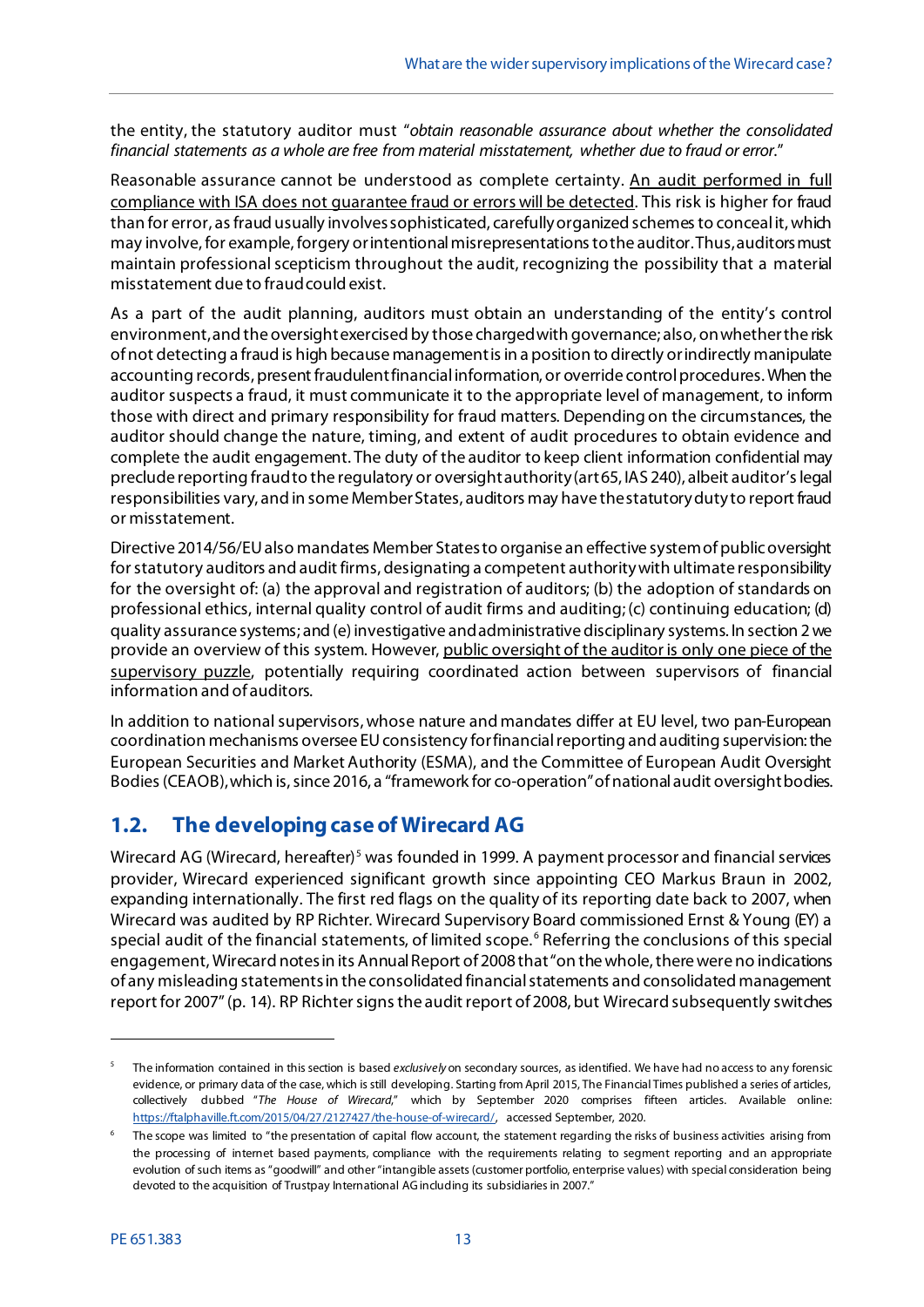to a joint audit with EY, which is one of the four large auditing firms worldwide (also known, collectively, as the "Big 4").

From 2008 to 2018 there are allegations of money laundering, market manipulation, and accounting inconsistencies, which are picked up by several news outlets, particularly from 2015 onwards. Wirecard launches an internal investigation in 2018, due to information leaked by a whistle-blower of a "round tripping" fraud plan involving Singapore and India. A local legal firm and a forensic investigation finds no evidence.



<span id="page-13-1"></span>Figure **1**: Timeline of significant events (Wirecard) [own elaboration]

In October 2018, the whistle-blower contacts the Financial Times (FT), leaking documents, emails, and excel spreadsheets. It is unclear whether this whistle-blower first contacted the company or any local supervisory authority. In October 2019, the Supervisory Board of Wirecard appoints KPMG to conduct an independent special investigation on the "accusations against Wirecard AG published in the press and on the internet" (KPMG 2020). In June 2020, EY does not sign the 2019 audit report, warning that €1.9bn cash was "missing." [7](#page-13-2) Since August 2020, Wirecard is managed by an Insolvency Administrator.[8](#page-13-3) Figure 1 summarizes this timeline. [9](#page-13-4)

#### <span id="page-13-0"></span>1.2.1. Wirecard corporate governance

1

Wirecard was ruled by a Management Board (MB), and oversighted by a Supervisory Board (SB), following the German two-tier-system in which management functions are separated from the supervising function. Following theGerman Code of Governance, [10](#page-13-5) the SB is tasked with advising and supervising the MB in the management of the company. The SB must approve transactions of fundamental importance (which may include those with related parties). Additionally, the SB monitors the effectiveness of the internal control system. Despite the increasing size and complexity of Wirecard, for the period 2016-2019, the size of the SB varied from three to five members, and no committees (audit committee, or nomination committee) were created for the period 2015-2019. These roles were assumed by the SB.

<span id="page-13-3"></span><span id="page-13-2"></span><sup>7</sup> See, McCrum and Storbeck (2020)[, https://www.ft.com/content/1e753e2b-f576-4f32-aa19-d240be26e773.](https://www.ft.com/content/1e753e2b-f576-4f32-aa19-d240be26e773)

The Local Court of Munich - Insolvency Court - opened insolvency proceedings over the assets of Wirecard AG in a ruling dated August 25, 2020 (Ref. 1542 IN 1308/20).

See also the timeline in McCrum (2020), https://www.ft.com/content/284fb1ad-ddc0-45df-a075-0709b36868db

<span id="page-13-5"></span><span id="page-13-4"></span><sup>10</sup> Available online[: https://www.dcgk.de/en/code.html,](https://www.dcgk.de/en/code.html) accessed September, 2020.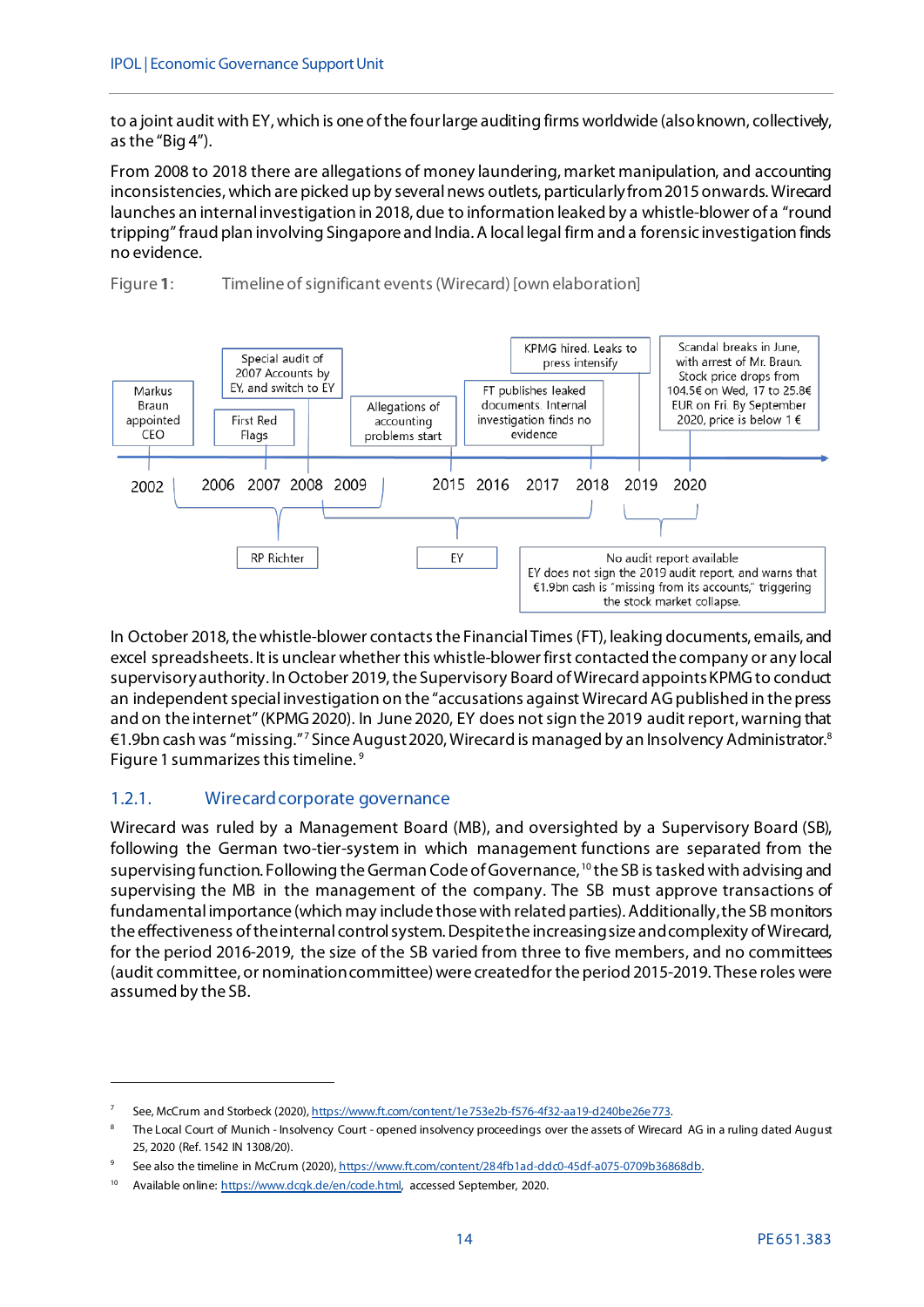According to the 2017 and 2018 Annual Reports, the SB met once a month to discuss questions related to basic strategy, M&A terms, and business performance among others, but no specific reference could be found about the whistle blowing case or the FT allegations.

#### <span id="page-14-0"></span>1.2.2. The role of the auditor

The appointed auditor before EY was Control5H Gmbh, a local firm based in Bavaria that merged in 2008 with another local audit firm, RP Richter, and continued to audit Wirecard financial statements until 2009. From 2009, and after the special engagement report, Wirecard is audited by EY and RP Richter, issuing a join audit report also with an unqualified opinion. [11](#page-14-1) Table A.1. in Appendix A details the auditors, audit fees, and conclusions of the audits from 2006 to 2018. All audit reports are unqualified. EY's tenure, by 2018, was coming to 10 years, which is the maximum engagement allowed under Regulation 537/2014. However, with due tendering, tenure can be extended, in Germany, to 20 years. The audit fee increased steadily over time, while the proportion of the fee that refers to the subsidiaries decreases over time, from representing around 50% of the total fee in 2006, to 14% in 2018.

According to the Annual Report of 2018, fifty-three subsidiaries were fully consolidated (fifty in 2017) and one Indian company was accounted using the equity method. EY audited the group financial statements and therefore was responsible to carry out all the needed audit procedures inside the consolidation perimeter. According to FT, some of the companies involved in the largest revenue generation were not audited.

It is unclear how EY reacted to rumours of malpractice during the period 2015-2018, given professional secrecy and client confidentiality. Wirecard delayed in three occasions the publication of the 2019 Annual Report, expecting an unqualified audit report for the group. But finally, BSP (Bangko Sentral ng Pilipinas) indicated that the money never entered the Philippines and BPI and BDO banks informed EY that documents accounting for €1.9bn cash deposits were "*spurious*." EY refused to sign the 2019 audit report, triggeringin June of 2020, a stock market collapse. [12](#page-14-2) EY declared that Wirecard engaged in "an elaborate and sophisticated fraud" and provided "false confirmations and statements with regard to escrow accounts." EY faces a class action lawsuit and criminal complaints from shareholders and bondholders. [13](#page-14-3)

The case of Wirecard is still developing, and thus, at this stage, the role and in particular the performance of EY is not yet fully known. However, from secondary sources and the KPGM report,<sup>[14](#page-14-4)</sup> four issues stand out:

- *Core business in Europe had limited activity*. Wirecard international growth involved hundreds of partner companies, subsidiaries, associates, joint ventures, etc*.* Allegedly, group profits from partner companies in Philippines, Dubai and Singapore were inflated, and their financial statements were not audited by EY or its local network.
- *Inexistent companies, customers, employees, and partners*. Partners did not exist, third party acquirer employees denied the financial operations, or partner companies were liquidated. Customers listed in documents provided to EY did not exist.

<span id="page-14-1"></span><sup>11</sup> The auditor expresses an *unmodified or unqualified opinion* when it concludes that the financial statements are prepared, in all material respects, in accordance with the applicable financial reporting framework. A *modified or qualified opinion* means the auditor concludes that, based on the audit evidence obtained, the financial statements as a whole are not free from material misstatement, or that is unable to obtain sufficient appropriate audit evidence to conclude.

<span id="page-14-2"></span><sup>12</sup> See, Kelton (2020)[, https://www.forbes.com/sites/erikakelton/2020/07/06/eys-shameful-year--nmc-health-luckin-wirecard-and-a-failed](https://www.forbes.com/sites/erikakelton/2020/07/06/eys-shameful-year--nmc-health-luckin-wirecard-and-a-failed-attack-on-a-whistleblower/#fa4af8969e04)[attack-on-a-whistleblower/#fa4af8969e04.](https://www.forbes.com/sites/erikakelton/2020/07/06/eys-shameful-year--nmc-health-luckin-wirecard-and-a-failed-attack-on-a-whistleblower/#fa4af8969e04) 

<span id="page-14-3"></span><sup>&</sup>lt;sup>13</sup> See, Kinder and Storbeck (2020), [https://www.ft.com/content/ae73160b-fd9a-4313-89f9-8fd70183158e.](https://www.ft.com/content/ae73160b-fd9a-4313-89f9-8fd70183158e)

<span id="page-14-4"></span><sup>&</sup>lt;sup>14</sup> According to KPMG (2020) report, information requests were not always attended, there were delays in providing some documents, and most of them were electronic copies and not original documents. In addition, IT systems had access problems and interviews with key internal contacts were postponed. Contracts with third parties, acquirers' partners, account statements, and bank confirmations for trust accounts were not made available to KPMG.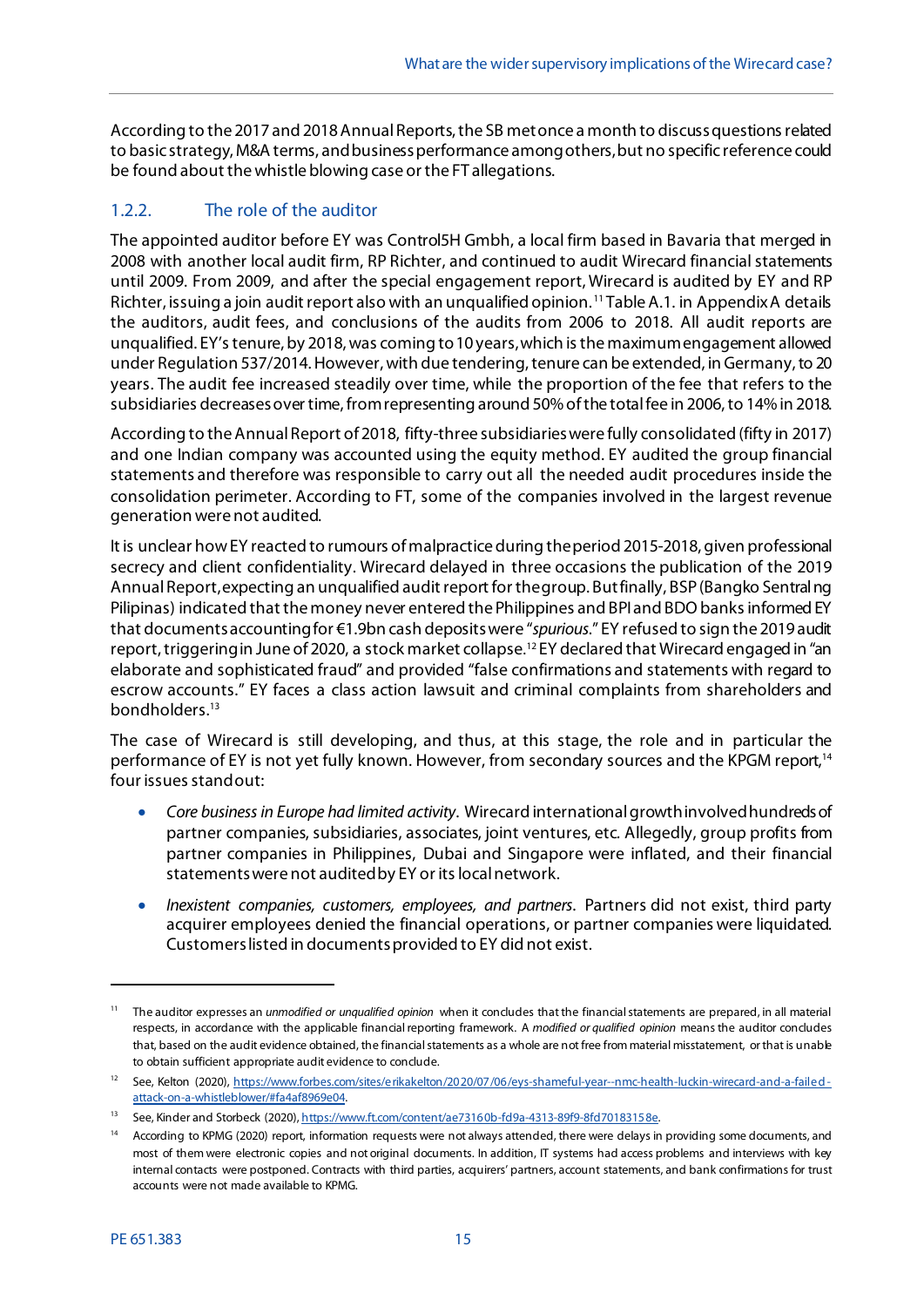- *Cash and cash equivalents*. The escrow accounts classified by Wirecard as cash or cash equivalent, according to KPMG, do not comply with IFRS requirements, and should have been classified as financial assets. Direct bank confirmation could not be found on the authenticity of the documents received to support the evidence of  $\epsilon$ 1.9bn in cash.<sup>[15](#page-15-1)</sup>
- *Internal control deficiencies*. Deficiencies existed particularly in the areas of receivables management and dunning, contract management and control, as well as reporting. Basic internal control elements like segregation of duties, written instructions, or documented foureye check could not be found by KPMG.

In its audit report of 2018, EY indicates that it followed IAS 240 and carried out extended audit procedures. KPMG (2020) reports that EY performed an extra audit collaborating with its own forensic services, reviewing the allegationsin the press. KPMG notes that EY should have extended its auditing activities to third parties outside the Wirecard group, but also, that the audit procedures performed by EY to examine the accusations were appropriate.

Given the nature of the alleged problemslisted above, however, the fact that EY did not detect them would speak of potential deficiencies in conducting the audit. Allegations have been made that a whistle-blower warned EY as early as in 2016 of the fraud underway, and even, that senior managers at Wirecard may have "attempted to bribe an auditor." [16](#page-15-2)

#### <span id="page-15-0"></span>1.2.3. The role of the oversight system

With respect to the German oversight system, several national authorities were at play, leading to a potential mutual delegation of responsibility and ultimate lack of effective supervision:

- *Federal Financial Supervisory Authority* (BaFin). Wirecard was classified as a technological company. BaFin investigated the accusations of money laundering, and opened an investigation in 2019 over market manipulation, and banned short selling for two months. It also imposed an administrative fine on Wirecard for not publishing its interim Annual Report of 2019. After the publication of the KPGM report, BaFin submitted a criminal complaint against the CEO, leading the Munich's Public Prosecutor's Office to access the headquarters of Wirecard. It has been alleged that staff of BaFin traded in Wirecard shares in 2019 and 2020, and BaFin has been sued by Wirecard investors for not taking action.<sup>[17](#page-15-3)</sup> Germany Finance Ministry announced a reform making BaFin a body with sovereign powers and able to intervene "directly and immediately." [18](#page-15-4)
- *Financial Reporting Enforcement Panel* (FREP). [19](#page-15-5) FREP is a private company that examines the accounts of public companies to ensure transparent and truthful reporting. The FREP started a probe in Wirecard, as required by BaFin, but the report was inconclusive. FREP has noted that fraud investigation is not part of their duties.<sup>[20](#page-15-6)</sup> The German Government has cancelled the contract with FREP with effects from 2021.

.

<span id="page-15-1"></span><sup>&</sup>lt;sup>15</sup> See, Storbeck (2020a) https://www.ft.com/content/6a660a5f-4e8c-41d5-b129-ad5bf9782256.

<span id="page-15-2"></span><sup>&</sup>lt;sup>16</sup> See, Storbeck (2020b) [https://www.ft.com/content/3b9afceb-eaeb-4dc6-8a5e-b9bc0b16959d.](https://www.ft.com/content/3b9afceb-eaeb-4dc6-8a5e-b9bc0b16959d)

<span id="page-15-3"></span><sup>17</sup> See, Matussek (2020), [https://www.bloomberg.com/news/articles/2020-07-24/germany-s-bafin-sued-over-alleged-failures-in-wireca rd](https://www.bloomberg.com/news/articles/2020-07-24/germany-s-bafin-sued-over-alleged-failures-in-wirecard-scandal)[scandal.](https://www.bloomberg.com/news/articles/2020-07-24/germany-s-bafin-sued-over-alleged-failures-in-wirecard-scandal)

<span id="page-15-4"></span><sup>18</sup> See, Chazan and Storbeck (2020)[, https://www.ft.com/content/77d6b91f-0cf9-48dd-a08d-2c46dafe9791.](https://www.ft.com/content/77d6b91f-0cf9-48dd-a08d-2c46dafe9791)

<span id="page-15-5"></span><sup>&</sup>lt;sup>19</sup> The German FREP (Deutsche Prüfstelle für Rechnungslegung – DPR) is responsible for random quality controls of financial reporting quality of listed German companies in collaboration with BaFIn. The enforcement procedure was established in 2004 in the German Financial Reporting Enforcement Act - Bilanzkontrollgesetz - BilKoG). The FREP has been active since 2005.

<span id="page-15-6"></span><sup>20</sup> See, O'Donnell (2020)[, https://www.reuters.com/article/us-wirecard-accounts-responsibility-idUSKBN24320O.](https://www.reuters.com/article/us-wirecard-accounts-responsibility-idUSKBN24320O)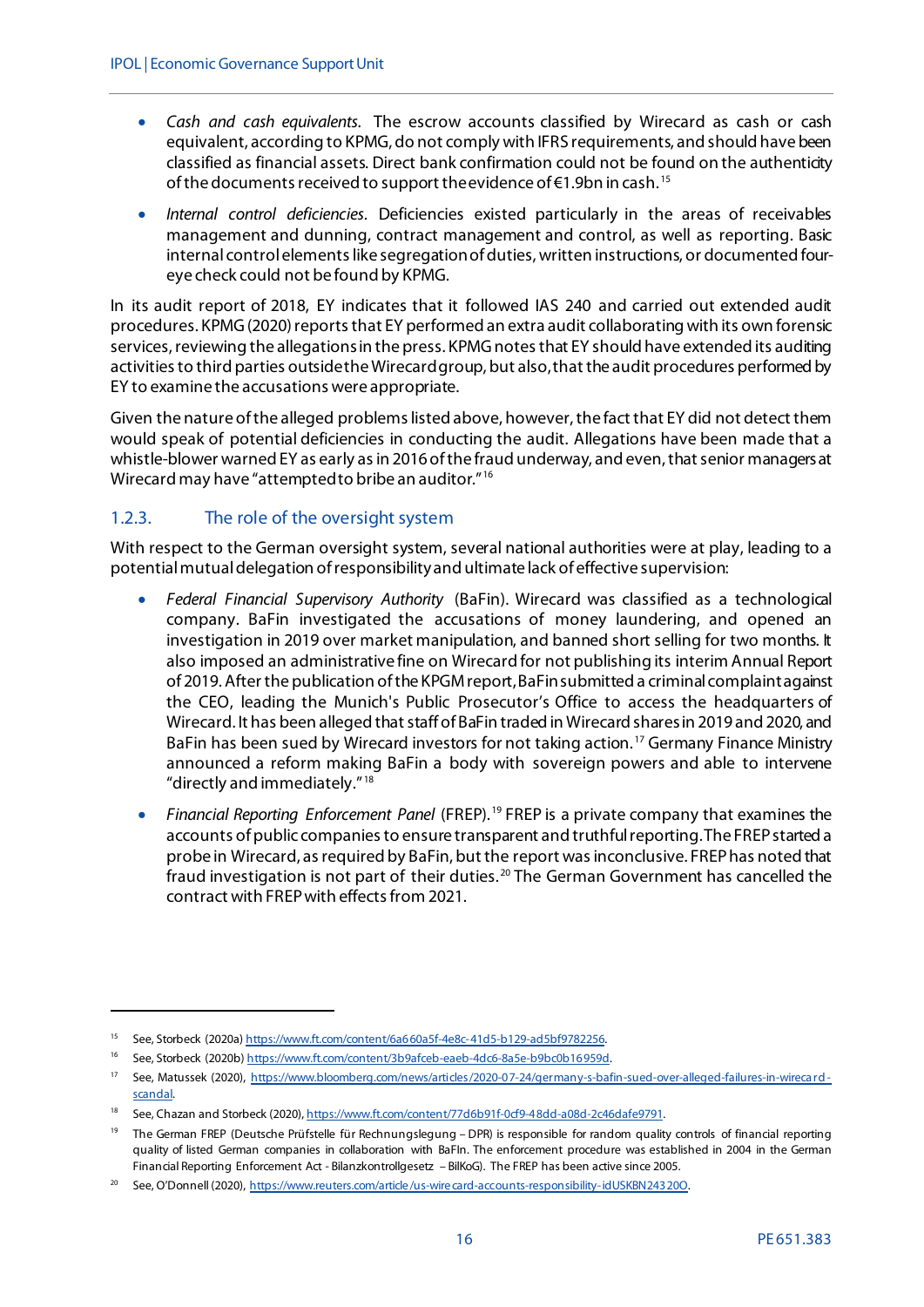- *Bundesbank*. Bundesbank and BaFin decided not to classify Wirecard as a financial company,[21](#page-16-1) and the role played by the Bundesbank was to support BaFin oversight.<sup>22</sup> The Bundesbank responsibility was focused on the operational monitoring of credit institutions, reporting directly to BaFin.
- *Regional authorities*. Investigation of money laundering at financial companies is the responsibility of regional authorities, however, the Bavarian regional authority explained that Wirecard did not fit the definition of a financial company.
- *Public Oversight Body for Statutory Audit* (POBSA). The German POBSA is the Abschlussprueferaufsichtsstelle (APAS) or Auditor Oversight Body (AOB). In October 2019, APAS started an investigation on EY. No final report has been made public. The reform announced by the German Finance Ministry also affects APAS sanctioning role. In September 2020 APAS produced a press release indicating that it had conducted a telephone conversation with EY in February of 2019. In this press release, APAS clarifies that the "legal mandate of APAS is not aimed at uncovering errors in accounting. $"^{23}$  $"^{23}$  $"^{23}$

ESMA announced a fast-track review of the German financial reporting system, mainly to assess whether BaFin and FREP applied the European guidelines on supervising and enforcing reporting of financial information.[24](#page-16-4) This report is expected at the end of October 2020. Overall, and although we cannot assess what actions may already be under way, it would appear that the case of Wirecard "slipped through the cracks," in that numerous supervisors may have seen the allegations against it and no clear actions were taken.

# <span id="page-16-0"></span>**2. CURRENT SUPERVISORY LANDSCAPE FOR THE PROVISIONING OF AUDIT SERVICES**

The amended Audit Directive (2014/56/EU) and the Audit Regulation (537/2014/EU), which apply since 17 June 2016, provide the backdrop for the supervision of audit services in the EU. These regulations introduced stringerrequirements for the statutory audits of public-interest entities (PIEs), to reduce the risk of excessive familiarity between auditors and their clients, encourage professional scepticism, and limit conflicts of interest.

To that end, the Audit Regulation created the Committee of European Auditing Oversight Bodies (CEAOB)which is the "framework for co-operation" and coordinationbetween the 27different national audit oversight bodies (henceforth, Public Oversight Bodies for Statutory Auditors––POBSAs). [25](#page-16-5) The CEAOB, inaugurated in July 2016,<sup>[26](#page-16-6)</sup> aims to facilitate supervisory convergence, contributing to a more effective and consistent application of EU audit legislation. As part of its duties, and in collaboration with ESMA, the CEAOB invigilates the implementation and application of audit rules, technically examines International Standards on Auditing (ISAs), and monitors market quality and competition in the provision of audit services to PIEs.

<span id="page-16-1"></span><sup>&</sup>lt;sup>21</sup> See, Reuters (2020), https://es.reuters.com/article/id UKKBN 24264N.

<span id="page-16-2"></span><sup>&</sup>lt;sup>22</sup> See, Bloomberg (2020), [https://www.businesstimes.com.sg/banking-finance/wirecard-probe-set-to-put-germany-finance-watchdog s](https://www.businesstimes.com.sg/banking-finance/wirecard-probe-set-to-put-germany-finance-watchdogs-under-the-spotlight)[under-the-spotlight.](https://www.businesstimes.com.sg/banking-finance/wirecard-probe-set-to-put-germany-finance-watchdogs-under-the-spotlight)

<span id="page-16-3"></span><sup>23</sup> See, APAS, September 18, 2020. *Statement on the reporting in the Wirecard Case*, available online at: [https://www.apasbafa.bund.de/SharedDocs/Kurzmeldungen/APAS/DE/20200918\\_stellungnahme.html.](https://www.apasbafa.bund.de/SharedDocs/Kurzmeldungen/APAS/DE/20200918_stellungnahme.html)

<span id="page-16-4"></span><sup>&</sup>lt;sup>24</sup> See, Sweet (2020)[, https://www.accountancydaily.co/esma-probe-german-regulators-over-wirecard.](https://www.accountancydaily.co/esma-probe-german-regulators-over-wirecard)

<span id="page-16-5"></span><sup>25</sup> The member POBSAs of the CEAOB are listed in Appendix B. These are the 27 POBSAs of EU Member States, plus ESMA, which is a member without voting rights. Representatives of the European Economic Area (EAA) also participate, while the European Banking Authority (EBA) and the European Insurance and Occupational Pensions Authority (EIOPA) are observers.

<span id="page-16-6"></span><sup>26</sup> European Commission, daily news 13/07/2016*. New framework for cross-border cooperation on audit supervision.* Available online**:** [https://ec.europa.eu/commission/presscorner/detail/en/MEX\\_16\\_2524#7,](https://ec.europa.eu/commission/presscorner/detail/en/MEX_16_2524#7) accessed September, 2020.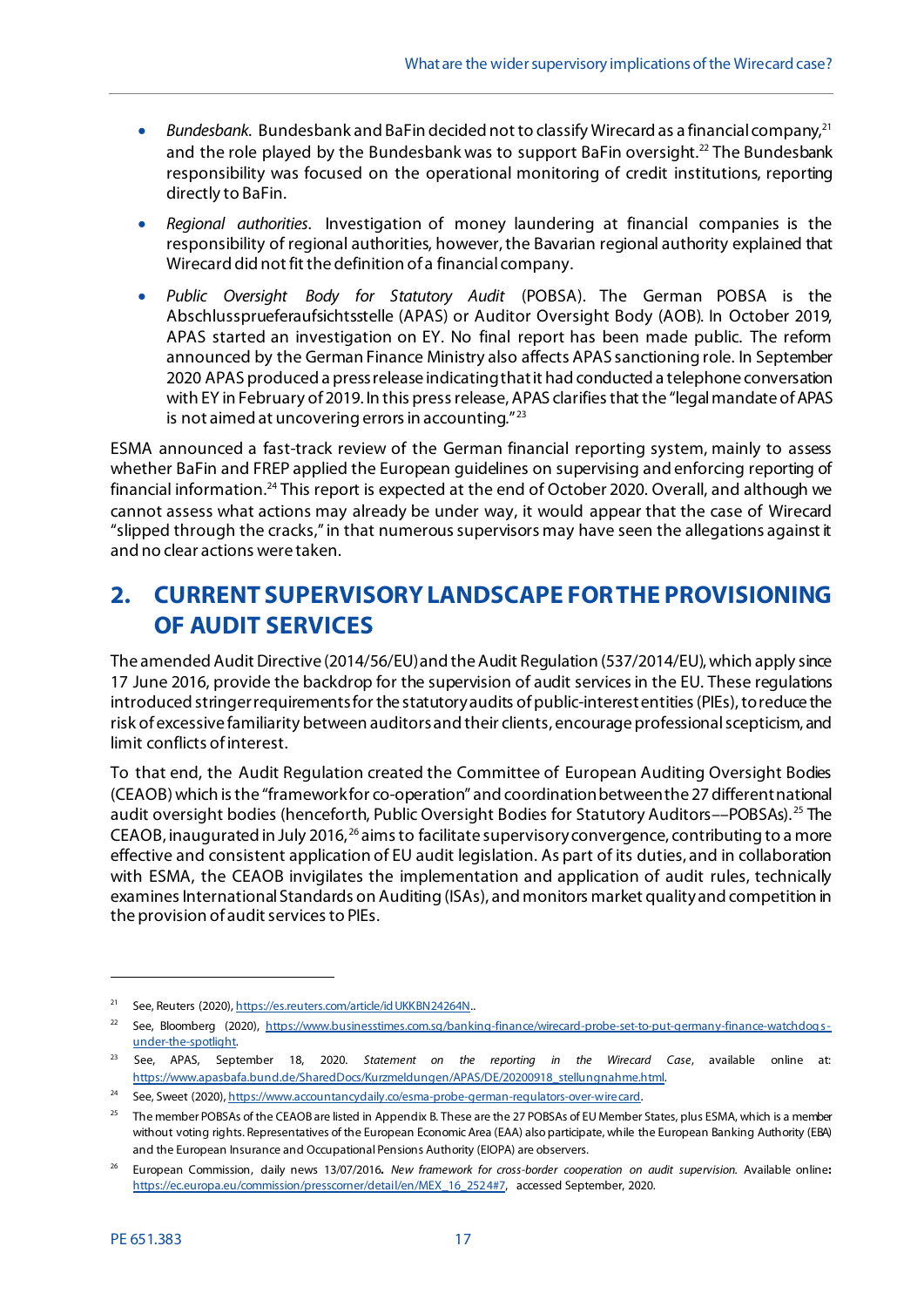As we review next, the supervision of auditors in the EU is a complex and fragmented network of supervisory national bodies, where thus far, the CEAOB effort towards coordination and cooperation has achieved limited success (CEAOB, 2019).<sup>[27](#page-17-1)</sup>

## <span id="page-17-0"></span>**2.1. Auditor oversight systems**

1

How are auditors subject to oversight? Accounting scandals in recent yearsraised concerns about the efficiency of the professional self-regulated supervisory practices, giving way to an international transformation of audit profession oversight mechanisms.

In 2002, the United States issued the Sarbanes Oxley Act, creating the Public Company Audit Oversight Board (PCAOB), moving away from a self-regulated audit oversight system. The PCAOB issues (a) auditing standards; (b) and accounting quality assurance standards, (c) controls the registration process of audit firms and statutory auditors; and is responsible for the (d) execution of inspections<sup>[28](#page-17-2)</sup> (assessment of the compliance with the quality controls) and the (e) enforcement procedures, that is, the investigative and sanctioning responsibility. Other countries in the world with pre-existing selfregulated oversight systems followed a similar path.

Directive 2006/43/EC required EU Member States to organize a public oversight institution to regulate, supervise and discipline statutory auditors and audit firms: the national POBSAs. The new Directive 2014/56/EU, amending Directive 2006/43/EC, and Regulation 537/2014 aim to strengthen inspection, investigation, and sanctioning responsibilities, to "detect, deter and prevent infringements of the auditing rules." Different oversight systems had traditionally co-existed in Europe before the enactment of the 2006/43/EC Directive:

- Member States with a tradition of professionally self-regulated oversight system.
- Member States with a tradition in public oversight structures.
- Member States with a mixed model, where the auditing profession collaborates in the oversight process with the public supervisor.

EU Member States restructured their auditor oversight systems to comply with the content of the new Directive, trying to harmonize their structures. However, despite the efforts devoted, significant differences remain that undermine the harmonization of oversight procedures across the EU, and thus, even though all POBSAs are governed by a similar common objective of "guaranteeing the public oversight of auditors and auditing firms and the enforcement of audit regulation," it could be expected that differences may exist in the quality of the implemented controls over the audit profession. Next, we review these differences.

<span id="page-17-1"></span>While we do not focus on their role, we emphasize that auditing is influenced by other supra-national organizations. Audits must be conducted in a thorough and ethical manner, consistent with the ISAs of IAASB, and with the Code of Ethics for Professional Accountants (of the International Ethics Standards Board for Accountants - IESBA). In turn, financial statements must be prepared following International Financial Reporting Standards (IFRS) as prepared by the International Accounting Standards Board (IASB). Other organizations that also influence the audit profession are the International Forum of Independent Audit Regulators (IFIAR), the International Organization of Supreme Audit Institutions (INTOSAI), and ESMA, which is a member of the International Organization of Securities Commissions (IOSCO). Finally, auditors are also subject to national Audit regulation, and may also need to audit financial statements that use national Generally Accepted Accounting Principles (GAAP).

<span id="page-17-2"></span><sup>&</sup>lt;sup>28</sup> According to the PCAOB (2018), "the objective of an inspection is to assess the firm's compliance with the standards and rules and other applicable regulatory and professional requirements in the firm's system of quality control and in the portions of audits selected for inspection."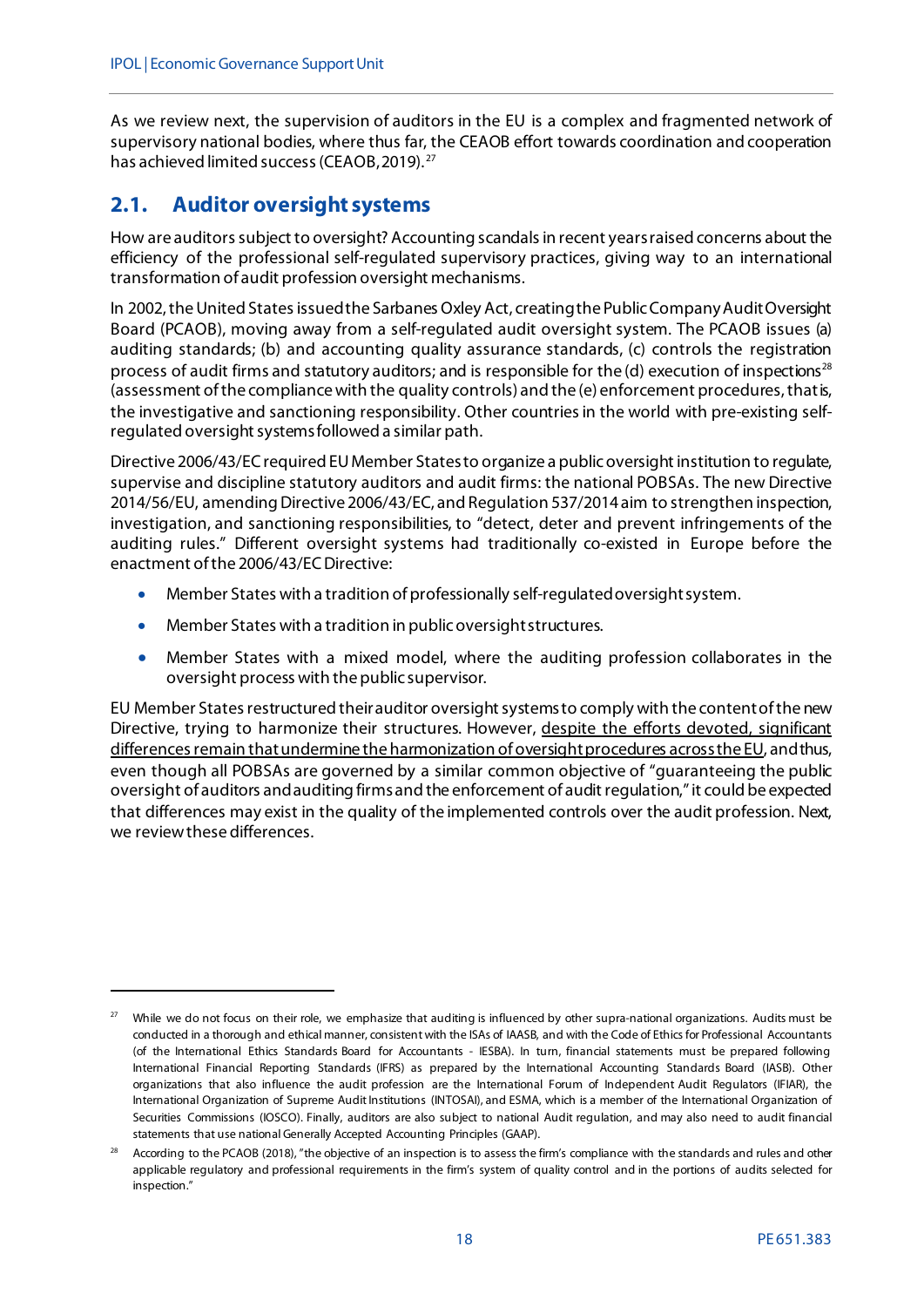# <span id="page-18-0"></span>**2.2. Differences in oversight systems in Europe**

To understand the differences among POBSAs, we provide a comparative analysis of key characteristics of oversight systems across a representative set of Member States. [29](#page-18-2) The objective of this analysis is not to provide a complete picture of the current oversight system (as particular details rapidly), but rather, to illustrate the differences between the POBSAs.

Ultimately, POBSA oversight aims to **prevent, detect** and **remedy** instances of low audit quality, as illustrated in Appendix B.1. Linked to these conceptual elements, we focus on the three key POBSA roles identified in art. 32.4 of the Directive: (1) Regulatory, (2) Supervisory, and (3) Disciplining. Appendix C lists, for each category, the variables we study for 14 representative Member States. In addition, we look at the general organization and governance of the POBSAs and their transparency policies. POBSAs can delegate duties such as quality assurance for non-PIEs, auditor registration, or continuing education to other competent bodies (i.e., professional organizations). However, ultimate responsibility of the regulatory, supervisory, and disciplining mechanisms rests on the POBSA as one unique competent authority (Art. 30f of Directive).

A **pervasive characteristic of the EU oversight system is low transparency**. The heterogeneity in the content, structure, and information provided by POBSAs renders meaningful comparative analyses nearly unfeasible and does not permit drawing conclusions on whether specific systems work better than others. The CEAOB annual questionnaire of the supervisory activity is the only direct current mechanism to compare activities across oversight bodies. Thus, we acknowledge that information may be available and we were not able to find it.

### <span id="page-18-1"></span>2.2.1. Differences in the organization structure of the POBSAs

To understand the governance of POBSAs, we identify the Company's Act that established their responsibilities, the number of members of its Board, the presence of an advisory committee with an active participation of the audit profession, the financing sources, and the participation of the POBSA in the key international and EU organizations for auditor regulators. All POBSAs under study are members of the CEAOB and International Forum of Independent Audit Regulators(IFIAR). Appendix B and C details the information.

Directive 2006/43/EC mandated that POBSAs should be governed by non-practitioners knowledgeable in areas relevant to statutory audit, where Member States may "allow a minority of practitioners to be involved in the governance of the public oversight system" (Art. 32.4). The new Directive, however, removesthis option, mandating that while POBSAs can engage practitioners to carry out specific tasks or experts to assist with tasks, neither the practitioners northe experts can be involved in any decisionmaking of the POBSA. This relegates the profession, which steps back from being part of the decisionmaking, to a delegated role.

Governance and funding heterogeneity is obvious in Table 1, that summarizes our findings for the representative POBSAs under study. The main differences refer to the existence of Advisory Committees, and the participation of the profession. While a few POBSAs are integrated in the structure of the national securities market supervisors, most are separate bodies. Budgets are sometimes presented in an aggregated manner, which makes it difficult to evaluate if they are adequate (relative to their workload) and comparable.

<span id="page-18-2"></span> $29$  Since 2014, Accountancy Europe provides a descriptive analysis of all POBSAs in Europe. The last available analysis was updated in the Accountancy Europe website in July 2020. We limit our descriptive analysis to 14 Member States (Austria, Belgium, France, Germany, Luxemburg, The Netherlands, Ireland, Italy, Spain, Greece, Portugal, Denmark, Sweden, and Finland).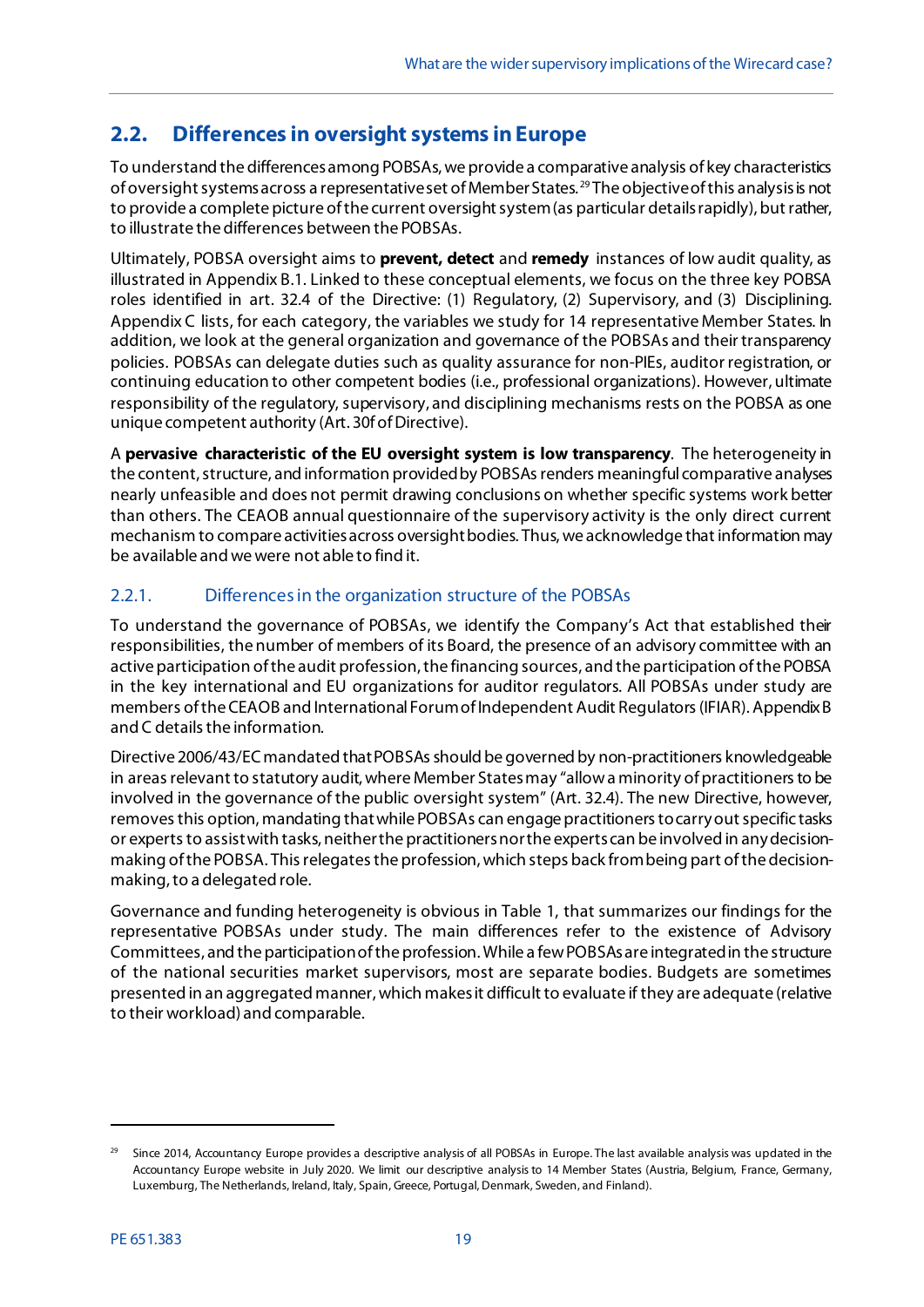| Organizational characteristics                                                               | <b>Yes</b> | <b>No</b> | n/a |
|----------------------------------------------------------------------------------------------|------------|-----------|-----|
| Independent body                                                                             | 10         |           |     |
| <b>Advisory Committee</b>                                                                    | 6          | 8         |     |
| Board members knowledgeable in areas relevant to statutory<br>audit <sup>*</sup>             | 12         |           |     |
| Presence of members of the auditing profession in the Board or<br><b>Advisory Committees</b> | 8          |           |     |

<span id="page-19-1"></span>Table 1:Summary of main organizational structure characteristics of POBSAs

| Funding          | Self-financed Mixed | <b>Public</b> |
|------------------|---------------------|---------------|
| Funding source** |                     |               |

Source: Based on García Osma et al. (2017), Gisbert et al. (2020) and see Appendix C for details. See also Appendix D for summarized details on number of staff and PIEs \*Board size varies between 2 (Austria) and 14 (France) \*\*Financing sources must be adequate to fulfil supervisory and disciplinary roles and free of undue influence of auditors (art. 32.7 Directive 2006/43/EC as amended by Directive 2014/56/EC). 'Public': POBSA is fully financed by the state budget. 'Mixed': POBSA supplements the resources coming from fees or levies charged to auditors with governmental resources. 'Self-financed': POBSA funds originate entirely from fees or levies charged to auditors and professional corporations.

Independence of the supervisor is of particular importance, both from the industry and from local politicians. While there is no prior comparative research on the independence of POBSAs, studies analysing the EU financial sector suggests that threats of political interference exist (Giner and Mora 2020) and that EU supervisors that are more politically independent are associated with lower income smoothing in their supervised banks (e.g., García Osma et al. 2019).

#### <span id="page-19-0"></span>2.2.2. Differences in the regulatory role of the POBSAs

The regulatory role is particularly relevant for prevention, as illustrated in Appendix B.1, and relates to the following duties: (a) controlling the access to the profession; (b) maintaining a public registry of auditors; (c) adoption of Standards of professional ethics and internal quality controls, and (d) establishment of continuing education mechanisms. Directive 2014/56/EC allows the delegation of some of these tasks to other bodies such as the professional corporations of auditors. As summarized in Table 2, delegation of duties across the oversight bodies under study is a widespread practice, but also, heterogeneous across POBSAs.

| <b>Regulatory competences</b>           | <b>Oversight Bodies</b><br>(POBSA) | <b>Professional</b><br><b>Corporations (PC)</b> | <b>POBSA in</b><br>collaboration with<br><b>PCs</b> |
|-----------------------------------------|------------------------------------|-------------------------------------------------|-----------------------------------------------------|
| Access to the profession - examinations | 6                                  | 8                                               |                                                     |
| Registration*                           | 6                                  |                                                 |                                                     |
| Permanent education                     | 5                                  | 9                                               |                                                     |
| Ethics standard setting                 | 6                                  | 8                                               |                                                     |

<span id="page-19-2"></span>Table 2:Summary of main regulatory competences of POBSAs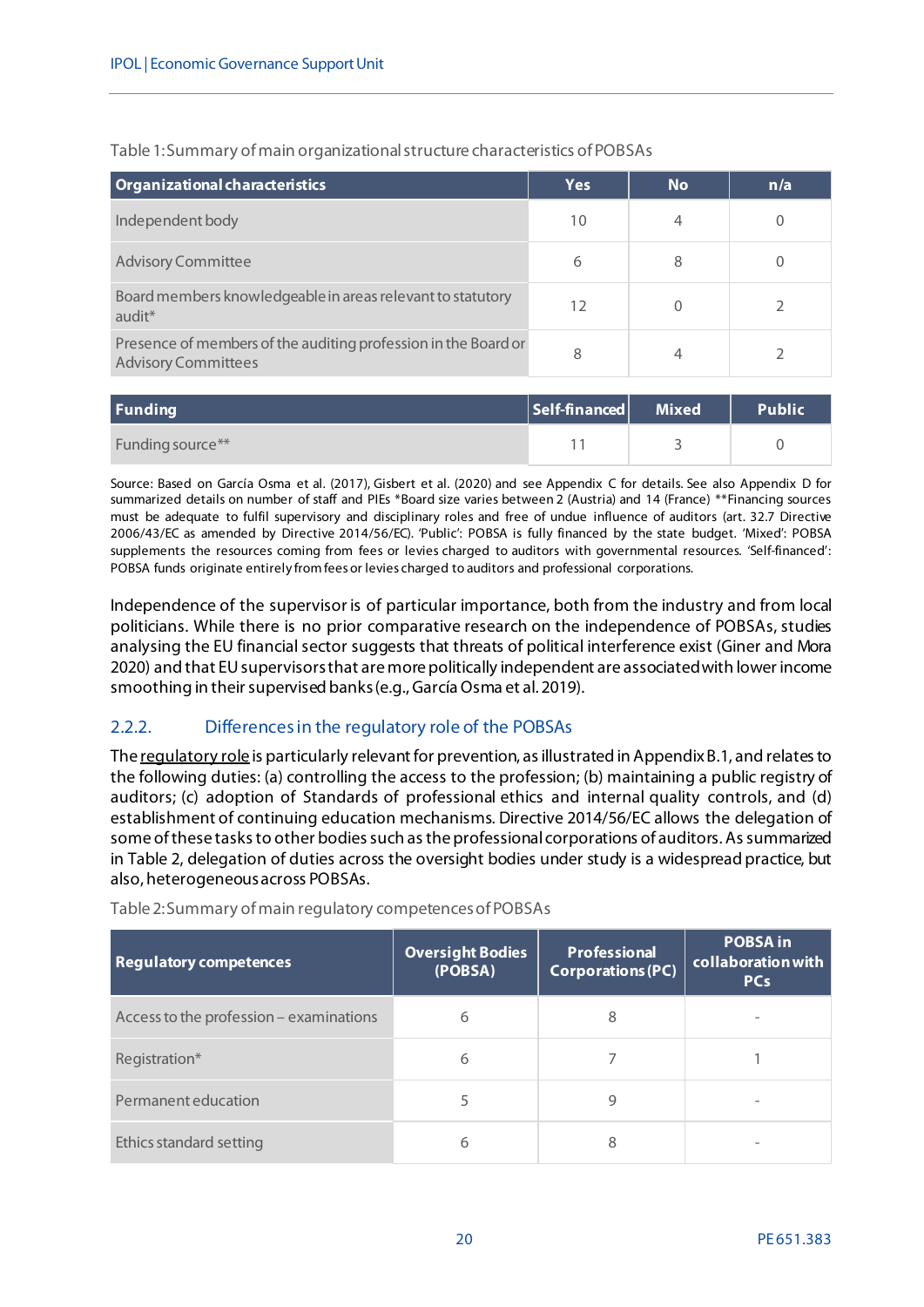Source: García Osma et al. (2017), Gisbert et al. (2020) and see Appendix C for details. \*Regarding the public registry for auditors, 4 out of the 13 bodies with a public registry delegate the task to professional corporations. Just for one specific POBSA (Finland) we have not been able to identify the site for the public register.

#### <span id="page-20-0"></span>2.2.3. Differences in the supervisory role of the POBSAs

The supervisory role is particularly relevant for detection, as illustrated in Appendix B.1, and encompassesthe quality assurance reviews (QAR) and inspection procedures. Regulation 537/2014 mandates thatQAR for PIEs – known as *inspections* - must be carried out by independent inspectors either employed or contracted by the POBSA (art. 26), while QAR for non-PIEs can be delegated to professional bodies under the oversight of the POBSA.

Inspectors must have experience in auditing, financial markets and financial reporting and training on quality assurance review. Practicing auditors cannot be elected as inspectors, until they have been out of the profession for at least three years, to avoid conflicts of interest with the inspected auditor. POBSAs are responsible for (art. 26.3 of Regulation 537/2014): (i) approving the inspection methodologies and periodic inspection programmes; (ii) approval and assignment of inspectors; and (iii) approval and amendment of inspection reports.

In addition, art. 30 of the Directive requires Member Statesto implement whistleblowing procedures that encourage reporting potential breaches of conduct. We identify whether the POBSA provides a clear easy, anonymous and direct access to a whistleblowing canal.

Table 3 illustrates the heterogeneous degree of collaboration with professional organizations. To identify potential deficiencies and differences, QAR procedures and oversight functions over the quality controls should be clearly described. Few Member States describe the objectives of the QAR so that all professional organizations that collaborate act under a common framework. Few POBSAs offer a detailed description of the QAR procedure: number of inspectors/reviewers, appointment, mechanisms of supervision, feedback, correction measures, appealing from the auditor, etc. This means users cannot easily compare the process across Member States.

| Supervisory mechanisms               | <b>POBSA</b> | <b>POBSA in</b><br>collaboration with<br><b>PC</b> | Other*                   |
|--------------------------------------|--------------|----------------------------------------------------|--------------------------|
| Quality assurance reviews (Non-PIEs) |              |                                                    |                          |
| Inspections (PIEs)                   | 14           |                                                    | $\overline{\phantom{a}}$ |

<span id="page-20-2"></span>Table 3:Summary of main supervisory competences of POBSAs

Source: García Osma et al. (2017), Gisbert et al. (2020) and see Appendix C for details. \*Other: QA reviews competences rely on other competent body different from the POBSA or PC.

In addition, definitions of PIEs vary across Member States. That may affect whether responsibilities can be complied with, as it influences the scope of action required.

#### <span id="page-20-1"></span>2.2.4. Differences in the disciplinary role of the POBSAs

The disciplining role is particularly relevant for remediation, as illustrated in Appendix B.1, and encompasses the investigation and sanctioning mandates. Sanctioning powers can be exercised exclusively or in collaboration with other competent authorities (i.e. judicial system or professional bodies). Art. 30.4 of the Directive requires disclosure of sanctions to the public for a minimum of 5 years. Both pecuniary and non-pecuniary sanctions vary across jurisdictions.

<span id="page-20-3"></span>Table 4:Summary of main disciplining competences of POBSAs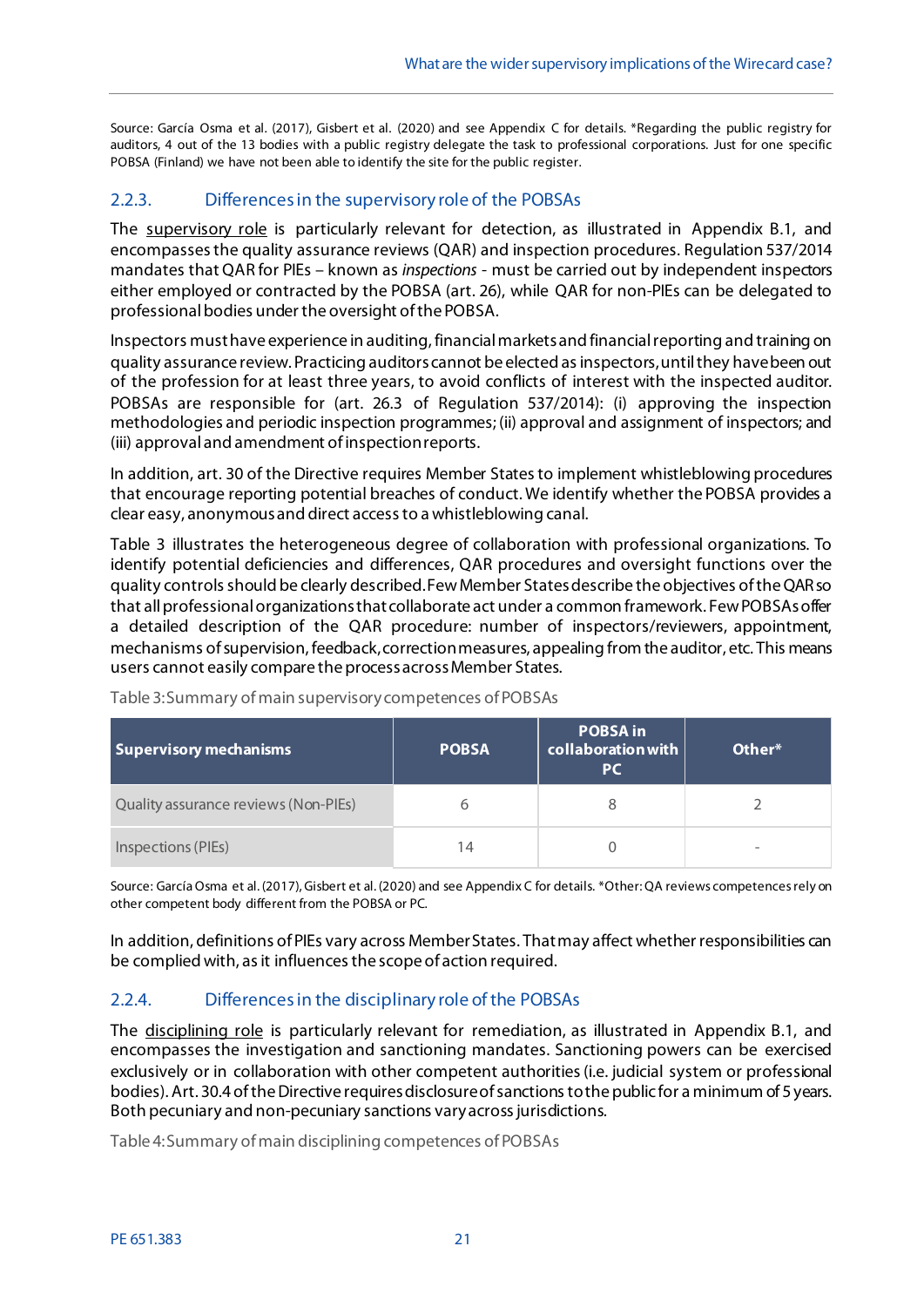| Disciplining mechanisms  | <b>POBSA</b> | POBSA in collaboration  <br>with PC | Other** |
|--------------------------|--------------|-------------------------------------|---------|
| Investigation procedures |              |                                     |         |
| Sanctioning procedures*  |              |                                     |         |

Source: García Osma et al. (2017), Gisbert et al. (2020) and see Appendix C for details. \*Sanctions can be pecuniary and nonpecuniary. Non-pecuniary sanctions range from a notice requiring ceasing the breach of conduct to the temporary prohibition to sign audit reports. Both pecuniary and non-pecuniary sanctions vary across jurisdictions. \*\*Other: Investigation and Disciplinary duties rely on other competent authorities different from the POBSA or PC.

Sanctions are not specified in the Directive, allowing Member States to establish their own regime, which must be "effective," "dissuasive," and "proportionate" as well as publicly available (Art. 30.4). However, there is a wide range of sanctions, potentially leading to differences in the incentives to avoid breaches of conduct. It is often difficult to identify the public repository of sanctions. Spain, Portugal, Sweden or Ireland are examples of greater transparency: sanctions are easily available, they offer detailed information of the auditor and client. In Ireland, the report includes a description of the investigation process, similar to the PCAOB system.

Investigation and disciplining (ID) procedures are not always adequately described in POBSAs websites and in some Member States, there appears to exist a parallel ID system in the profession, which may create duplicated and inefficient structures. Additionally, there is no information on whether clients of inspected auditorsare informed about the results of any investigation and sanctioning procedure. The detailed information in theCEAOB annual questionnaire of POBSAssupervisory activity does not clarify, in the ID procedures, whether the sanction regime appliesto audit firms, individual auditors, or both.

#### <span id="page-21-0"></span>2.2.5. Differences in transparency mechanisms

Disclosure fulfils an important disciplining role, both *ex-ante*, in that auditors concerned about disclosure of deficiencies by the POBSA would likely improve their quality, and *ex-post*, in that interested parties can monitor auditors. Oversight bodies are required to publicly disclose an annual activity report with information about their oversight activities and an annual work programme (Art. 32.6 Directive 2014/56/EU).<sup>[30](#page-21-2)</sup> In addition, Regulation 537/2014 requires the publication of the overall results of the quality assurance reviews(QAR) and inspections. [31](#page-21-3)

All POBSAs publish these reports. However, the structure of the document, the measurement basis, and the presentation format differs significantly across Member States, hindering data collection and comparability. For example, it is not possible to calculate basic ratios, such as inspection coverage (number of inspections over the number of PIEs). These reports are usually only available in the national language, potentially limiting usefulnessto international investors.

<span id="page-21-1"></span>Table 5:Summary of main transparency policies of POBSAs

| Transparency                  | Yes <sup>-</sup> | No <sup>1</sup> |
|-------------------------------|------------------|-----------------|
| Annual Report/Activity Report |                  |                 |

<span id="page-21-2"></span><sup>&</sup>lt;sup>30</sup> Art. 28 of the 537/2014, requires publication of: (a) annual activity reports, (b) annual work programmes; (c) a report on the overall results of the quality assurance reviews on an annual basis, (d) aggregated information of the findings and conclusions of inspections. Member States can publish the findings and conclusions from the individual inspections. However, Member States are reluctant to publicly disclose the individual results of inspections, investigations or disciplinary procedures.

<span id="page-21-3"></span><sup>&</sup>lt;sup>31</sup> Quality assurance reviews (QAR) conducted by the oversight body or delegated in a competent authority (i.e. professional corporations), are mechanisms in place that aim to assess the effectiveness of the statutory auditor system of internal quality control and the quality of specific audit engagements. Inspections are QAR of PIE statutory auditors and led by an inspector (art.26 Regulation 537/2014). Inspectors are independent and qualified experts designated by the oversight body.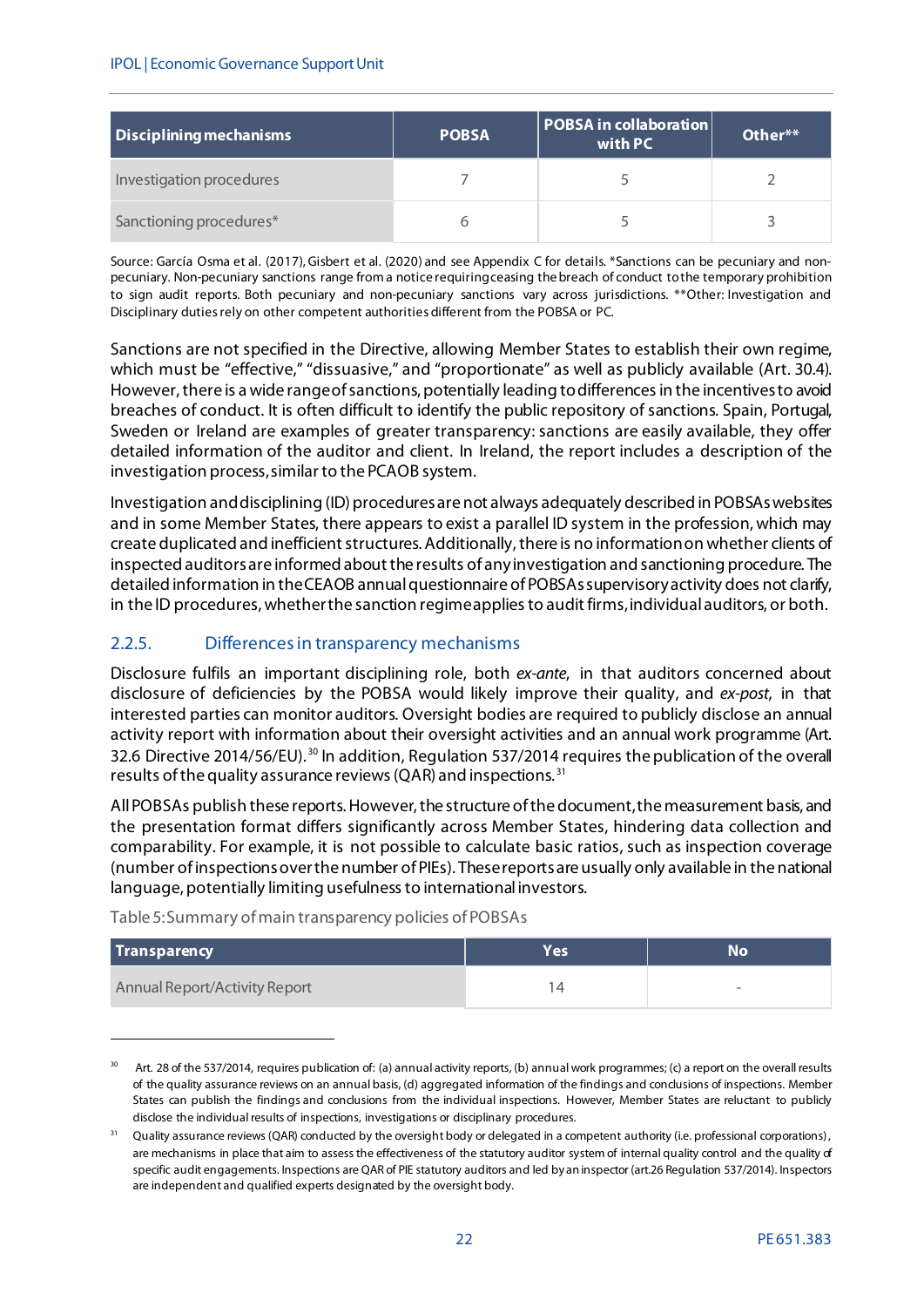| <b>Work Programmes</b>            | 9  |    |
|-----------------------------------|----|----|
| Detailed QAR/Inspection results   |    | ١3 |
| Sanctions publicly available      | 12 |    |
| <b>Statutory Auditor Register</b> | 13 |    |
| Whistleblowing service            | 6  | 8  |

Source: García Osma et al. (2017), Gisbert et al. (2020) and see Appendix C for details.

Table 5 summarizes the differences in transparency. Quality Assurance reports are only publicly available in Ireland. Few POBSAs have a historical repository of sanctions available. Disciplinary sanctions are not easy to find and, when available, information is usually only available in the national language, or personal information is omitted as mandated by data protection rules. Only Ireland makes reports publicly available when the investigation process leads to a sanctioning procedure. Finally, whistleblowing services are not always available, and there are few cases where there is easy direct access through the POBSA website (i.e. Austria).

# <span id="page-22-0"></span>**3. THE ROLE AND EFFECTIVENESS OF SELF-REGULATORY AUDIT BODIES**

External audit quality control through supervisory mechanisms seeks to promote investors' trust and confidence, by securing audit quality. This is achieved by incentivizing auditors to develop their competencies, and to comply with professional standards. Two modes of external audit quality control exist: peer review, and public (governmental) oversight, both of which involve the inspection of completed audit engagements and of auditor's quality control systems, to ascertain whether audit firms have developed adequate quality control policies and procedures in compliance with professional accounting and auditing standardsand applicable legislation.

The effectiveness of such external assessments cannot be discussed without reflecting on the challenges in defining audit quality, and the extent to which cases such as Wirecard can be considered audit failures. Thus, we first briefly reflect on these issues, and then move to discuss the role and effectiveness of supervisory mechanisms in securing audit quality.

### <span id="page-22-1"></span>**3.1. Audit quality and the expectation gap**

The current legal framework does not give auditors the task to detect fraud. This has proved difficult to communicate to the wider public, as an "*audit expectation gap*" exists, i.e., there is a distance between what users expect from the audit, and what the audit is (see Box 1).  $^{32}$  $^{32}$  $^{32}$ 

<span id="page-22-2"></span>Box 1**:** The role of the auditor

«The statutory audit results in the expression of an opinion that the financial statements give a true and fair view of the audited entities in accordance with the relevant financial reporting framework.»

<span id="page-22-3"></span><sup>&</sup>lt;sup>32</sup> It is unclear to users, preparers, and auditors what the auditor's report intends to communicate, or what level of assurance it provides (Gray et al. 2011). Confusion with respect to the role, responsibilities and performance of auditors has been documented dating back over 100 years in the UK (Chandler et al. 1993). Further, a system of oversight focused on improved audit quality may not be equivalent to a system of oversight focused on improved fraud detection.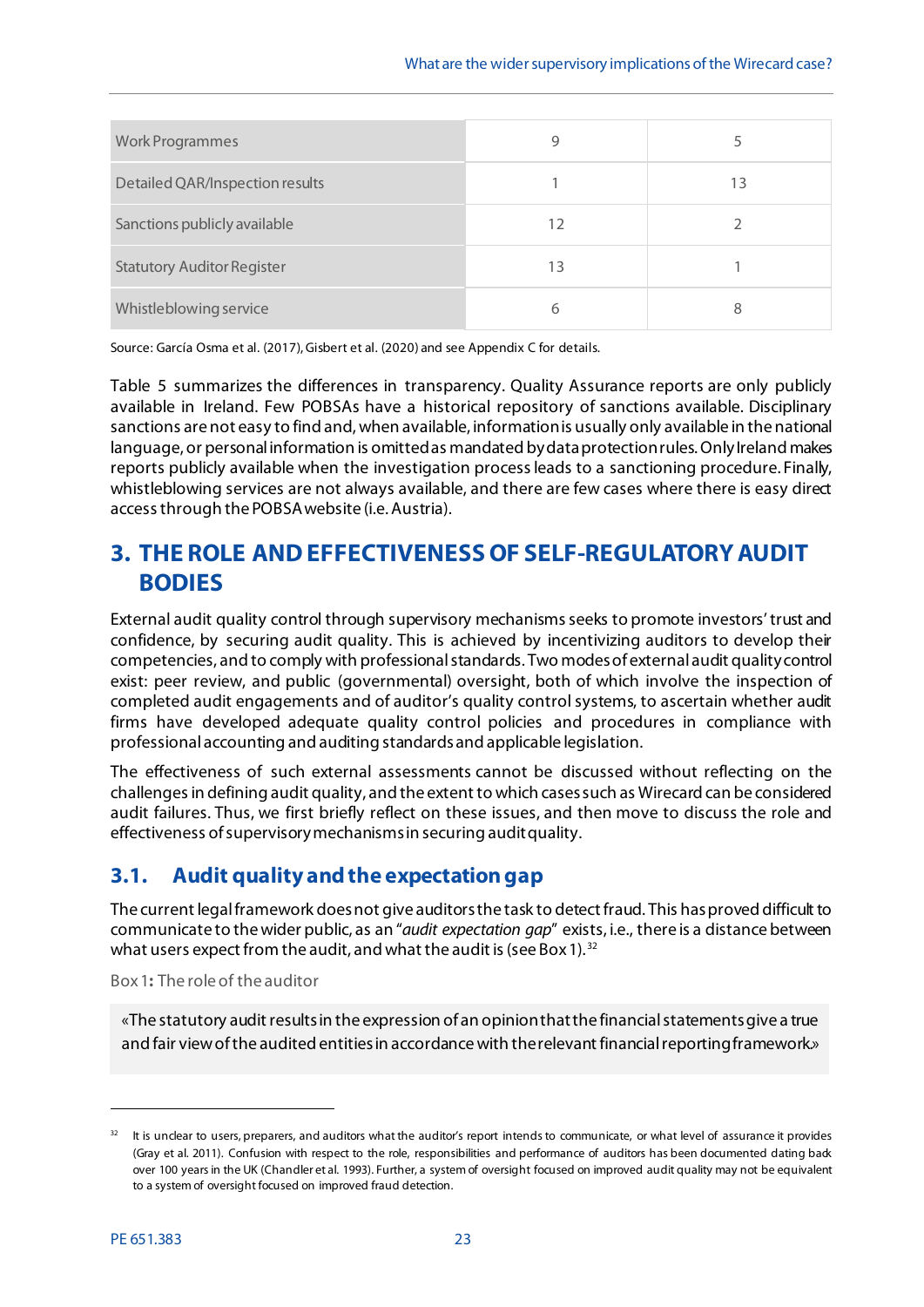#### Source: Directive 2014/56/EU

Investors expect auditors to be 'public watchdogs,' holding higher expectations than auditors in internal control assurance, fraud, and illegal operations detection (McEnroe and Martins 2001, Asare and Wright 2012). This gap is driven by lack of knowledge on "the limitations of an audit (materiality, sampling techniques, role of the auditor in the detection of fraud, and the responsibility of management)'' (EC2010, 3–4), but also, by society's high expectations (Porter 1993) and gaps between what auditors do and the requirements of standards. It is a question beyond the scope of this briefing to discuss whether the audit approach needs to be changed, to retain credibility and relevance, but certainly, cases such as Wirecard point at potential deficiencies in the audit and its oversight, suggesting auditors must also act to bridge this gap.

Indeed, significant efforts have been made to improve the audit report and audit communication. Standard setters and regulators have recently adopted an expanded audit report (EC 2014; IAASB 2015; PCAOB 2017), that goes beyond the traditional binary fail/pass model, and includes information on accounting and risk issues (key/critical audit matters) that enable users to better understand the reasons behind the audit opinion. Albeit this new report has not been in place for long, and the evidence is still tentative, these extended disclosures appear, thus far, to have had limited success in improving audit quality, or affecting audit fees (Bédard et al. 2019, Gutierrez et al. 2018), nor have they closed the expectation gap (Coram and Wang 2019). This may be expected, given evidence in Gray et al. (2011, p. 662) that "users do not read the auditor's report." Rather, they just look at it to check "if it has an unqualified opinion" and "the name of the accounting firm signing the report." In addition, arguably, information contained in the auditor report about the client's risk is likely available to investors elsewhere. However, these expanded audit reports are still in their infancy and the measurement of real benefits requires more years to be evaluated (Minutti-Meza 2020).

Therefore, it is not the role of the auditor to detect fraud and prevent accounting scandals, but clearly, audit oversight can *limit* the opportunities to commit it. As noted in Kedia and Philippon (2009), accounting manipulation plays a role in fraud. Misreporting supports the abnormal hiring and investment that characterize fraud cases such as Parmalat, or the current scandal of Wirecard, which grew though acquisitions of local businesses. High (fraudulent) profits sustain overvalued equity and allow managers to mimic successful companies.

# <span id="page-23-0"></span>**3.2. The role and effectiveness of public audit oversight**

Academic work usually analyses effectiveness along three main fronts: (i) the extent to which market participants (and particularly clients) react to oversight reports and the disclosure of deficiencies; (ii) the consequences of these reports, feedback and deficiencies on individual auditors (careers, salaries) and audit firm behaviour (audit procedures and quality control systems, often as measured by evidence of increased audit work, or greater audit fees); and (iii) the consequences on auditor outputs: the issuance of audit opinions and assessments of internal controls and the quality of client's financial statements and reporting.

#### <span id="page-23-1"></span>3.2.1. Quality assurance reviews/inspections and investigations and audit quality

Unfortunately, there is a dearth of research on the EU public oversight system, given its lack of transparency. Research requires access to data. Thus, most prior work is based on the case of US, where studies have analysed the consequences of implementing a system of public audit oversight, studying audit quality before and after the implementation of the PCAOB. Overall, the evidence suggests a superior effectiveness of public oversight bodies, relative to a regime of self-regulation peer review. In Appendixes E and F we summarize the key literature.

The PCAOB is a strong, transparent supervisor operating in a developed, highly litigious, capital market with high levels of investor protection. The PCAOB publishes in a repository that is easy to search *all* its inspection/review reports (which contain an auditor response), including reports of EU auditors that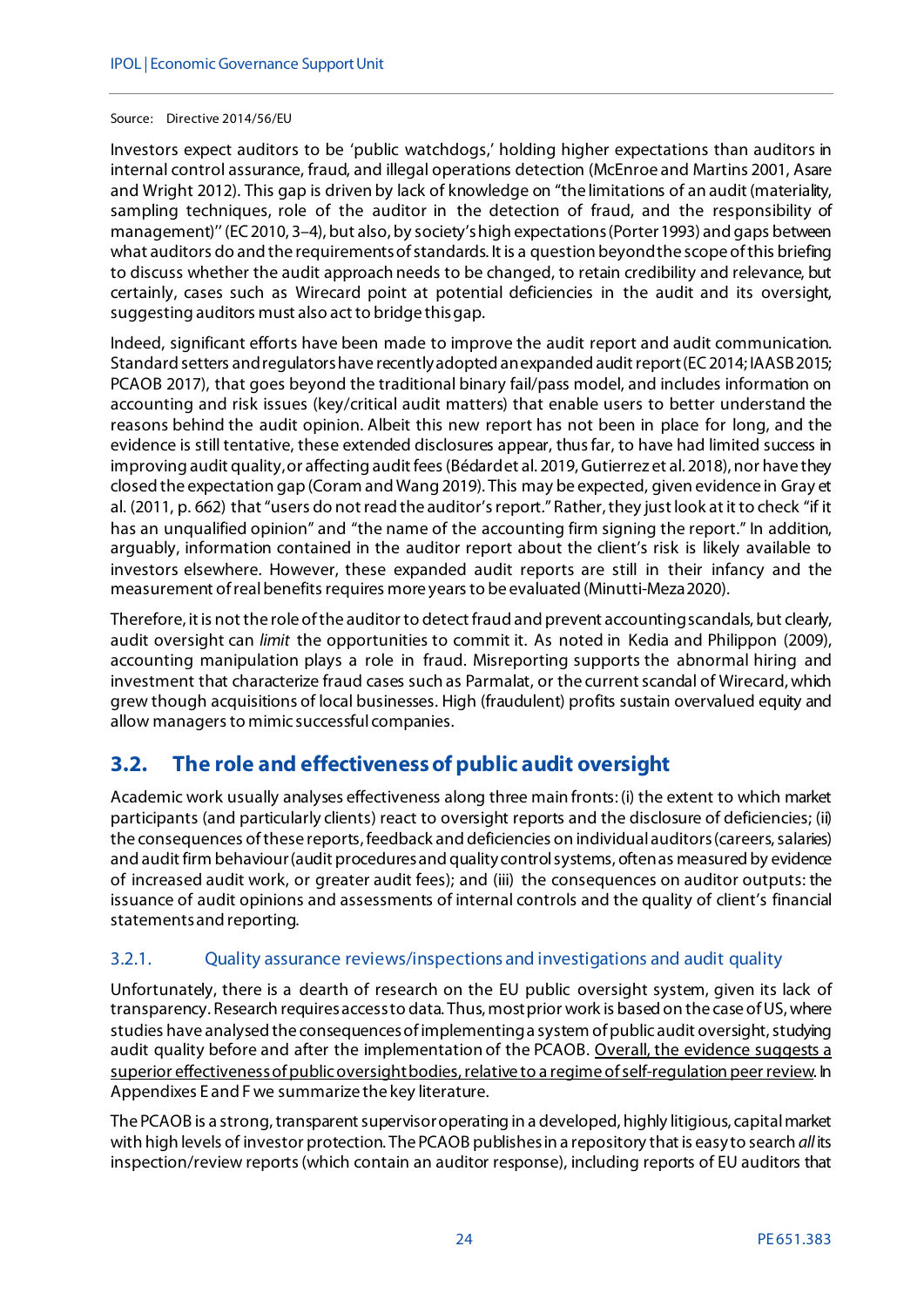audit companies cross-listed in the US.<sup>[33](#page-24-1)</sup> Thus, it is not comparable to most national EU POBSAs, and we caution that inferences from this research may not hold in the EU.

There is evidence that PCAOB reviews/inspections have resulted in changes in audit firm behaviour, improving audit quality (e.g., Vanstraelen and Zou 2020). Audit firms are more likely to issue qualified opinions for their financially distressed clients subsequent to a PCAOB review/inspection that discloses auditor deficiencies, while no such benefits are found for audit firms where the report indicates no deficiencies(Gramling et al. 2011). Also, clients' financial statements are of higher quality (as measured by lower earnings management) after the first, and particularly, the second PCAOB review/inspection (Carcello et al. 2011). Audit quality also improves, because smaller, lower quality auditors exit the market (DeFond and Lennox 2011). This, however, comes at the potential cost of greater audit market concentration. [34](#page-24-2) While there are no definitive conclusions on the impact of concentration on audit quality,the work of Francis et al. (2013), studying 43 markets, concludes that the overall Big 4 market share in a country is positively associated with client's earnings quality, while concentration *within*the Big 4 group is negatively associated with audit quality. This suggests that market domination by one or two firms rather than shared equally among the Big 4 negatively impacts audit quality. Similarly mixed findings on the consequences of auditor concentration can be found in other studies that focus on a single country (see, e.g., Boone et al. 2012; Huang et al. 2016). [35](#page-24-3)

Overall, there is agreement that public oversight improves audit quality across the board (Khurana et al. 2020). Given scarce resources, supervisory bodies select engagements on a risk-adjusted basis. This means that it is audits of the largest companies with more complex business models and operations that are more likely reviewed/inspected, while sufficient rotation avoids excessive oversight concentration in these firms. Given that companies such as Wirecard are usually audited by large audit firms, arguably, Big 4 firms are subject to greater scrutiny, improving audit quality for large public companies. Second, to the extent that inspection reports disclosing audit deficiencies are public, disciplinary actions damage auditor reputational capital, creating incentives to solve any deficiencies detected.

#### <span id="page-24-0"></span>3.2.2. Effect of PCAOB inspection on foreign/EU auditors and companies

There is also some evidence on the effects of oversight by the PCAOB over EU auditors and EU companies. This research uses data made available by the PCAOB on international audit firms, and suggests greater audit quality in EU companies (considered as 'foreign companies' by the PCAOB) that are listed in the US *when* they are subject to PCAOB oversight.[36](#page-24-4) This is of significance, given that companies cross-listed in the US are already subject to significant regulatory oversight by the Securities and Exchange Commission (SEC).

PCAOB inspections of foreign auditors detect audit deficiencies in over half of the reports, and quality control defects in two-third of the reports (Bishop et al. 2013). Where PCAOB reports induce improvements in audit quality for US auditors, this does not seem the case for foreign auditors, which may be linked to the PCAOB lack of sanctioning power overthem.

<span id="page-24-1"></span><sup>&</sup>lt;sup>33</sup> These reports include information on the presence, characteristics and number of audit deficiencies and quality control defects, year of inspection, number of clients, inspection length, time lag from inspection to issuance of report, audit firm characteristics (number of offices, partners, staff, issuer clients, other roles), and location of audit firm, among other details (Bishop et al. 2013).

<span id="page-24-2"></span><sup>&</sup>lt;sup>34</sup> Growing audit market concentration and Big 4 dominance have been continued concerns for the EU (Lesage et al. 2017). According to Audit Analytics (2018), in 2017, of the more than 600 companies included in major large and mid-cap indices in UK, Germany, Italy, Spain and the Netherlands, over 98% are audited by the Big 4 (see, also, Appendix G). In 2010, the EC issued a 'green paper' proposing mechanisms to reduce concentration and increase competition (EC 2010). Despite indications that recommendations would be made to the European Parliament to reduce Big 4 dominance, as well as ban the provision of *all* non-audit services, and impose auditor rotation, and joint audits, ultimately, proposals have been more modest in scope.

<span id="page-24-3"></span><sup>&</sup>lt;sup>35</sup> Boone et al. (2012) study US and report that greater concentration leads to greater tolerance for client' earnings management.

<span id="page-24-4"></span>All foreign auditors of US listed companies are required to register with the PCAOB no later than July 19, 2004.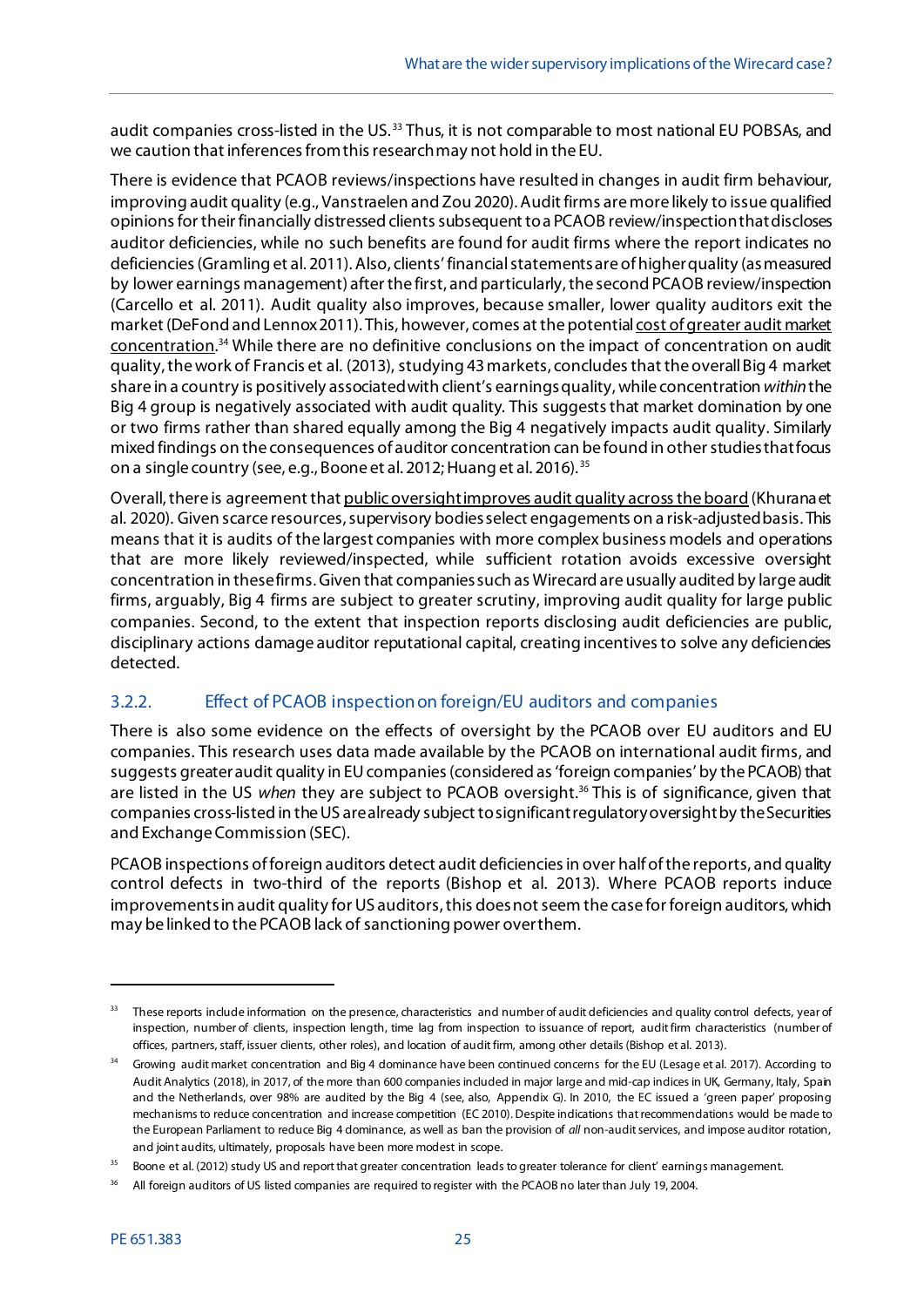Foreign/EUauditors subject to PCAOB inspection access (threat of inspection) are more likely to issue qualified audit opinions, and adverse opinions on internal controls, and their clients are likely to have lower earnings management (Lamoreaux 2016), particularly, after inspections (Krishnan et al. 2017). Research generally documents benefits for 'foreign companies' under the oversight of PCAOB. For example, companies are able to issue additional external capital when their auditors receive a 'deficiency-free' inspection report (Shroff 2020). Other studies looking at additional spillover effects of PCAOB inspections (on non-US companies that are *not* cross-listed in the US), find increases in auditor market share following inspection (Fung et al. 2017, Aobdia and Shroff 2017). PCAOB inspected auditors appear to increase their market share by 4 to 6% following the public disclosure of their inspection report.

These studies also help to understand cross-sectional variation in oversight systems across countries, as the differential benefits reaped by foreign companies, depending on their country of origin, speak of the quality of the local oversight systems. These studies suggest that countries that are members of IFIAR generally have better oversight (Lamoreaux 2016), and that the benefits of PCAOB oversight are greater for companies domiciled in countries where local audit regulators conduct no inspections, and have low quality country-level institutions such as high corruption, weak rule of law and low regulatory quality (Shroff 2020), that is, benefits for EU firms are relatively smaller.

While benefits may exist in sharing information among oversight bodies, there is no clear evidence on this. It is also not clear if joint inspections conducted with the foreign authority in the corresponding country (relative to PCAOB stand-alone inspections) are more beneficial, as Krishnan et al. (2017) documents positive effects, but Bishopet al. (2013), focusing on early inspections, find no evidence of differences between joint and stand-alone inspections.

#### <span id="page-25-0"></span>3.2.3. Effect of POBSAs on EU auditors and companies

There are few studies analysing the EU. Sundgren and Svanström (2017) study Sweden, and find that disciplinary sanctions impact on individual auditors'subsequent careers, insofar salaries of auditors at Big 4 firms are lower after the sanction. Sanctions have limited impact on the decision of clients to retain their auditors, or more generally, on the size of the auditor clientele. Finally, they find limited evidence of auditors' remediation or changed behaviour, as they find no evidence of post-sanction changes in auditor's propensity to issue qualified opinions. Carson et al. (2017) find greater financial statements quality in companies audited by firms in Member States where POBSAs conduct the inspections directly, and report on the deficiencies found at the aggregate level. Florou and Shuai (2020) find greater audit fees after POBSA inspection regimes are in place, which would be suggestive of greater work by auditors. These increases are greater where POBSAs have (i) more inspectors over total staff; (ii) do not allow direct revolving doors from inspection to the profession without a cooling period (see also Hendricks et al. 2019); (iii) have a mixed funding model (lower chance of regulatory capture), and (iv) where inspections are conducted both at the POBSA and at the auditors' premises.

Overall, this limited evidence suggeststhat the PCAOB system may induce greater audit quality than the EU fragmented system. An example of fragmentation is that PCAOB oversight of EU cross-listed companies is negotiated individually by each POBSA, instead of by the CEAOB. [37](#page-25-2)

# <span id="page-25-1"></span>**3.3. The role and effectiveness of self-regulatory mechanisms**

.

The alternative approach is to delegate external reviews to peers. A self-regulation regime of peer reviews creates concerns that reviewers use inadequate tools and lack independence. Indeed, Turner

<span id="page-25-2"></span>This links to the limited mandate of the CEAOB. In 2005, the European Group of Auditor Oversight Bodies (EGAOB) was created to facilitate cooperation and coordination across EU public oversight systems (Commission Decision 2005/909/EC). The CEAOB is the new "framework for cooperation" and aims to enhance the consistent application of the new audit oversight regulation. Despite the experience of its predecessor, the CEAOB competences are still limited and its guidelines are non-binding. In Appendix B we detail the EU Member States that currently have a cooperation agreement with the PCAOB and the year when that agreement was signed. Many Member States have no agreement. A cursory look at these agreements reveals differences.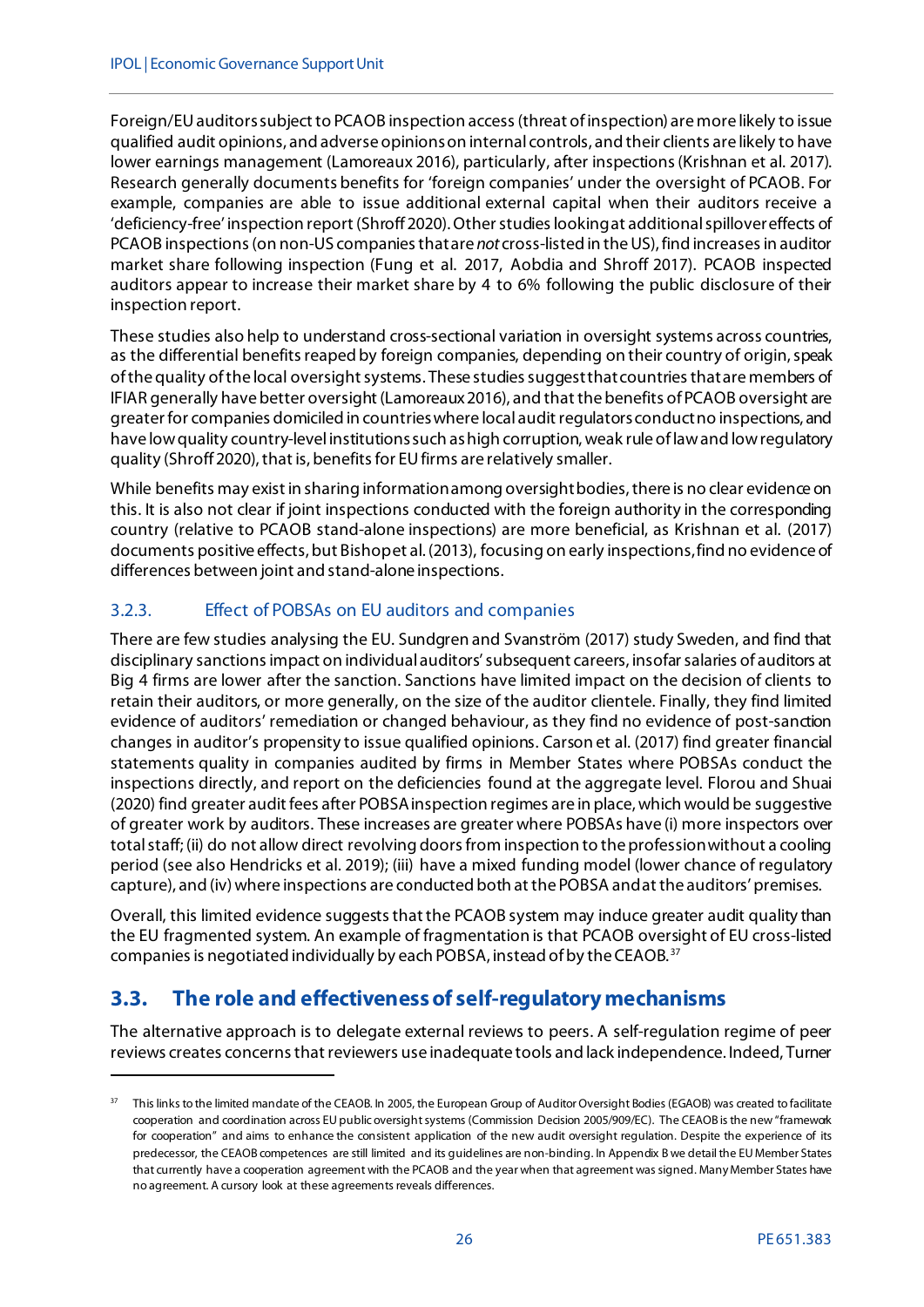(2006, p. 397) former Chief Accountant of the SEC, noted that the period leading to the spate of accounting scandals in the early 2000s was characterized by a "weak self-regulatory system for auditors that resulted in one firm reviewing another, with an unspoken code of «Don't tell on me, and I won't tell on you»."<sup>[38](#page-26-0)</sup>

Thus, a system of public oversight is generally superior to a peer-review one. However, public oversight is not without limitations. It is possible to identify areas for improvement, by reflecting on differences between the two systems, and key notions linked to audit quality: (a) inspectors/reviewers should have both expertise and independence (DeAngelo 1981), that is, they should be *able to identify* deficiencies and be *willing to report* on them, and (b) inspections/reviews should be objective and based on reliable information, evaluation and justification. The first dimension is problematic, given trade-offsbetween both dimensions (DeFond 2010). Key differences (Carcello et al. 2011, Löhlein 2016) are:

- *independence*: inspectors, particularly POBSA full-time employees, are likely more independent and objective than peer reviewers, in addition, inspected firms have no voice in choosing inspectors. If firms can influence or choose the peer that performs the review, it compromisesindependence (Hilary and Lennox 2005, Lennox and Pittman 2009);
- *expertise*: inspectors are likely to have greater expertise in inspecting, as they specialize in this task; peer reviewers have as their primary activity audit-related responsibilities, and as active professionals, have greater industry and technical expertise (in accounting, auditing, internal controls, audit practices and methodologies, client industries, etc.). Inspectors' knowledge, even if they come from practice would become dated relatively fast resulting in lower experience of inspectors, relative to peers (Glover et al. (2009);
- *inspection/review processes and coverage:* if implemented by POBSAs are likely more extensive and of greater scope under the public system (Goelzer (2006) (subject to budgetary constraints). Under peer-review it is common to negotiate a fee with the reviewer. Fee considerations may lead to selecting lower quality peer reviewers, or to performing less tests and checks.
- *ability to act*: unlike peer reviewers, inspectors are more likely to be able to take direct action and sanction firms, which can result in larger penalties.

The evidence suggests that audit clients found peer review reports to be *more* informative than PCAOB reports (Hilary and Lennox 2005). Unfavourable peer review reports are associated with actual audit quality as measured by the overworking of audit staff and acceptance of risky client (Casterella et al. 2009). These peer reviews also had more "information value."PCAOB reports do not provide an overall opinion on the quality of the audit firm, and do not disclose information about its control systems.<sup>[39](#page-26-1)</sup> This was available under the peer review system. Audit market participants, on average, switched away from audit firms that received unfavourable reportsunder the peer-review system, but not under the PCAOB system. As noted in Lennox and Pittman (2010), differences in "information value" depend on the information in the report.

Other concerns (DeFond 2010, DeFond and Lennox 2017) are that public oversight reviewmay: (i) *not be representative*, if focused on the riskiest auditing issues among the riskiest clients (given budget constraints); (ii) *be trivial*, in that they may be too detail-oriented and identify inconsequential weaknesses. This may be likely if inspectors are under pressure to identify and report deficiencies, which is not a concern under peer-review; or (iii) *capture differences in professional judgment*, rather than

<span id="page-26-0"></span><sup>38</sup> Arthur Andersen received a 'clean' peer review report from Deloitte & Touche in December 2001, shortly before the Enron scandal that led to its collapse (Turner 2006; DeFond and Francis 2005).

<span id="page-26-1"></span>Inspections reports are available at [https://pcaobus.org/Inspections/Reports/Pages/default.aspx,](https://pcaobus.org/Inspections/Reports/Pages/default.aspx) accessed September, 2020. These reports are easy to search, as they are categorized by country and year.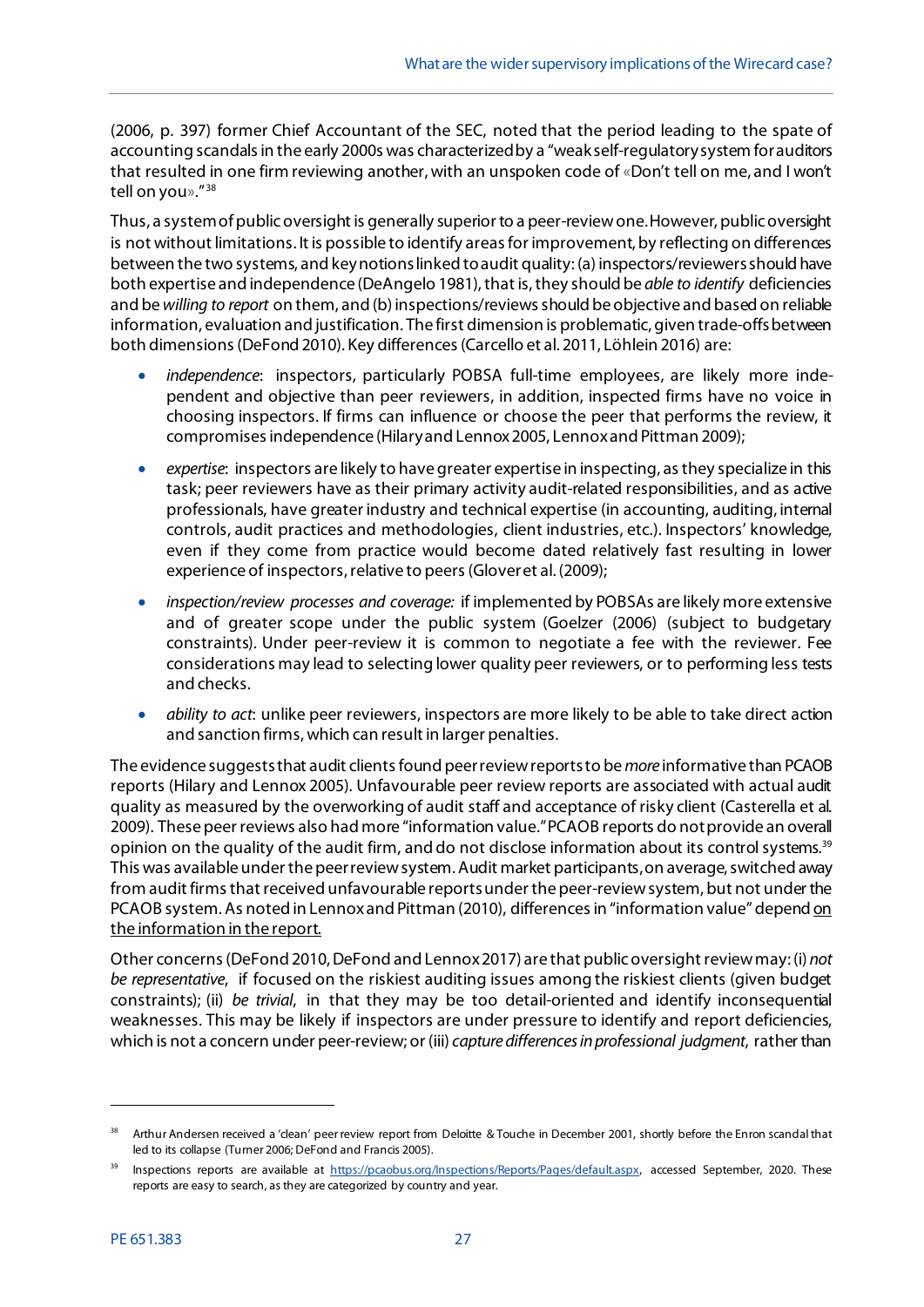systematic audit failures. Auditors interact with audit committees and client personnel in an *ex-ante* setting, while inspections are *ex-post*with minimal or no client contact (Daugherty and Tervo, 2010).

Several studies analyse the views of auditors and regulators on public oversight and peer-review systems. These studies suggest that public oversight inspections have a more disruptive impact on auditors' normal activities than peer-review, particularly over smaller auditors. In Appendix F we summarize this work. Overall, the public oversight inspections/reviews and auditor's desire for unqualified reports leads to auditors excessive documentation, and 'box ticking' approaches (rather than a focus on substance) embedding check lists and other procedures into their audit process, to increase 'compliance visibility,' that may promote a standardized orientation, increasing the commoditization of the audit. [40](#page-27-2)

# <span id="page-27-0"></span>**3.4. Enforcement styles and transparency.**

Two final key issues associated with public oversight are enforcementand transparency.

Different enforcement styles exist (Dowling et al. 2018), from *coercive* (rigid in interpreting rules and inquisitorial in evaluating behaviour) to *collaborative* (flexible and open to negotiation). Collaborative enforcement may foster cooperation (Hazgui and Malsch 2019), promoting compliance. Figure 2 illustrates the slippery-slope framework (Kirchler et al. 2008), whereby powerful and trusted regulators maximize compliance. Moving the dial on power or trust results in non-optimal outcomes. Enforcement should start with persuasive efforts, rather than punitive actions, and penalties should scale only if persuasion fails. This is the responsive regulation theory, tested in the US public audit oversight setting, where Ege et al. (2020) suggest that because thePCAOB was created as a reaction to public outcry (Malsch and Gendron 2011), it may have been more willing to start with a punitive approach, lowering its positive impact.

<span id="page-27-1"></span>



Source: Adapted from Kitchler et al. (2008) and Dowling et al. (2018).

1

Finally, with respect to transparency, transparent institutions promote accountability and good governance. However, transparency may constrain the capacity to negotiate and compromise, leading to inefficient and gridlock. Although these inefficiencies appear negligible when looking at the US Government (Harden and Kirkland 2020), we acknowledge their existence.

<span id="page-27-2"></span><sup>&</sup>lt;sup>40</sup> Excessive bureaucracy is not unique to this process. Professionals recommend to "document, document, document," to protect against claims of failure to detect theft and fraud, as documentation is critical evidence in the defence of professional liability claims (including, "at a minimum, a well-crafted and detailed engagement letter, documentation regarding client inquiries made and responses received, and communication of internal control matters or suspicious activities noted" Ference (2014)).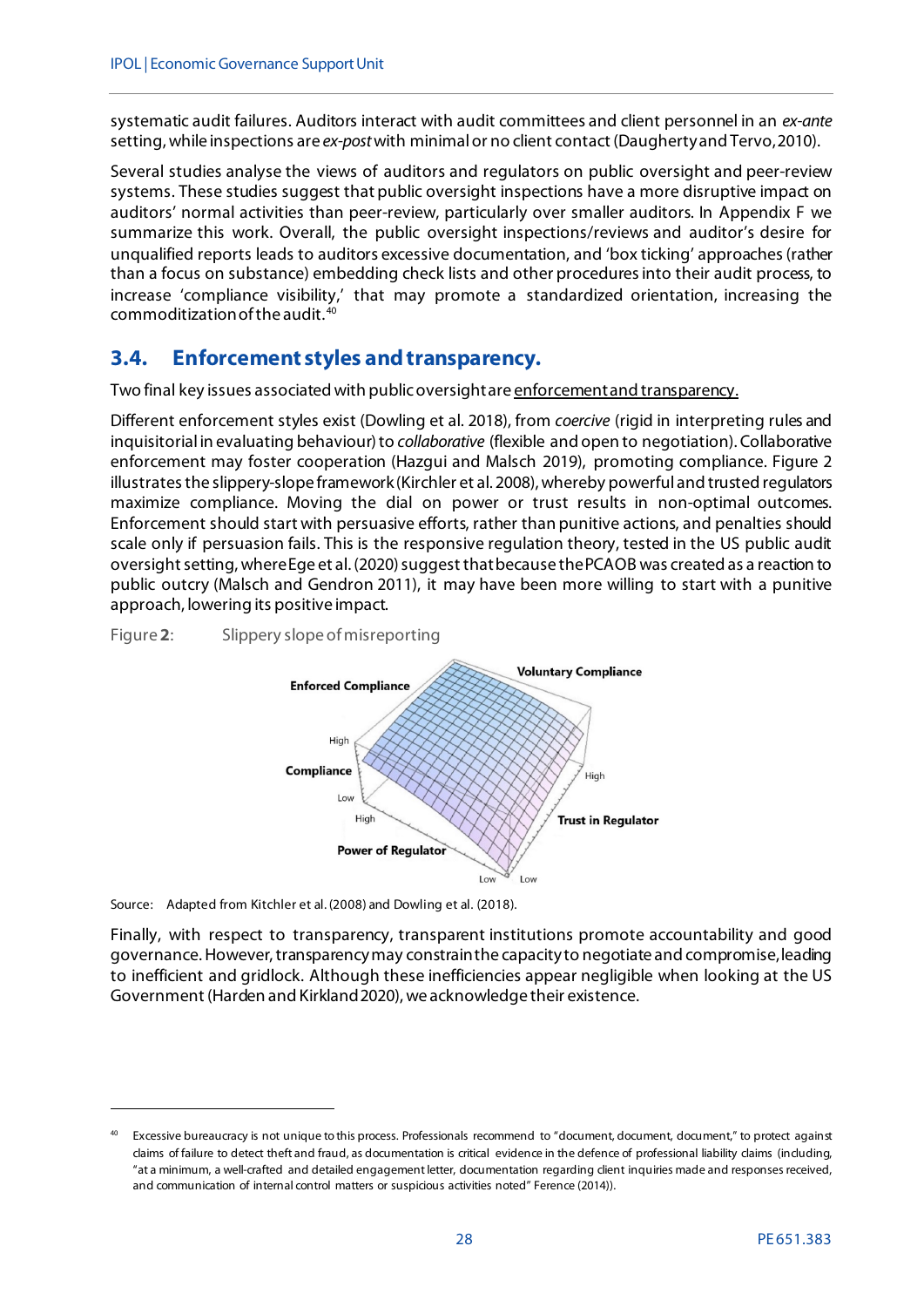# <span id="page-28-0"></span>**4. REFLECTIONS ON SUPERVISORY IMPLICATIONS**

# <span id="page-28-1"></span>**4.1. Limitations of this briefing**

The reflections and implications of this briefing are subject to three major caveats.

First, we have not had access to primary forensic data or original documents of Wirecard, nor access to supervisory staff in Germany. Our review of the case is based on secondary data. Principally, on the KPMG report (as translated to English by Wirecard), and allegations leaked to the press, which may be entirely false at worse, or even if true, biased, orfilled with factual mistakes. The case is still developing, several lawsuits are pending, and the company is under the management of an Insolvency Administrator. Available financial information is incomplete.

Second, accounting scandals are extreme events. Each one is different, and thus, conclusions drawn from one case need to be considered with caution. Therefore, the implications and conclusions that follow build primarily on our analysis of the current landscape and the reviewed academic literature, and less on the Wirecard case, particularly given thefirst caveat.

Third, the severe lack of transparency that permeates auditoroversight system means that:

- the academic evidence discussed is based, almost exclusively, on the PCAOB and US. There is a dearth of research on EU public audit oversight and its efficiency because no data is available. This is a severe limitation to evidence-based policy recommendations.
- we cannot assess what actions, if any, supervisorshave takenor may be underway in reviewing the case of Wirecard and its statutory auditor (EY).
- deficiencies in the oversight systems cannot be separated from deficiencies in the content, structure and information provided *about* the oversight systems. We acknowledge potential errors derived from our inability to find POBSA documentation.

# <span id="page-28-2"></span>**4.2. Conclusions and supervisory implications**

Our review documents a *fragmented, and complex supervisory system* hindered by *slow decision-making and resource constraints*. Competences appear duplicated, or unclearly delimited among the different bodies, creating gaps where breaches of conduct or incipient frauds could go unnoticed. The example of Wirecard suggests complex firms may be particularly able to avoid supervision, falling '*between the cracks.*' There is limited clarity on who should lead investigations and how to share information and coordinate the supervisory activities across competent bodies.

Wirecard, and firms like Wirecard, operate in a global economy; supervision that is only at the local level is likely to fall short of its objectives. Global companies in the global economy require global institutions. The harmonization of procedures (quality assurance, investigation, sanctions) and a significant improvement of the accountability and transparency mechanisms in place, are the cornerstones of the changes that should be addressed in the EU auditor oversight system, under the leadership and coordination of the CEAOB.Next, we list the major concerns[**C**] detected and reflect [*R*] on actions to improve the effectiveness of audit oversight.

#### <span id="page-28-3"></span>4.2.1. Macro-level: The role of the CEAOB and other international and EU bodies.

**[C1]** *CEAOB as a weak "framework for coordination.*" [*R1*]: CEAOB has made limited progress towards its mandate to coordinate and harmonize EUPOBSAs. The role of theCEAOB should be reconsidered, and greater power assigned to it, perhaps including a clearersupervisory role. These changes may include giving the CEAOB greater resources (budget, staff) and clear competencies. Adequate oversight of auditors of PIEs (listed in Appendix G) likely requires that these audit firms have global structuresthat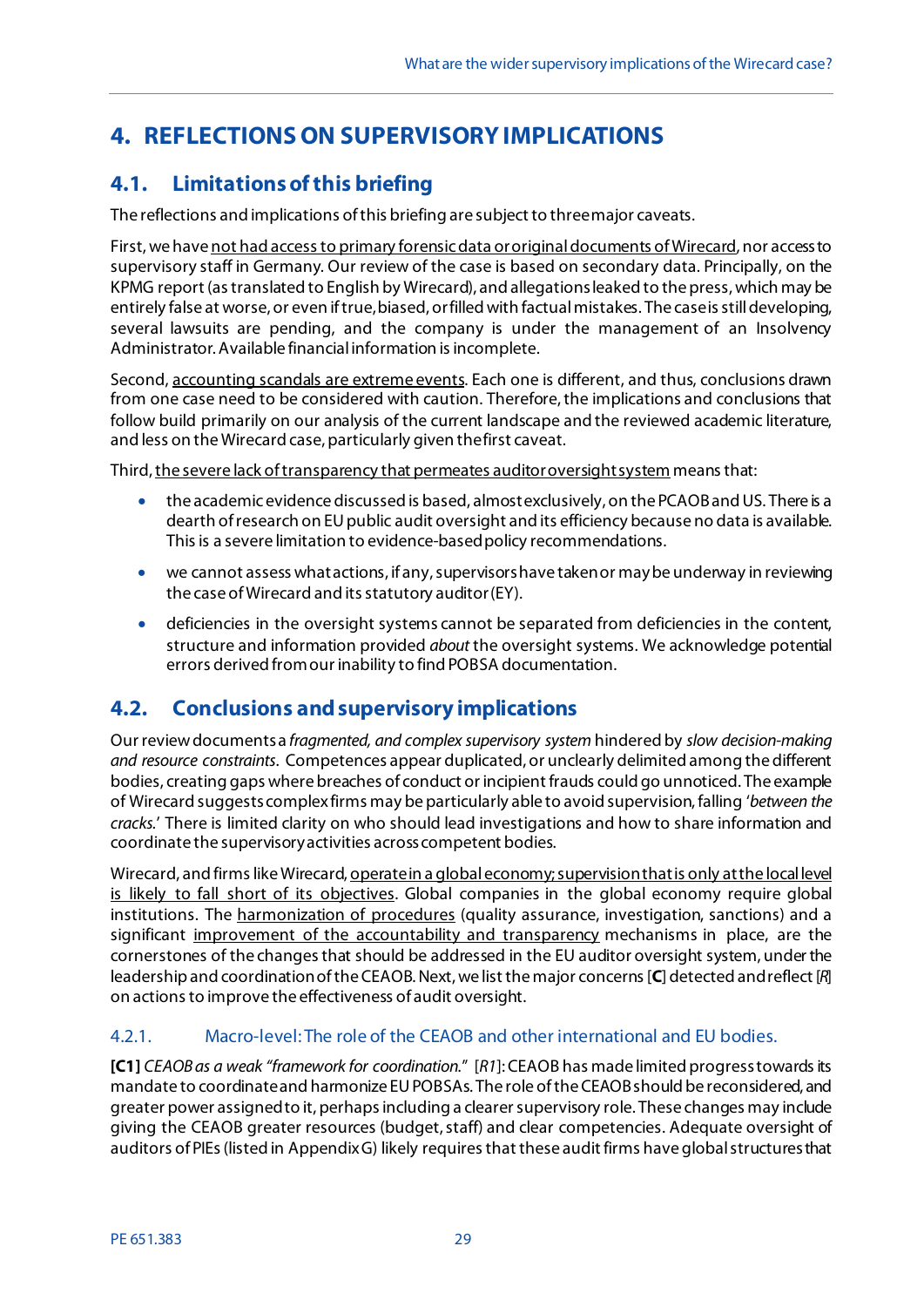guarantee similar audit quality across all Member States. The CEAOB could directly supervise these global structures.

**[C2]** *Limited coordination between supervisors.* [*R2A*]: The Wirecard case suggests supervisory bodies acted in an uncoordinated manner, without clear leadership. [*R2B*]: Coordination between the oversight of auditors and of financial reporting is fundamental.

**[C3]** *Multiple measurement bases for POBSA reporting.* [*R3A*]: Annual data on key results [41](#page-29-2) should be calculated under a single reporting system, to aid the CEAOB coordination activities. [*R3B*]: Consider XBRL tagging, and public, easy to search, repositoriesof audit oversight data.

**[C4]** *Lack of guidance on best practices on oversight procedures* [*R4*]: The oversight system ultimately aims to improve audit quality. The CEAOB should identify and promote best practices in audit oversight, through outreach, and increased transparency.

**[C5]:** *Multiple national agreements with international oversight bodies.* [*R5*]: The CEAOB should be responsible for agreements with other international oversightbodies (such as the PCAOB).

**[C6]:** *Multiple definitions of PIEs.* [*R6*]: PIE definition should be harmonized.

#### <span id="page-29-0"></span>4.2.2. POBSA level: Prevention

.

**[C7]:** *Resource constraints.* [*R7A*]: POBSAs budgets are heterogonous and often insufficient. [*R7B*]: POBSAs should report comparable budgetary figures, given their respective workloads.

**[C8]:** *Slow decision-making and low reactiveness.* [*R8A*]: A channel for fast-track QA reviews, inspections or investigations should be articulated. [*R8B*]: POBSAs should be reactive to whistleblowing or allegation of misreporting.

**[C9]:** *Heterogeneous POBSA organization and governance* [*R9A*]: POBSA governance recommendations should be prepared. Report and discuss Advisors/Staff ratios. POBSAs have large boards, and insufficient staff. [*R9B*]: Codes of conduct should be created, to prevent conflicts of interest; attention should be paid to revolving doors(back to the profession).

**[C10]:** *Irregular presence of the profession*. [*R10A*]: POBSAs should have an Advisory body where the auditing profession is represented. [*R10B*]: QA review and inspection procedures should not foster a bureaucratic, box-ticking mentality and may consider more collaborative approaches.

**[C11]:** *Threats of regulatory capture and political pressures*. [*R11*]: These concerns are greater in public bodies. Supervisors should be powerful authorities and independent from politicians.

#### <span id="page-29-1"></span>4.2.3. POBSA level: Detection(Quality & Assurance (QA) and Inspections)

**[C12]:** *Heterogeneous QA and inspection procedures*. [*R12*]: QA and inspections procedures must be disclosed on the POBSA website. When delegated, appointment criteria should be disclosed.

**[C13]:** *Insufficient number of inspectors.* [*R13*]: The number of hired or contracted inspectors should be proportional to the number of PIEs, so that the proportion of reviewed PIEs is similar across Member States. Ratio Staff/PIEs should be justified.

**[C14]:** *Low comparability of QA and inspection reports* [*R14*]: POBSAs must report on reviews and inspections. These reports should be comparable and publicly available. We recommend the Irish IAASA (2020) *Guide to reports on quality assurance*, that describesthe quality assurance review process and explains the content of the reports on each quality assurance review.

**[C15]:** *Low information value of QA and inspection reports* [*R15*]: A standardized rating could be implemented, to grade auditor quality control systems and files reviewed/inspected. This rating should

<span id="page-29-2"></span><sup>&</sup>lt;sup>41</sup> Number and type of sanctions, number of QA reviews, number of inspections and coverage of PIEs, average time frame to accomplish a QA review, inspection/investigations, degree of accomplishment of recommendations from QA reviews, etc.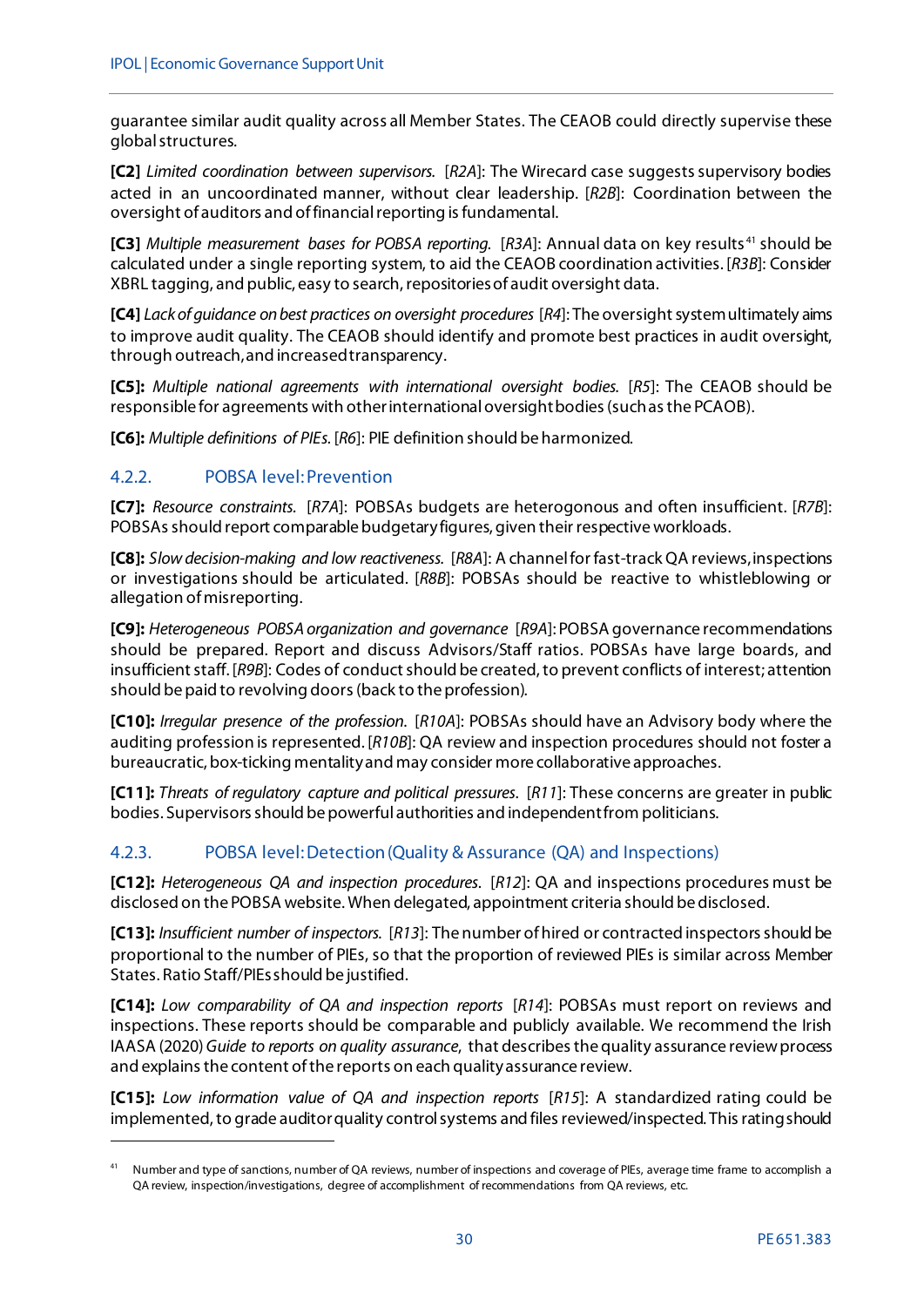go beyond qualified/unqualified (e.g., A, B, C, D). We acknowledge the costs of preparing QA reports for non-PIE audit firms. QA reviewreports could be separately regulated.

**[C16]:** *Heterogeneous whistleblowing mechanisms* [*R16A*]: Whistleblowing mechanismsshould be easily accessible. This imposes costs, in that whistle-blowers often act on suspicion (rather than searching for misconduct), and may be wrong, resulting in false accusations (Franke et al. 2020). [*R16B*]: A centralized whistle-blowing repositorymay be considered. [*R16C*]: Client companiesshould have clear procedures, and auditors should have accessto thisinformation.

#### <span id="page-30-0"></span>4.2.4. POBSA level: Remediation (Investigation and Discipline - ID)

**[C17]:** *Heterogeneous ID procedures*. [*R17*]: ID procedures should be homogenous and have clear triggers to act. Clarify when the competent authority can proceed with an investigation (e.g., because of a QA review; *whistle-blower* allegations; at the securities supervisor request, etc.)

**[C18]:** *Heterogeneous sanctioning regimes.* [*R18*]: Sanctioning regimes should be harmonised. [42](#page-30-2) Otherwise, breaches of conduct are differently penalized across EU countries.

#### <span id="page-30-1"></span>4.2.5. Transparency

**[C19]:** *Annual reports and Working programmes are non-comparable*. [*R19*]: Reports should have a comparable format, use the same measurement basis forQA and ID processes and consider English as additionalreporting language. This makes the report globally accessible.

**[C20]:** *POBSAs websites are difficult to navigate and information is not homogenous*. [*R20A*]: POBSAs should have a well-structured website (in local and English language) with all relevant information. [*R20B*]: The register of auditors should be easily accessible through the website.

**[C21]:** *Heterogeneous information on delegated functions, QA reviews, inspections, ID and sanctions.* [R21]: Standardize reports and make them publicly available in repositories.<sup>[43](#page-30-3)</sup>

<span id="page-30-2"></span> $42$  The CEAOB 2019 Report on the Enforcement Questionnaire shows that the sanctioning regime is imposed with different criteria across countries to the sanctioned auditor. Whether staff gets sanctioned also varies across Member States.

<span id="page-30-3"></span><sup>&</sup>lt;sup>43</sup> QA reports should be accessible, with the responses of auditors to the recommendations of the oversight body. When the investigation process leads to a sanction, a report should be issued by the oversight body detailing the investigation process, identifying the auditor and the sanctions imposed.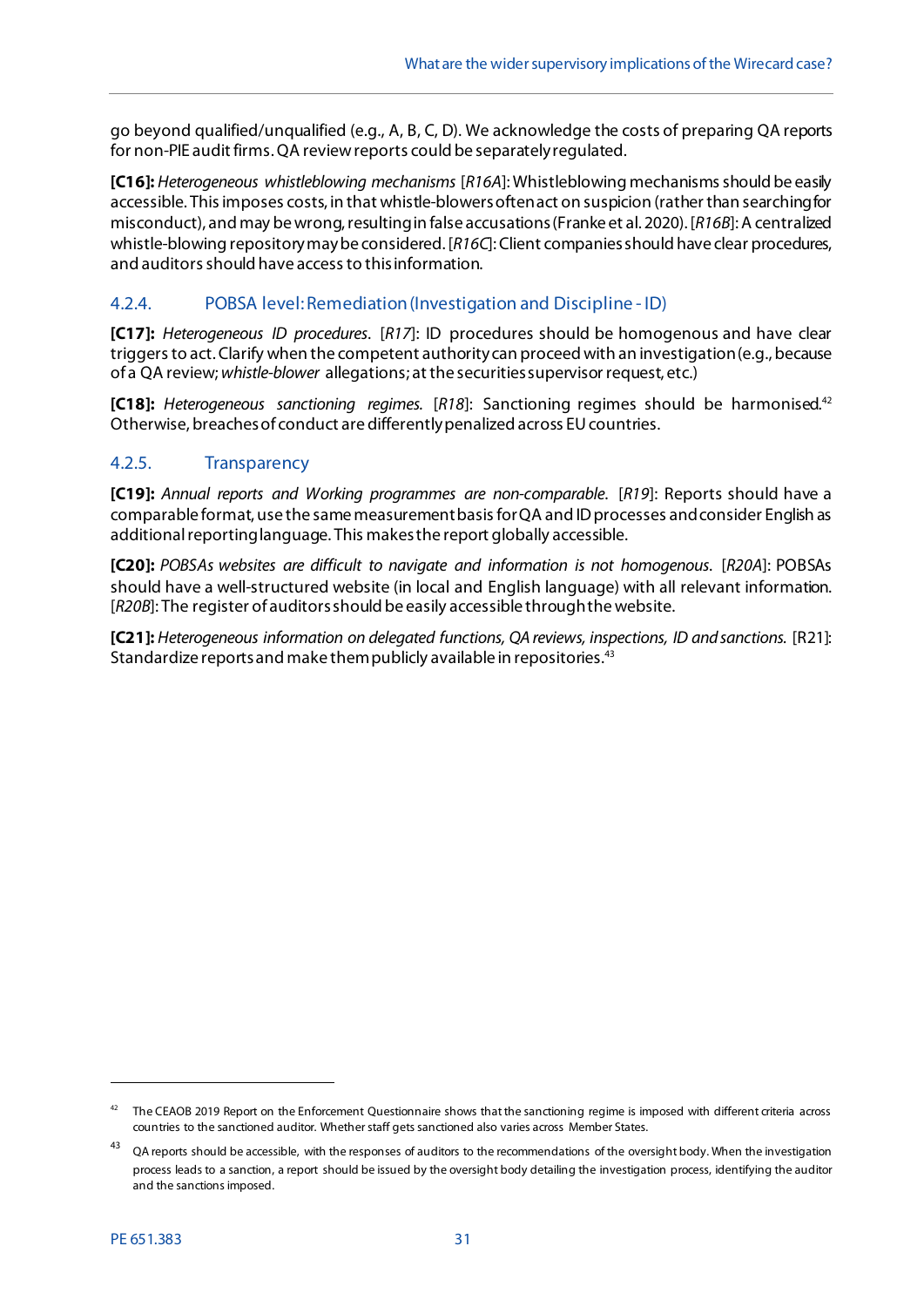# <span id="page-31-0"></span>**REFERENCES**

- Accountancy Europe. 2020.*Organisation of the Public Oversight of the Audit Profession in 30 European countries*. Available online: [https://www.accountancyeurope.eu/wp](https://www.accountancyeurope.eu/wp-content/uploads/200609_Organisation-of-the-Public-Oversight-of-the-Audit-Profession-2020-survey-update.pdf)[content/uploads/200609\\_Organisation-of-the-Public-Oversight-of-the-Audit-Profession-2020](https://www.accountancyeurope.eu/wp-content/uploads/200609_Organisation-of-the-Public-Oversight-of-the-Audit-Profession-2020-survey-update.pdf) [survey-update.pdf](https://www.accountancyeurope.eu/wp-content/uploads/200609_Organisation-of-the-Public-Oversight-of-the-Audit-Profession-2020-survey-update.pdf), accessed September, 2020.
- Aobdia, D. and N. Shroff. 2017. Regulatory oversight and auditor market share. Journal of Accounting and Economics 63(2-3): 262-287.
- Asare, S.K., and A.M. Wright. 2012. Investors', auditors', and lenders' understanding of the message conveyed by the standard audit report on the financial statements. Accounting Horizons 26(2): 193- 217.
- Audit Analytics. 2018. EU auditor market share: 2017 Audit Reports. Posted on May 21, by Steven Dixon. Available online at [https://blog.auditanalytics.com/eu-auditor-market-share-2017-audit](https://blog.auditanalytics.com/eu-auditor-market-share-2017-audit-reports/)[reports/](https://blog.auditanalytics.com/eu-auditor-market-share-2017-audit-reports/), accessed September, 2020
- Audit Analytics. 2020. Market concentration of PIEs An analysis of transparency report data. Posted on August 26, by Krystle Beaubrun. Available online [https://blog.auditanalytics.com/market-concentration-of-pies-an-analysis-of-transparency](https://blog.auditanalytics.com/market-concentration-of-pies-an-analysis-of-transparency-report-data-2/)[report-data-2/](https://blog.auditanalytics.com/market-concentration-of-pies-an-analysis-of-transparency-report-data-2/), accessed September, 2020.
- Bédard, J., N. Gonthier-Besacier, and A. Schatt. 2019. Consequences of expanded audit reports: Evidence from the Justifications of Assessments in France. Auditing: A Journal of Practice & Theory 38(3): 23-45.
- Bishop, C. C., D. R. Hermanson, and R. W. Houston. 2013. PCAOB inspections of international audit firms: Initial evidence. International Journal of Auditing 17 (1): 1–18.
- Bloomberg (2020) *Wirecard probe set to put Germany finance watchdogs under the spotlight*. Bloomberg, September 1. Available online: https://www.businesstimes.com.sq/banking[finance/wirecard-probe-set-to-put-germany-finance-watchdogs-under-the-spotlight](https://www.businesstimes.com.sg/banking-finance/wirecard-probe-set-to-put-germany-finance-watchdogs-under-the-spotlight) accessed September, 2020.
- Boone, J., I. Khurana, and K. Raman. 2012. Audit market concentration and auditor tolerance for earnings management. Contemporary Accounting Research, 29 (4): 1171-1203.
- Carson, E., R. Simnett, U. Thuerheimer, and A. Vaanstraelen. 2017. The effect of national inspection regimes on audit quality. Working paper. Available online: [https://papers.ssrn.com/sol3/papers.cfm?abstract\\_id=3049828,](https://papers.ssrn.com/sol3/papers.cfm?abstract_id=3049828) accessed September, 2020.
- Carcello, J.V., C. Hollingsworth, and S.A. Mastrolia. 2011. The effect of PCAOB inspections on Big 4 audit quality. Research in Accounting Regulation 23: 85-96.
- Casterella, J. R., Jensen, K. L., and Knechel, W. R. 2009. Is self-regulated peer review effective at signaling audit quality?. The Accounting Review, 84(3), 713-735.
- Chandler, R., J.R. Edwards, and M. Anderson. 1993. Changing perceptions of the role of the company auditor, 1840–1940. Accounting and Business Research 23: 443–459.
- Chazan, G. and O. Storbeck, 2020. *Germany to beef up financial regulation after Wirecard scanda*l. Financial Times, July 24. Available online[: https://www.ft.com/content/77d6b91f-0cf9-48dd-a08d-](https://www.ft.com/content/77d6b91f-0cf9-48dd-a08d-2c46dafe9791)[2c46dafe9791,](https://www.ft.com/content/77d6b91f-0cf9-48dd-a08d-2c46dafe9791) accessed October 2020.
- Committee of European Auditing Oversight Bodies (CEAOB). 2019. *Annual report*. Available online: [https://ec.europa.eu/info/sites/info/files/business\\_economy\\_euro/banking\\_and\\_finance/docume](https://ec.europa.eu/info/sites/info/files/business_economy_euro/banking_and_finance/documents/ceaob-annual-report-2019_en.pdf) [nts/ceaob-annual-report-2019\\_en.pdf,](https://ec.europa.eu/info/sites/info/files/business_economy_euro/banking_and_finance/documents/ceaob-annual-report-2019_en.pdf) accessed September, 2020.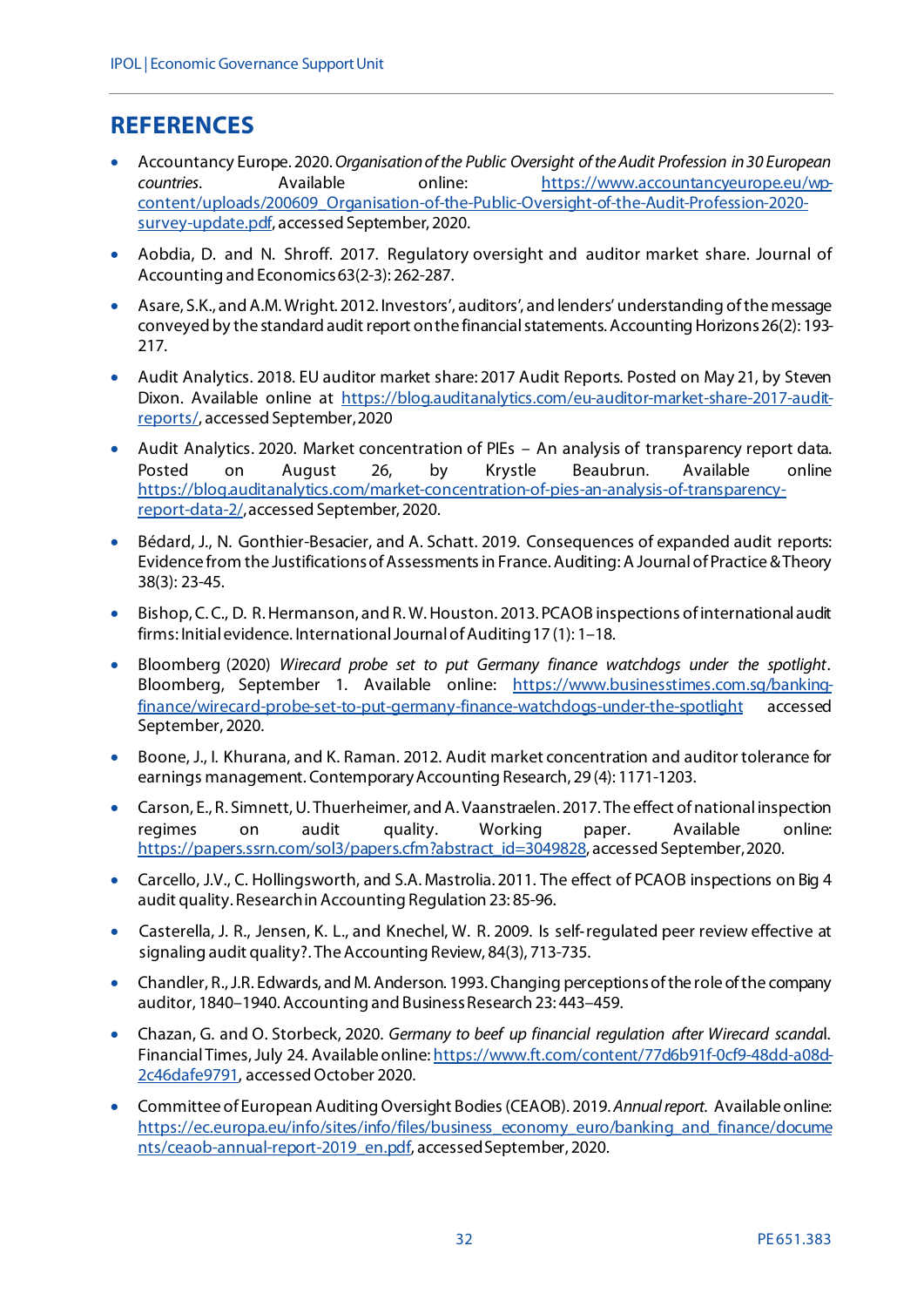- Coates, J. C., and Srinivasan, S. 2014. SOX after ten years: A multidisciplinary review. Accounting Horizons, 28(3), 627-671.
- Coram, P.J., and L. Wang. 2019. The effect of disclosing key audit matters and accounting standard precision on the audit expectation gap. Working Paper. Available online: <https://dx.doi.org/10.2139/ssrn.3485879>, accessed September, 2020.
- Daugherty, B., and W. Tervo. 2010. PCAOB inspections of smaller CPA firms: The perspective of inspected firms. Accounting Horizons 24 (2): 189–219.
- DeAngelo, L. E. 1981. Auditor size and audit quality. Journal of Accounting and Economics 3(3): 183–199.
- DeFond, M.L., and J.R. Francis. 2005. Audit research after Sarbanes–Oxley? Auditing: A Journal of Practice & Theory 24: 5–30.
- DeFond, M. L. 2010. How should the auditors be audited? Comparing the PCAOB inspections with the AICPA peer reviews. Journal of Accounting and Economics 49(1-2): 104–108.
- DeFond, M., and C. Lennox. 2011. The effect of SOX on small auditor exists and audit quality. Journal of Accounting and Economics 52: 21-40.
- DeFond, M., and C. Lennox. 2017. Do PCAOB inspections improve the quality of internal control audits? Journal of Accounting Research 55 (June): 591-627.
- Directive 2014/56/EU of the European Parliament and of the Council of 16 April 2014 amending Directive 2006/43/EC on statutory audits of annual accounts and consolidated accounts Text with EEA relevance[. http://data.europa.eu/eli/dir/2014/56/oj](http://data.europa.eu/eli/dir/2014/56/oj), accessed September, 2020.
- Dowling, C., Knechel, W. R., and Moroney, R. 2018. Public Oversight of Audit Firms: The Slippery Slope of Enforcing Regulation. Abacus, 54(3), 353-380.
- European Commission (EC). 2014. *Regulation 537/2014 on Specific Requirements Regarding Statutory Audit of Public-Interest Entities*. Brussels, Belgium: European Commission. Available online: [https://eur-lex.europa.eu/legal-content/EN/TXT/?uri=CELEX%3A32014R0537,](https://eur-lex.europa.eu/legal-content/EN/TXT/?uri=CELEX%3A32014R0537) accessed September, 2020.
- EC. 2010. *Audit Policy: Lessons from the Crisis*. Green Paper. Available online: [https://www.europarl.europa.eu/meetdocs/2009\\_2014/documents/com/com\\_com\(2010\)0561\\_/c](https://www.europarl.europa.eu/meetdocs/2009_2014/documents/com/com_com(2010)0561_/com_com(2010)0561_en.pdf) [om\\_com\(2010\)0561\\_en.pdf](https://www.europarl.europa.eu/meetdocs/2009_2014/documents/com/com_com(2010)0561_/com_com(2010)0561_en.pdf), accessed September, 2020.
- Ege, M., W.R., Knechel, P.T., Lamoreaux, and E. Maksymov. 2020. A multi-method analysis of the PCAOB's relationship with the audit industry. Accounting, Organizations and Society, *forthcoming*.
- Ference, S.B. 2014. *Failure to detect theft and fraud: It's not just an audit issue*. Journal of Accountancy: Professional Liability Spotlight. Available online: [https://www.journalofaccountancy.com/issues/2014/feb/20139031.html#:~:text=Commonly%20](https://www.journalofaccountancy.com/issues/2014/feb/20139031.html#:%7E:text=Commonly%20referred%20to%20as%20the,perception%20of%20a%20CPA) [referred%20to%20as%20the,perception%20of%20a%20CPA's%20duties](https://www.journalofaccountancy.com/issues/2014/feb/20139031.html#:%7E:text=Commonly%20referred%20to%20as%20the,perception%20of%20a%20CPA)., accessed September, 2020.
- Florou, A., and Y. Shuai. 2020. *The costs of Public Audit Oversight: Evidence from the EU*. Working paper. Available online[: https://ssrn.com/abstract=3595454,](https://ssrn.com/abstract=3595454) accessed September, 2020.
- Francis, J.R., P.N. Michas, and S.E. Seavey. 2013. Does audit market concentration harm the quality of audited earnings? Evidence from audit markets in 42 countries. Contemporary Accounting Research, 30(1), 325-355.
- Franke, B., H. Moser, and D. Simons. 2020. *A carrot without a stick – The effect of monetary rewards on corporate whistleblowing*. Working paper. Available online: <https://dx.doi.org/10.2139/ssrn.2822313>, accessedOctober, 2020.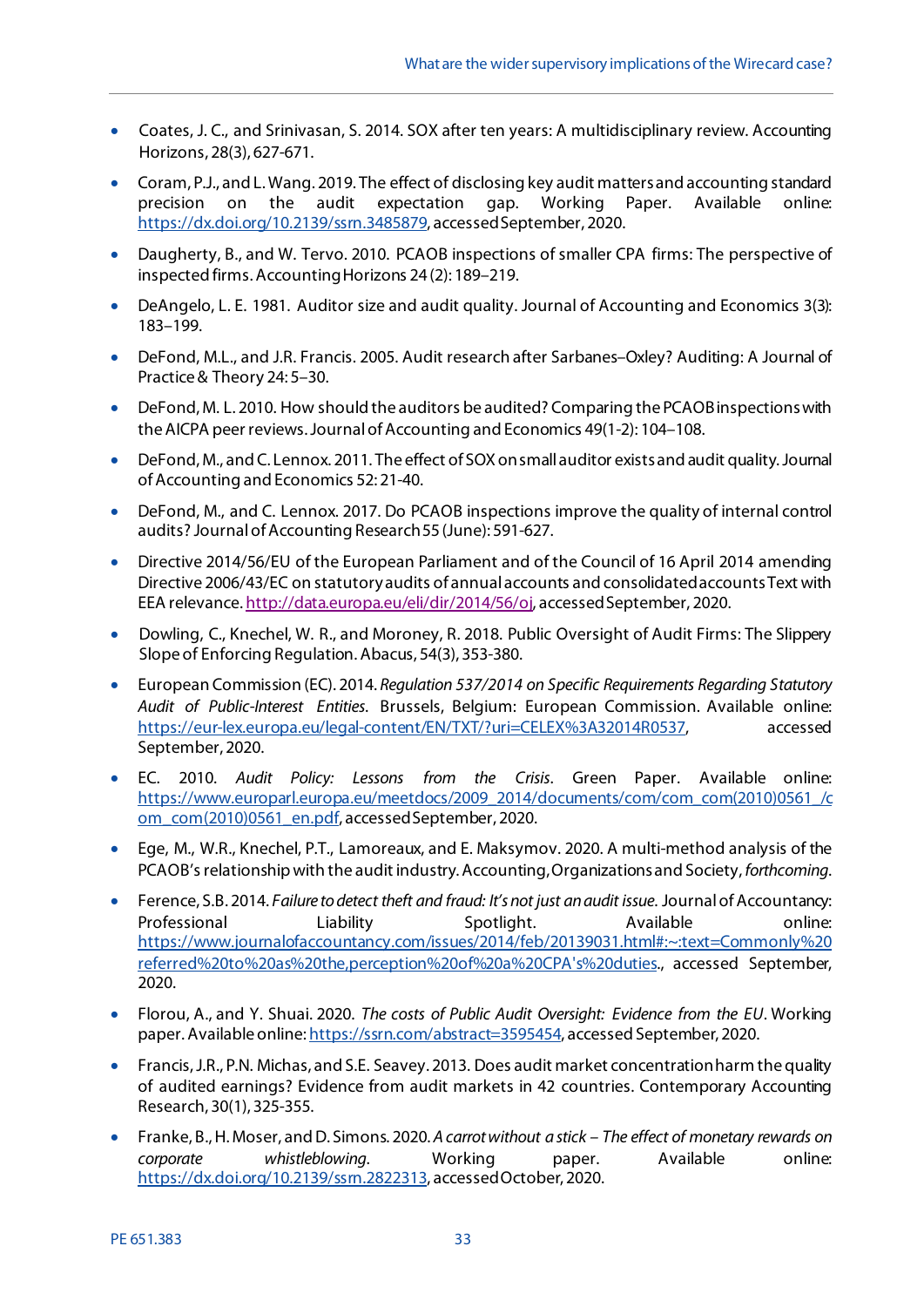- Fung, S., K. Raman, and X. Zhu. 2017. Does the PCAOB international inspection program improve audit quality for non-US-listed foreign clients? Journal of Accounting and Economics, 64(1): 15-36.
- García Osma, B., A. Gisbert, and E. de las Heras Cristóbal. 2017. Public oversight systems for statutory auditors in the European Union. European Journal of Law and Economics 44(3): 517-552.
- García Osma, B., A. Mora, and L. Porcuna-Enguix. 2019. Prudential supervisors' independence and income smoothing in European banks. Journal of Banking and Finance 102: 156-176.
- Giner, B., and A. Mora. 2020. Political interference in private entities' financial reporting and the public interest: Evidence from the Spanish financial crisis. Accounting, Auditing & Accountability Journal, *forthcoming*.
- Gipper, B., C. Leuz, and M. Maffett. 2020. Public audit oversight and reporting credibility: evidence from the PCAOB inspection regime. Review of Financial Studies 33(10): 4532-4579.
- Gisbert, A., P. Gómez-Carrasco, E. de las Heras Cristóbal, and B. Navallas. 2020. Public oversight systems for statutory auditors within the European Union regulation. Working paper. Universidad Autónoma de Madrid.
- Glover, S. M., D. F. Prawitt, and M.H. Taylor. 2009. Audit standard setting and inspection of U.S. Public Companies: A critical assessment and recommendations for fundamental change. Accounting Horizons 23: 221–237
- Goelzer, D. L. 2006. *What corporate directors should know about the PCAOB*. Remarks delivered at the National Association of Corporate Directors, Minneapolis, April 27. Available at: [https://pcaobus.org/News/Speech/Pages/04272006\\_GoelzerMinnesotaNACD.aspx](https://pcaobus.org/News/Speech/Pages/04272006_GoelzerMinnesotaNACD.aspx), accessed September 2020.
- Gramling, A.A., J. Krishnan, and Y. Zhang. 2011. Are PCAOB-Identified audit deficiencies associated with a change in reporting decisions of triennially inspected audit firms? Auditing: A Journal of Practice & Theory 30(3): 50-79.
- Gray, G.L., J.L. Turner, P.J. Coram, and T.J. Mock. 2011. Perceptions and misperceptions regarding the unqualified auditor's report by financial statement prepares, users, and auditors. Accounting Horizons 25(4): 659-684.
- Gutierrez, E. M. Minutti-Meza, K.W. Tatum, and M. Vulcheva. 2018. Consequences of adopting an expanded auditor's report in the United Kingdom. Review of Accounting Studies 23: 1543-1587.
- Hanlon, M., and N. Shroff. 2020*. Insights into auditor public oversight boards: whether, how, and why they 'Work'*. Working paper. Available online: [https://papers.ssrn.com/sol3/papers.cfm?abstract\\_id=3527584,](https://papers.ssrn.com/sol3/papers.cfm?abstract_id=3527584) accessed September, 2020.
- Harden, J.J., and J.H. Kirkland. 2020. Does transparency inhibit political compromise? American Journal of Political Science, *forthcoming*.<https://doi.org/10.1111/ajps.12564>
- Hazgui, M., and B. Malsch. 2019. Navigation through the special and institutional contradictions of public audit oversight. European Accounting Review, 29, 4: 781-802.
- Hendricks, B.E., W.R. Landsman, and F.D. Peña-Romera. 2019. Can audit firms improve their PCAOB inspection reports by hiring PCAOB employees? Kenan Institute of Private Enterprise Research Paper No. 18-13. Available online at[: https://dx.doi.org/10.2139/ssrn.3205578](https://dx.doi.org/10.2139/ssrn.3205578), accessed October, 2020.
- Hilary, G., and C. Lennox. 2005. The credibility of self-regulation: Evidence from the accounting profession's peer review program. Journal of Accounting and Economics 40 (1/3): 211–229.
- Hooke, J. 2014. "The dog that didn't bark": European Union institutes public accounting firm rotation. Committee for Economic Development Blog, published August 6. Available online: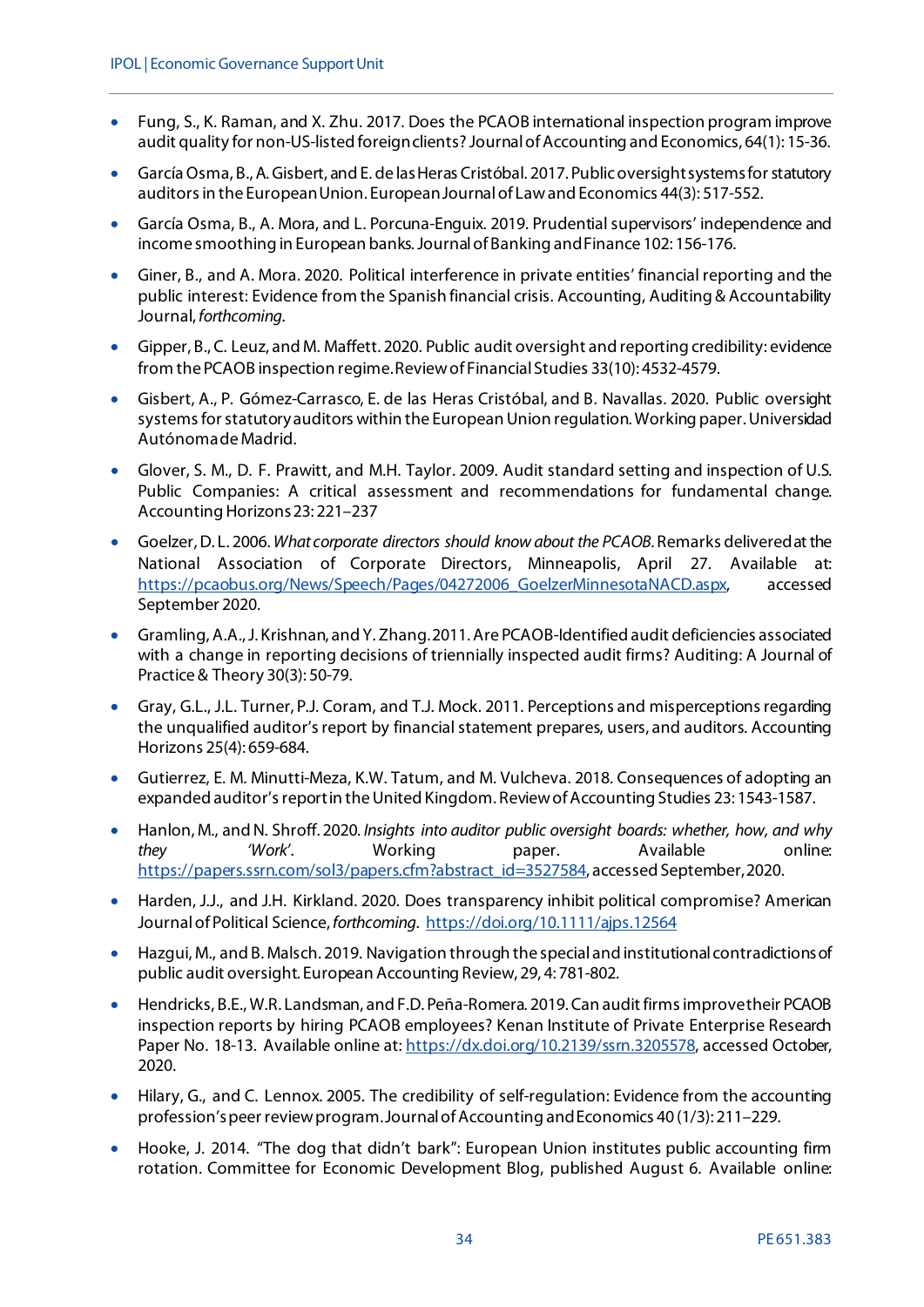[https://www.ced.org/blog/entry/the-dog-that-didnt-bark-european-union-institutes-public](https://www.ced.org/blog/entry/the-dog-that-didnt-bark-european-union-institutes-public-accounting-firm-ro)[accounting-firm-ro,](https://www.ced.org/blog/entry/the-dog-that-didnt-bark-european-union-institutes-public-accounting-firm-ro) accessed September, 2020.

- Huang, T-C., H. Chang, and J-R. Chiou. 2016. Audit market concentration, audit fees, and audit quality: Evidence from China. Auditing: A Journal of Practice & Theory 35(2): 121-145.
- International Auditing and Assurance Standards Board (IAASB). 2015. *Communicating Key Audit Matters in the Independent Auditor's Report*. International Standard on Auditing (ISA) 701. New York, NY: International Federation of Accountants.
- International Auditing and Assurance Standards Board (IAASB). *2009. The auditor's responsibilities relating to fraud in an audit of financial statements.* International Standard of Auditing (ISA) 240. New York, NY: International Federation of Accountants.
- Irish Auditing and Accounting Supervisory Authority (IAASA). 2020. "Guidelines to IAASA's reports on the quality assurance review of public-interest entity audit firms" Available at: [https://www.iaasa.ie/getmedia/d90e57ab-fffa-4451-9e76-c2467508e956/IAASA-s-guide-to](https://www.iaasa.ie/getmedia/d90e57ab-fffa-4451-9e76-c2467508e956/IAASA-s-guide-to-reports-on-the-quality-assurance-review-of-public-interest-enity-audit-firms.pdf)[reports-on-the-quality-assurance-review-of-public-interest-enity-audit-firms.pdf,](https://www.iaasa.ie/getmedia/d90e57ab-fffa-4451-9e76-c2467508e956/IAASA-s-guide-to-reports-on-the-quality-assurance-review-of-public-interest-enity-audit-firms.pdf) accessed the 1st October 2020.
- International Federation of Accountants (IFAC). 2012. *Statement of Membership Obligations*. Available at: [https://www.ifac.org/knowledge-gateway/developing-accountancy](https://www.ifac.org/knowledge-gateway/developing-accountancy-profession/publications/statements-membership-obligations-smos-1-7-revised)[profession/publications/statements-membership-obligations-smos-1-7-revised](https://www.ifac.org/knowledge-gateway/developing-accountancy-profession/publications/statements-membership-obligations-smos-1-7-revised), accessed on the 28th September 2020.
- International Organization of Securities Commissions (IOSCO). 2005. *Strengthening capital markets against financial fraud*. Technical Committee of the IOSCO Available online: <https://www.iasplus.com/en/binary/resource/0503iosco.pdf>, accessed September, 2020.
- Johnson, L.M., M.B. Keune, and J. Winchel. 2019. U.S. auditors' perceptions of the PCAOB process: a behavioral examination. Contemporary Accounting Research 36 (3): 1540-1574
- Kedia, S., and Philippon, T. 2009. The economics of fraudulent accounting. The Review of Financial Studies, 22(6), 2169-2199.
- Kelton. E. 2020. *EY's shameful year – NMC Health, Luckin, Wirecard and a failed attack on a*  whistleblower, Forbes, July 6, available online: [https://www.forbes.com/sites/erikakelton/2020/07/06/eys-shameful-year--nmc-health-luckin](https://www.forbes.com/sites/erikakelton/2020/07/06/eys-shameful-year--nmc-health-luckin-wirecard-and-a-failed-attack-on-a-whistleblower/#fa4af8969e04)[wirecard-and-a-failed-attack-on-a-whistleblower/#fa4af8969e04](https://www.forbes.com/sites/erikakelton/2020/07/06/eys-shameful-year--nmc-health-luckin-wirecard-and-a-failed-attack-on-a-whistleblower/#fa4af8969e04), accessed September, 2020.
- Kinder, T. and O. Storbeck. 2020. *EY prepares for backlash over Wirecard scandal*. Financial Times, June 29, Available online[: https://www.ft.com/content/ae73160b-fd9a-4313-89f9-8fd70183158e,](https://www.ft.com/content/ae73160b-fd9a-4313-89f9-8fd70183158e)  accessed September, 2020.
- Kirchler, E., E. Hoelzl, and I. Whal. 2008. Enforced versus voluntary tax compliance: The "Slippery Slope" framework. Journal of Economic Psychology 29(2): 210–225.
- KPMG. 2020. *Report 'Concerning the independent special investigation'*. Wirecard AG, Munich, April 27, 2020. Convenience translation by Wirecard. [https://www.wirecard.com/uploads/Bericht\\_Sonderpruefung\\_KPMG\\_EN\\_200501\\_Disclaimer.pdf,](https://www.wirecard.com/uploads/Bericht_Sonderpruefung_KPMG_EN_200501_Disclaimer.pdf) accessed September, 2020.
- Krishnan, J., Krishnan, J., and Song, H. 2017. PCAOB international inspections and audit quality. The Accounting Review, 92(5), 143-166.
- Lamoreaux, P.T. 2016. Does PCAOB inspection access improve audit quality? An examination of foreign firms listed in the United States. Journal of Accounting and Economics 61 (2-3): 313-337.
- Lennox, C., and J. Pittman. 2010. Auditing the auditors: Evidence on the recent reforms to the external monitoring of audit firms. Journal of Accounting and Economics 49: 84-103.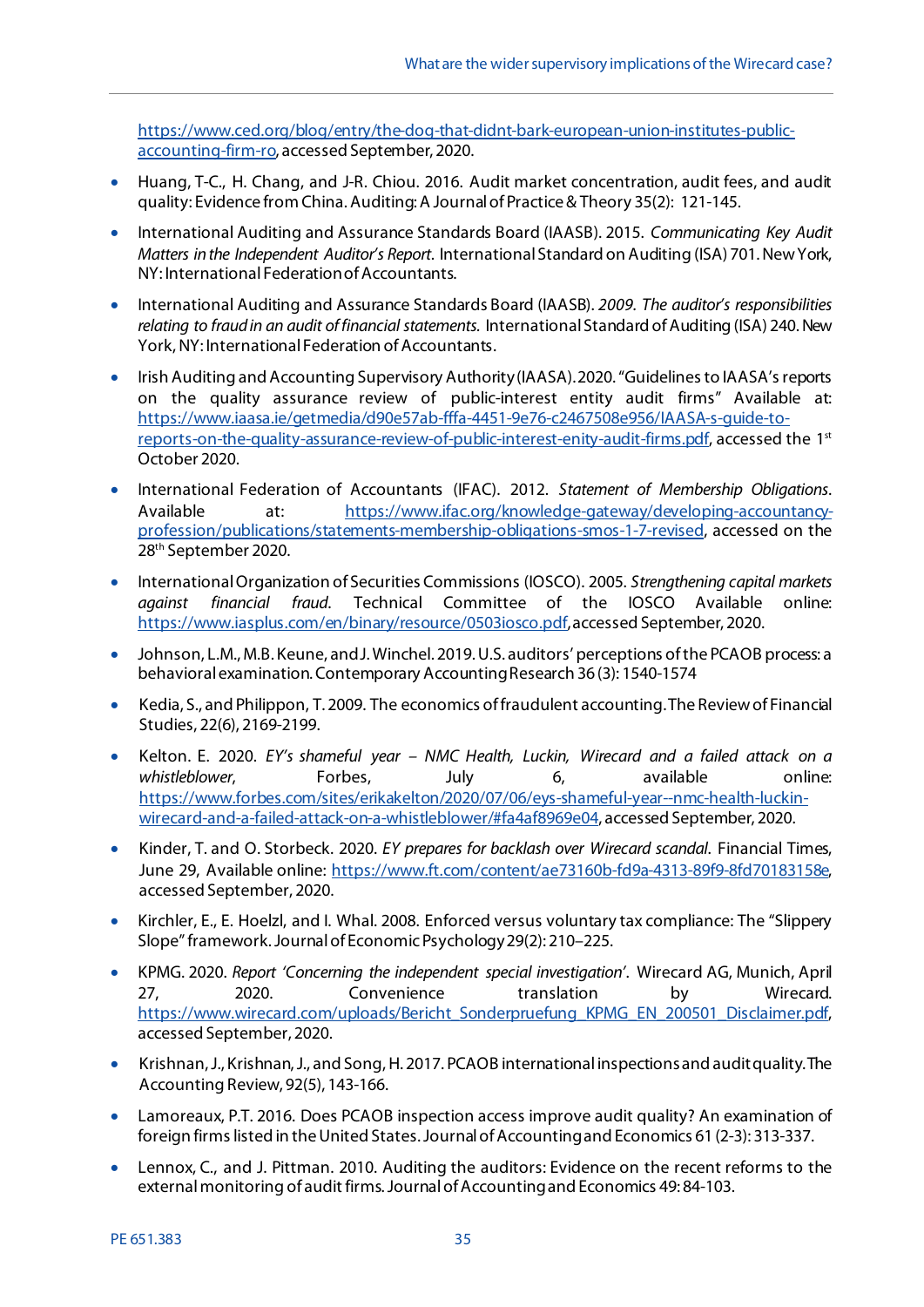- Lesage, C., N.V. Ratzinger-Sakel, and J. Kettunen. 2017. Consequences of the abandonment of mandatory joint audit: An empirical study of audit costs and audit quality effects. European Accounting Review 26(2): 311-339.
- Löhlein, L. 2016. From peer review to PCAOB inspections: regulating for audit quality in the U.S. Journal of Accounting Literature 36: 28-47.
- Malsch, B., and Y. Gendron. 2011. Reining in auditors: On the dynamics of power surrounding an ''innovation'' in the regulatory space. Accounting, Organizations and Society 36(7): 456-476.
- Matussek, K. 2020. *Wirecard Investors Sue Bafin Over Failure to Spot Scandal*. Bloomberg, July 24. Available online: [https://www.bloomberg.com/news/articles/2020-07-24/germany-s-bafin-sued](https://www.bloomberg.com/news/articles/2020-07-24/germany-s-bafin-sued-over-alleged-failures-in-wirecard-scandal)[over-alleged-failures-in-wirecard-scandal,](https://www.bloomberg.com/news/articles/2020-07-24/germany-s-bafin-sued-over-alleged-failures-in-wirecard-scandal) accessed September, 2020.
- McCrum, D., and O. Storbeck. 2020. *Wirecard says €1.9bn of cash is missing.* Financial Times, June 18, [https://www.ft.com/content/1e753e2b-f576-4f32-aa19-d240be26e773,](https://www.ft.com/content/1e753e2b-f576-4f32-aa19-d240be26e773) accessed October, 2020.
- McCrum, D. 2020. *Wirecard: the timeline*, Financial Times, June 25, available online: [https://www.ft.com/content/284fb1ad-ddc0-45df-a075-0709b36868db,](https://www.ft.com/content/284fb1ad-ddc0-45df-a075-0709b36868db) accessed September, 2020.
- McEnroe, J.E., and S.C. Martens. 2001. Auditors' and investors' perceptions of the "Expectation Gap". Accounting Horizons 15(4): 345-358.
- Minutti-Meza, M. 2020. The art of conversation: The expanded audit report. Accounting and Business Research, *forthcoming*.
- Mock, T.J., J. Bédard, P.J. Coram, S.M. Davis, R. Espahbodi, and R.C. Warne. 2013. The audit reporting model: Current research synthesis and implications. Auditing: A Journal of Practice & Theory 32(1): 323-351.
- O'Donnell, J. 2020. *Who's to blame for Wirecard? Germany passes the buck*. Reuters, July 2. Available online: [https://www.reuters.com/article/us-wirecard-accounts-responsibility-idUSKBN24320O,](https://www.reuters.com/article/us-wirecard-accounts-responsibility-idUSKBN24320O)  accessed September, 2020.
- Porter, B. 1993. An empirical study of the audit expectation-performance gap. Accounting and Business Research 24: 49–68.
- Public Company Accounting Oversight Board (PCAOB). 2019. *Annual Report.* Available online: [https://pcaobus.org/About/Administration/Documents/Annual%20Reports/2019-PCAOB-Annual-](https://pcaobus.org/About/Administration/Documents/Annual%20Reports/2019-PCAOB-Annual-Report.pdf)[Report.pdf](https://pcaobus.org/About/Administration/Documents/Annual%20Reports/2019-PCAOB-Annual-Report.pdf), accessedSeptember, 2020.
- Public Company Accounting Oversight Board (PCAOB). 2018. *PCAOB 2018 Inspection Procedures: What does the PCAOB inspect and how are inspections conducted?* <https://pcaobus.org/Inspections/Documents/2018-Inspections-Procedures.pdf>, accessed September, 2020.
- Public Company Accounting Oversight Board (PCAOB). 2017. *The Auditor's Report on an Audit of Financial Statements when the Auditor Expresses an Unqualified Opinion*. No. 2017-001, 236. Washington, DC: PCAOB.
- Reuters. 2020. *German watchdog defends Wirecard oversight before lawmakers.* Reuters, July 1. Available online[: https://es.reuters.com/article/idUKKBN24264N](https://es.reuters.com/article/idUKKBN24264N) accessed September, 2020.
- Rajgopal, S., and R. White. 2020. Cheating when in the hole: The case of New York city taxis. Accounting, Organizations and Society, *forthcoming*.
- Regulation (EU) No 537/2014 of the European Parliament and of the Council of 16 April 2014 on specific requirements regarding statutory audit of public-interest entities and repealing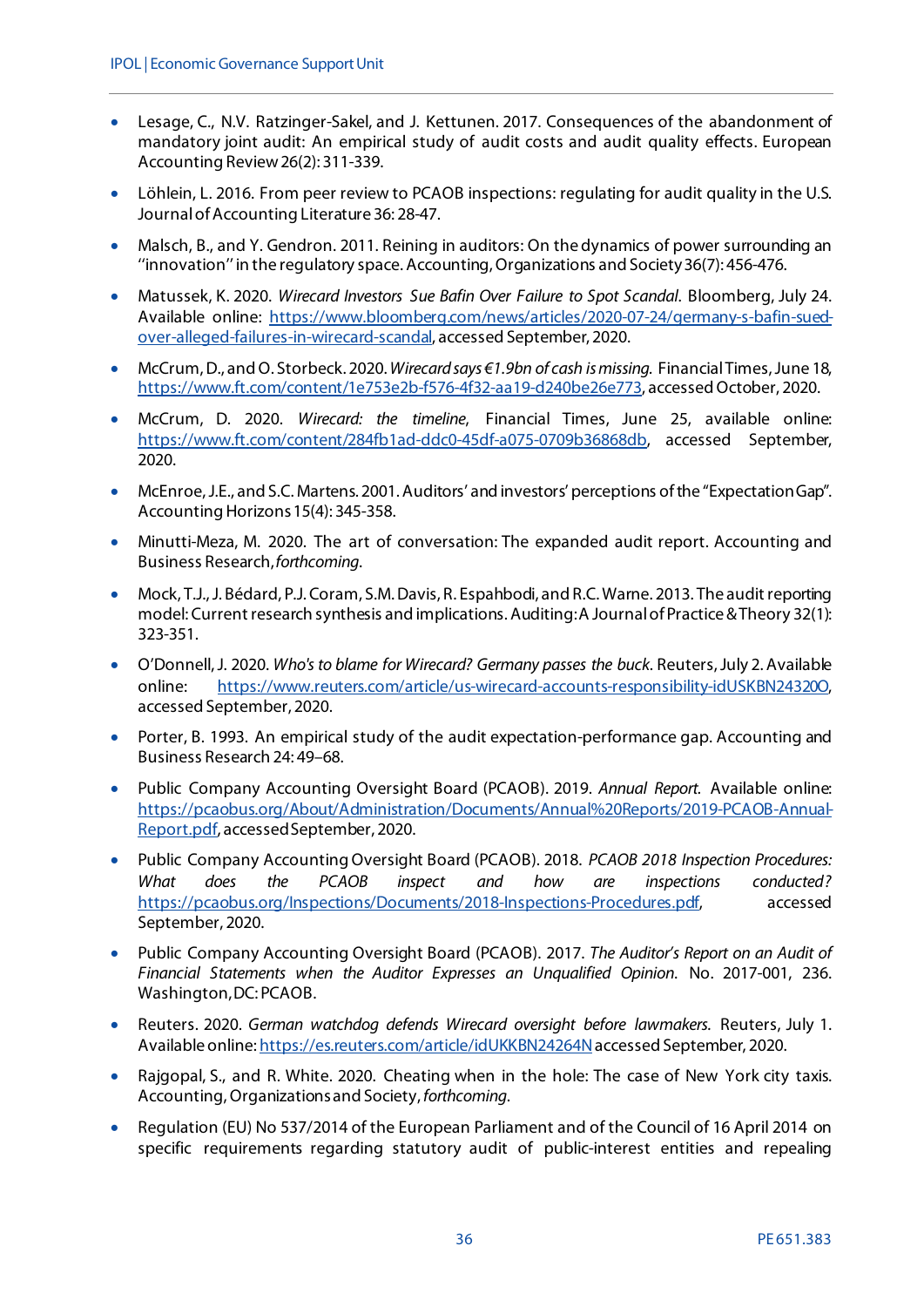Commission Decision 2005/909/EC (Text with EEA relevance). [http://data.europa.eu/eli/reg/2014/537/oj,](http://data.europa.eu/eli/reg/2014/537/oj) accessed September, 2020.

- Shroff, N. 2020. The real effects of PCAOB international inspections. The Accounting Review*, forthcoming.*
- Storbeck, O. 2020a. *Wirecard: the frantic final months of a fraudulent operation*. Financial Times, August 25. Available online: [https://www.ft.com/content/6a660a5f-4e8c-41d5-b129](https://www.ft.com/content/6a660a5f-4e8c-41d5-b129-ad5bf9782256) [ad5bf9782256,](https://www.ft.com/content/6a660a5f-4e8c-41d5-b129-ad5bf9782256) accessed September, 2020.
- Storbeck, O. 2020b. *Whistleblower warned EY of Wirecard fraud four years before collapse*. Financial Times, September 30, Available online: [https://www.ft.com/content/3b9afceb-eaeb-4dc6-8a5e](https://www.ft.com/content/3b9afceb-eaeb-4dc6-8a5e-b9bc0b16959d)[b9bc0b16959d,](https://www.ft.com/content/3b9afceb-eaeb-4dc6-8a5e-b9bc0b16959d) accessed October, 2020.
- Sundgren, S. and T. Svanström. 2017. Is the Public Oversight of Auditors effective? The impact of sanctions on loss of clients, salary and audit reporting, European Accounting Review, 26(4): 787- 818.
- Sweet, P. 2020. *ESMA to probe German regulators over Wirecard*. Accountancy Daily, July 2020. Available online: [https://www.accountancydaily.co/esma-probe-german-regulators-over](https://www.accountancydaily.co/esma-probe-german-regulators-over-wirecard)[wirecard,](https://www.accountancydaily.co/esma-probe-german-regulators-over-wirecard) accessed October, 2020.
- Turner, L. E. 2006. Learning from accounting history: Will we get it right this time? Issues in Accounting Education 21: 383–407.
- Vanstraelen, A., and L. Zou. 2020. PCAOB inspections and audit fees: An analysis of inspection rounds of small audit firms, European Accounting Review, *forthcoming*.
- Westermann, K. D., J. Cohen, and G. Trompeter. 2019. PCAOB Inspections: Public Accounting Firms on "Trial." Contemporary Accounting Research 36(2): 694-731.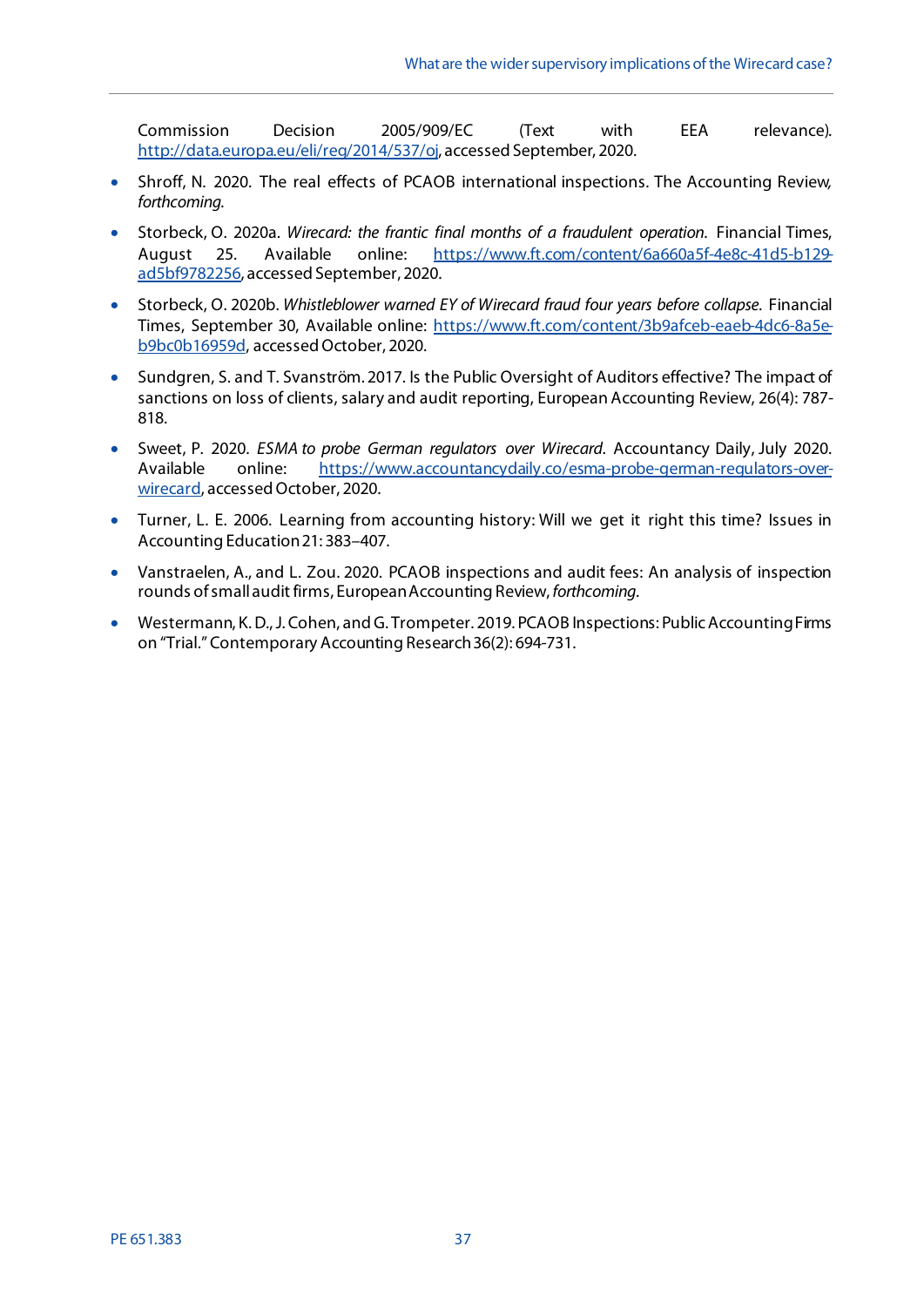# <span id="page-37-4"></span><span id="page-37-3"></span><span id="page-37-2"></span>**ANNEX**

l

#### **Appendix A. Additional details on the case of Wirecard**[44](#page-37-2)

Wirecard was founded in 1999. At the time when the scandal hit news wires, Wirecard was "one of the world's fastest growing digital platforms in the area of financial commerce" according to the information still available at the Frankfurt Stock Exchange (FSE) website.<sup>[45](#page-37-3)</sup> Wirecard appointed a new CEO (Markus Braun) in 2002, focusing on payment systems and digitalisation of payment processes. In 2005, Wirecard acquired InfoGenie, a listed company, and joins the FSE, avoiding the initial public offering process and rising subscribed capital from 10.5 mill € (in 2004) to 65.3 mill €. Given its fast growth, Wirecard ioins TecDAX in 2006, and the DAX index in 2018.<sup>[46](#page-37-4)</sup> Concurrent to the international expansion in Singapore and India, suspicions regarding the group financial statements arise. From 2008 to 2019 there are allegations of money laundering, market manipulation, and accounting inconsistencies, which accelerate after 2015, with news published by Financial Times (FT), but also, from a shareholders association and an anonymous short seller under pseudonymous.

Wirecard began an internal investigation in 2018, due to information leaked by a whistle-blower of a "round tripping" fraud plan involving Singapore and India. A local legal firm and a forensic investigation found no evidence on any round-tripping without economic substance, or of corruption, and nonmaterial adjustments were made. In October 2018, the whistle-blower contacted FT journalists and leaked documents, emails, and excel spreadsheets, some of them still available on the FT website. It is unclear whether the whistle-blower contacted the company first, although allegations exist that it may have contacted EY in 2016. When KPMG asked for all existing information submitted to the internal whistle-blower system regarding the objects of investigation, no confirmation was made by Wirecard and no representation letter was given. At the end of KPMG investigation, Wirecard confirmed no information had been received through the whistle-blower system.

<span id="page-37-1"></span><span id="page-37-0"></span>In Table A.1, we summarize key audit data of Wirecard.

The information contained in this summary of the Wirecard case is based on secondary sources. We have had no access to any forensic evidence, or primary data of the case, which is still developing. Starting from April 2015, The Financial Times published a series of articles, collectively dubbed "*The House of Wirecard*," which by September 2020 comprises fifteen articles. Available online: [https://ftalphaville.ft.com/2015/04/27/2127427/the-house-of-wirecard/,](https://ftalphaville.ft.com/2015/04/27/2127427/the-house-of-wirecard/) accessed September, 2020.

<sup>45</sup> [https://www.boerse-frankfurt.de/equity/wirecard-ag/company-details,](https://www.boerse-frankfurt.de/equity/wirecard-ag/company-details) accessed September, 2020.

<sup>46</sup> See, Dan McCrum, June 25, 2020, FT article, *Wirecard: the timeline*, available online[: https://www.ft.com/content/284fb1ad-ddc0-45df-a075-0709b36868db,](https://www.ft.com/content/284fb1ad-ddc0-45df-a075-0709b36868db) accessed September, 2020.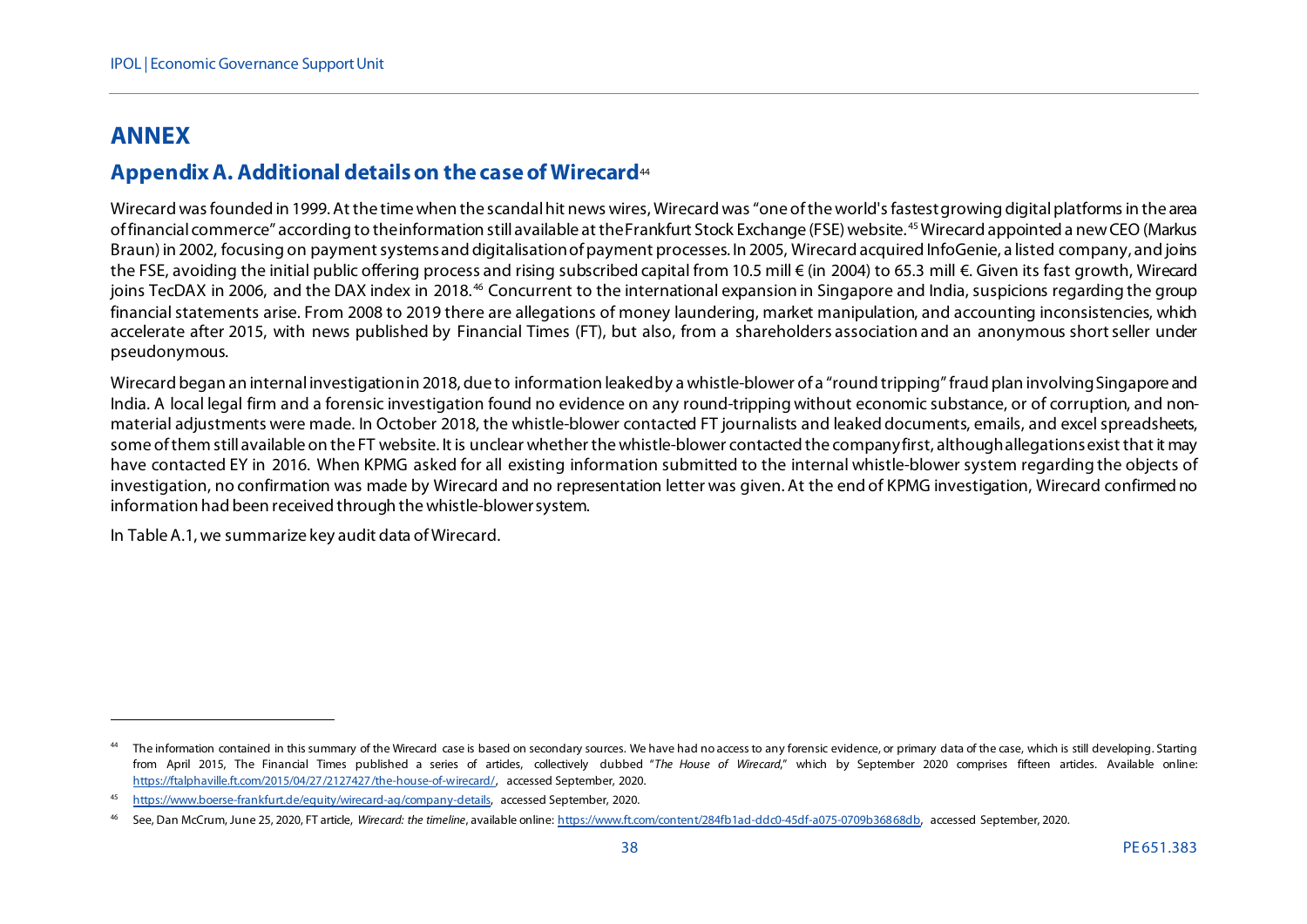|      |                                  |              |                                                                                                                                                                                                                                                                                                                                                                                                                                                                                                                                                                   | <b>Audit</b> |                          | <b>Non-Audit Services Fee (NAF)</b> |                                    |                                       |                          |              |                   |
|------|----------------------------------|--------------|-------------------------------------------------------------------------------------------------------------------------------------------------------------------------------------------------------------------------------------------------------------------------------------------------------------------------------------------------------------------------------------------------------------------------------------------------------------------------------------------------------------------------------------------------------------------|--------------|--------------------------|-------------------------------------|------------------------------------|---------------------------------------|--------------------------|--------------|-------------------|
| Year | <b>Auditor</b><br><b>Opinion</b> |              | <b>Report</b>                                                                                                                                                                                                                                                                                                                                                                                                                                                                                                                                                     | <b>Level</b> | <b>Fee</b><br>(AF)       | Subs/<br><b>Total</b>               | <b>Tax</b><br>advisory<br>services | <b>Other</b><br>assurance<br>services | <b>Other</b><br>services | <b>Total</b> | NAF/<br><b>AF</b> |
|      |                                  |              | Key Audit Matters (KAM):                                                                                                                                                                                                                                                                                                                                                                                                                                                                                                                                          | Total        | 2,100                    |                                     | $\hspace{0.05cm} -\hspace{0.05cm}$ | $\hspace{0.05cm}--\hspace{0.05cm}$    | 300                      | 2,400        | 13%               |
| 2018 | EY                               | Unqualified  | Citigroup's customer portfolios in Asia<br>Valuation of goodwill<br>Valuation of acquired customer relationship<br>$\bullet$<br>Measurement of receivables and recognition<br>$\bullet$<br>and presentation of revenues from acquiring<br>partners<br>Accounting treatment of matters on the basis<br>$\bullet$<br>of the findings from investigations, which<br>were performed due to the allegations of a<br>whistleblower in Singapore<br>Emphasis of matter paragraph:<br>Accounting treatment of allegations of a<br>$\bullet$<br>whistleblower in Singapore | Subs.        | 300                      | 14%                                 | $\overline{\phantom{0}}$           | --                                    | 200                      | 500          |                   |
|      |                                  |              | Key Audit Matters (KAM):                                                                                                                                                                                                                                                                                                                                                                                                                                                                                                                                          | Total        | 1700                     |                                     | $\hspace{0.05cm} -\hspace{0.05cm}$ | $\hspace{0.05cm} -\hspace{0.05cm}$    | 500                      | 2,200        | 23%               |
| 2017 | EY                               | Unqualified  | Citigroup's customer portfolios in Asia,<br>$\bullet$<br>Valuation of goodwill,<br>$\bullet$<br>Valuation of customer<br>relationships,<br>$\bullet$<br>Recoverability of receivables<br>Recognition and presentation of revenues from<br>acquiring partners                                                                                                                                                                                                                                                                                                      | Subs.        | 400                      | 24%                                 | $\overline{\phantom{a}}$           | $\overline{\phantom{0}}$              | $\qquad \qquad -$        | 400          |                   |
| 2016 | EY                               | Unqualified  |                                                                                                                                                                                                                                                                                                                                                                                                                                                                                                                                                                   | Total        | 1055                     |                                     | $\overline{\phantom{0}}$           | $\hspace{0.05cm}--\hspace{0.05cm}$    | 284                      | 1,339        | 21%               |
|      |                                  |              |                                                                                                                                                                                                                                                                                                                                                                                                                                                                                                                                                                   | Subs.        | 268                      | 25%                                 | $\overline{\phantom{a}}$           | $\overline{\phantom{0}}$              | $\mathbf{1}$             | 269          |                   |
| 2015 | EY                               | Unqualified  |                                                                                                                                                                                                                                                                                                                                                                                                                                                                                                                                                                   | Total        | 710                      |                                     | $\hspace{0.05cm}--\hspace{0.05cm}$ | 74                                    | 258                      | 1,042        | 32%               |
|      |                                  |              |                                                                                                                                                                                                                                                                                                                                                                                                                                                                                                                                                                   | Subs.        | 196                      | 28%                                 | $\hspace{0.05cm}--\hspace{0.05cm}$ | 74                                    | $\overline{\phantom{a}}$ | 270          |                   |
| 2014 | EY                               | Unqualified* |                                                                                                                                                                                                                                                                                                                                                                                                                                                                                                                                                                   | Total        | 513                      |                                     | $-\!$                              | $\hspace{0.05cm} -\hspace{0.05cm}$    | 36                       | 549          | 7%                |
|      |                                  |              |                                                                                                                                                                                                                                                                                                                                                                                                                                                                                                                                                                   | Subs.        | 197                      | 38%                                 | $\hspace{0.05cm} -\hspace{0.05cm}$ | $-\!$                                 | 18                       | 215          |                   |
| 2013 | EY                               | $N/A**$      | N/A                                                                                                                                                                                                                                                                                                                                                                                                                                                                                                                                                               | Total        | 408                      |                                     | $\qquad \qquad -$                  | $-\!$                                 | 85                       | 493          | 17%               |
|      |                                  | Subs.        | 173                                                                                                                                                                                                                                                                                                                                                                                                                                                                                                                                                               | 42%          | $\overline{\phantom{0}}$ | $\hspace{0.05cm} -\hspace{0.05cm}$  | 29                                 | 202                                   |                          |              |                   |

# **Table A.1.** Key audit data of Wirecard 2006-2018, including Audit and Non-Audit Fees (Total and Subsidiaries) in thousand €.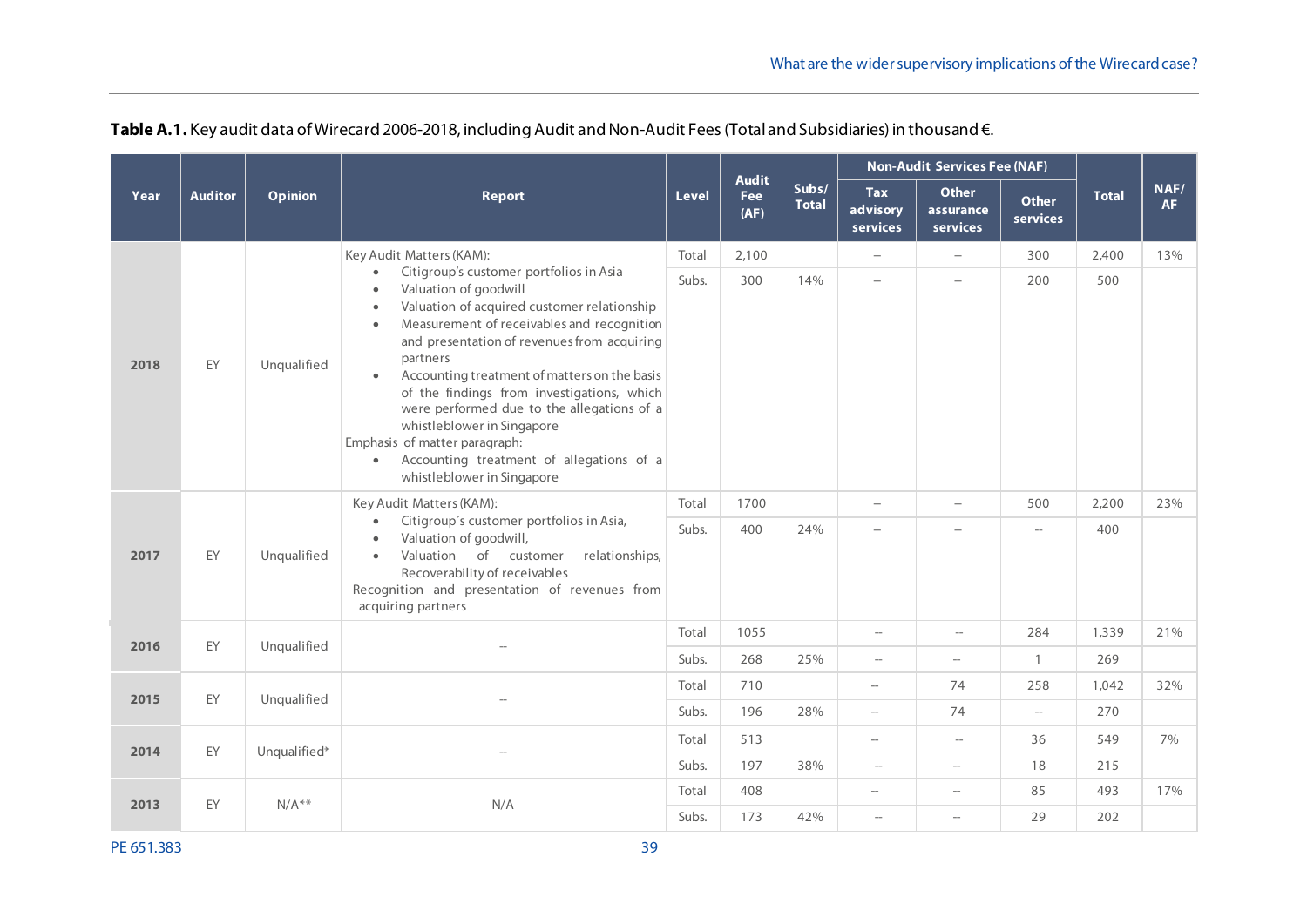| 2012 | EY                           | $N/A**$     | N/A                                                                                                                                                                            | Total | 400                                |       | $\qquad \qquad -$                  | $\hspace{0.05cm} -$                | 180   | 580                                | 31% |
|------|------------------------------|-------------|--------------------------------------------------------------------------------------------------------------------------------------------------------------------------------|-------|------------------------------------|-------|------------------------------------|------------------------------------|-------|------------------------------------|-----|
|      |                              |             |                                                                                                                                                                                | Subs. | 172                                | 43%   | $\hspace{0.05cm}--\hspace{0.05cm}$ | $\hspace{0.05cm}--\hspace{0.05cm}$ | 26    | 198                                |     |
|      | EY                           | Unqualified |                                                                                                                                                                                | Total | $-\!$                              |       | $\qquad \qquad -$                  | $\hspace{0.05cm}--\hspace{0.05cm}$ | $-\!$ | $-\!$                              |     |
| 2011 |                              | $***$       | N/A                                                                                                                                                                            | Subs. | $\hspace{0.05cm} -\hspace{0.05cm}$ |       | $\overline{\phantom{a}}$           | $\hspace{0.05cm} -$                | $-\!$ | $\hspace{0.05cm}--\hspace{0.05cm}$ |     |
|      | <b>RP</b>                    |             | Emphasis of matter paragraph<br>$\bullet$                                                                                                                                      | Total | 536                                |       | $-\!$                              | 192                                | 208   | 936                                | 43% |
| 2010 | Richter &<br>EY              | Unqualified | Action raised by an investor association, claiming<br>the 2007 financial statements to be declare null                                                                         | Subs. | 226                                | 42%   | $\hspace{0.05cm} -\hspace{0.05cm}$ | 92                                 | 8     | 326                                |     |
|      |                              |             | Emphasis of matter paragraph<br>$\bullet$                                                                                                                                      | Total | 527                                |       | $\hspace{0.05cm}--\hspace{0.05cm}$ | 165                                | 100   | 792                                | 33% |
| 2009 | <b>RP</b><br>Richter &<br>EY | Unqualified | Action raised by an investor association, claiming<br>$\bullet$<br>the 2007 financial statements to be declare null<br>and actions for two shareholders meeting<br>resolutions | Subs. | 217                                | 41%   | $\hspace{0.05cm} -\hspace{0.05cm}$ | 105                                | 12    | 334                                |     |
| 2008 | <b>RP</b>                    |             |                                                                                                                                                                                | Total | 351                                |       | 30                                 | 60                                 | 550   | 991                                | 65% |
|      | Richter                      | Unqualified | $\overline{\phantom{0}}$                                                                                                                                                       | Subs. | 175                                | 50%   | $\hspace{0.05cm}--\hspace{0.05cm}$ | $-\!$                              | $-\!$ | 175                                |     |
| 2007 | <b>RP</b>                    |             |                                                                                                                                                                                | Total | 380                                |       | 30                                 | $-\!$                              | 5     | 415                                | 8%  |
|      | Richter                      | Unqualified |                                                                                                                                                                                | Subs. | 170                                | 45%   | $\hspace{0.05cm} -\hspace{0.05cm}$ | $\hspace{0.05cm}$                  | $-\!$ | 170                                |     |
| 2006 | Control5                     |             |                                                                                                                                                                                | Total | 291                                |       | 270                                | $-\!$                              | 6     | 567                                | 49% |
|      | Unqualified<br>H Gmbh        | Subs.       | 146                                                                                                                                                                            | 50%   | 270                                | $-\!$ | 6                                  | 422                                |       |                                    |     |

*Notes:*

Annual reports are downloaded online[: https://www.wirecard.com/mandatory-capital-market-information,](https://www.wirecard.com/mandatory-capital-market-information) accessed September, 2020. Subs. stands for subsidiaries,

\* The audit report, translated to English, is presented -but not signed- in the Annual Report of 2014 (page 237-238).

\*\* Annual report is not available on the website of Wirecard.

\*\*\* As noted in the Annual Report of 2011 (page 2).

\*\*\*\* The audit report, translated to English, is presented in the Annual Report of 2008 (page 187)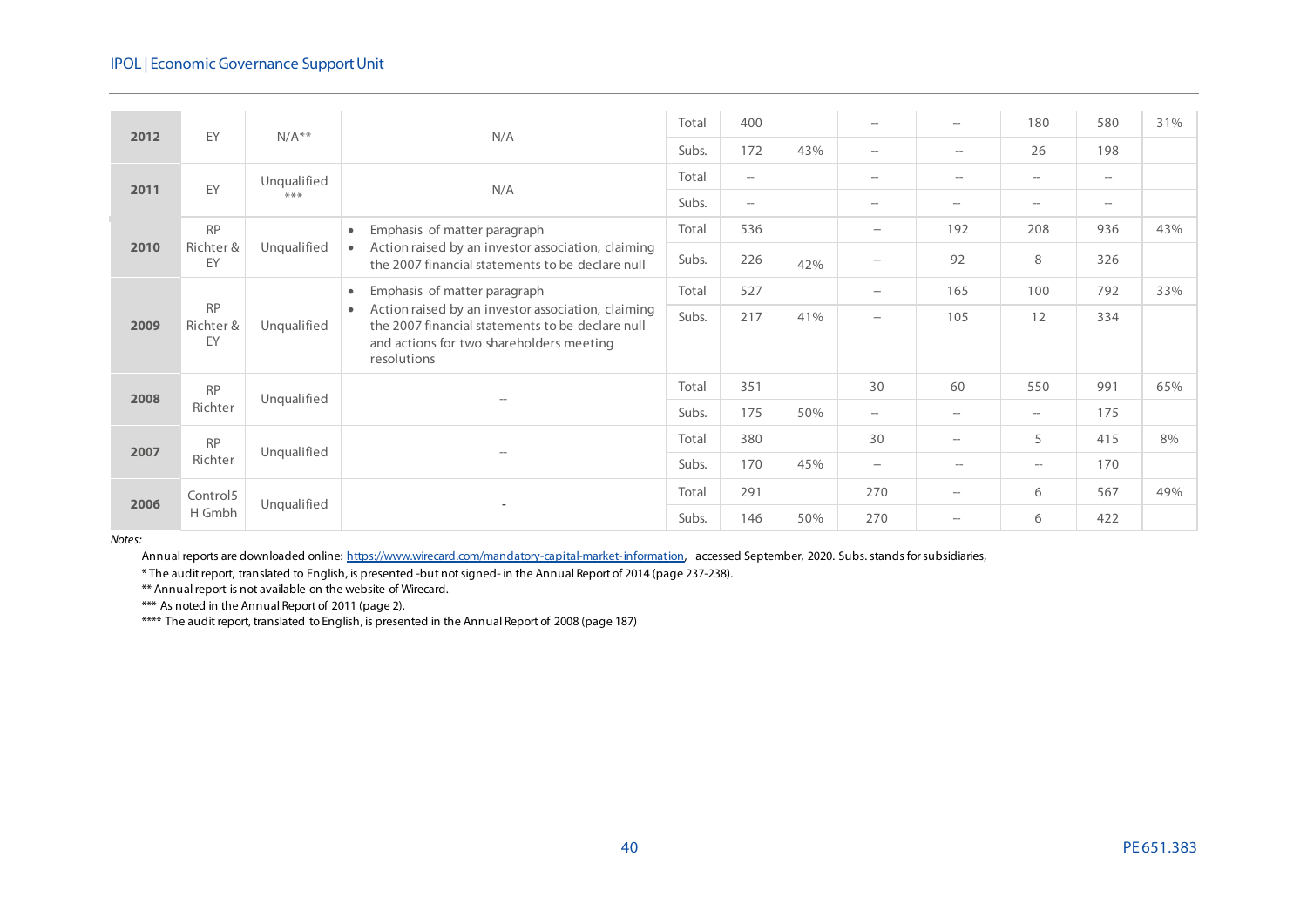| <b>Country</b> | <b>POBSA</b>                                                                              | <b>Cooperation</b><br><b>Agreement</b><br><b>PCAOB</b> | <b>Membership</b><br><b>IFIAR</b> |
|----------------|-------------------------------------------------------------------------------------------|--------------------------------------------------------|-----------------------------------|
| Austria        | Austrian Auditing Oversight Authority - AAOA/Abschlussprüferaufsichtsbehörde – APAB       | 2018                                                   | 2006                              |
| Belgium        | Belgian Audit Oversight College (CTR/CSR)                                                 |                                                        | 2012                              |
| Bulgaria       | Commission for public oversight of statutory auditors                                     |                                                        | 2009                              |
| Croatia        | Ministry of Finance of the Republic of Croatia                                            |                                                        | 2011                              |
| Cyprus         | <b>Cyprus Audit Oversight Board</b>                                                       |                                                        | 2016                              |
| Czech Republic | <b>Public Audit Oversight Board</b>                                                       |                                                        | 2014                              |
| Denmark        | Danish Business Authority                                                                 | 2014                                                   | 2006                              |
| Estonia        | <b>Estonian Auditing Activities Oversight Board</b>                                       | $\cdot$                                                | $\bullet$                         |
| Finland        | Finnish Patent and Registration Office - Auditor Oversight Unit                           | 2013                                                   | 2007                              |
| France         | Haut Conseil du Commissariat aux Comptes - H3C                                            | 2013                                                   | 2006                              |
| Germany        | Abschlussprüferaufsichtsstelle - APAS / Audit Oversight Body - AOB                        | 2012                                                   | 2006                              |
| Greece         | Hellenic Accounting and Auditing Standards Oversight Board - AOOB                         | 2015                                                   | 2010                              |
| Hungary        | Auditors' Public Oversight Authority - Ministry for National Economy of Hungary           | 2015                                                   | 2009                              |
| Ireland        | <b>Irish Auditing and Accounting Supervisory Authority (IAASA)</b>                        | 2017                                                   | 2006                              |
| Italy          | Commissione Nazionale per le societa e la borsa-CONSOB<br>Ministry of Economy and Finance | 2016                                                   | 2006                              |
| Latvia         | Ministry of Finance of Latvia - Commercial Companies Audit Policy and Oversight Unit      |                                                        | $\ddot{\phantom{0}}$              |
| Lithuania      | Authority of Audit, Accounting, Property Valuation and Insolvency                         |                                                        | 2009                              |
| Luxembourg     | Commission de Surveillance du Secteur Financier - CSSF                                    | 2015                                                   | 2010                              |
| Malta          | <b>Accountancy Board</b>                                                                  |                                                        | 2009-2013                         |
| Netherlands    | The Netherlands Authority for the Financial Markets - AFM                                 | 2011                                                   | 2006                              |
| Poland         | Polish Agency for Audit Oversight-PANA                                                    |                                                        | 2011                              |

# **Appendix B. Committee of European Auditing Oversight Bodies (CEAOB)**

<span id="page-40-0"></span>PE 651.383 41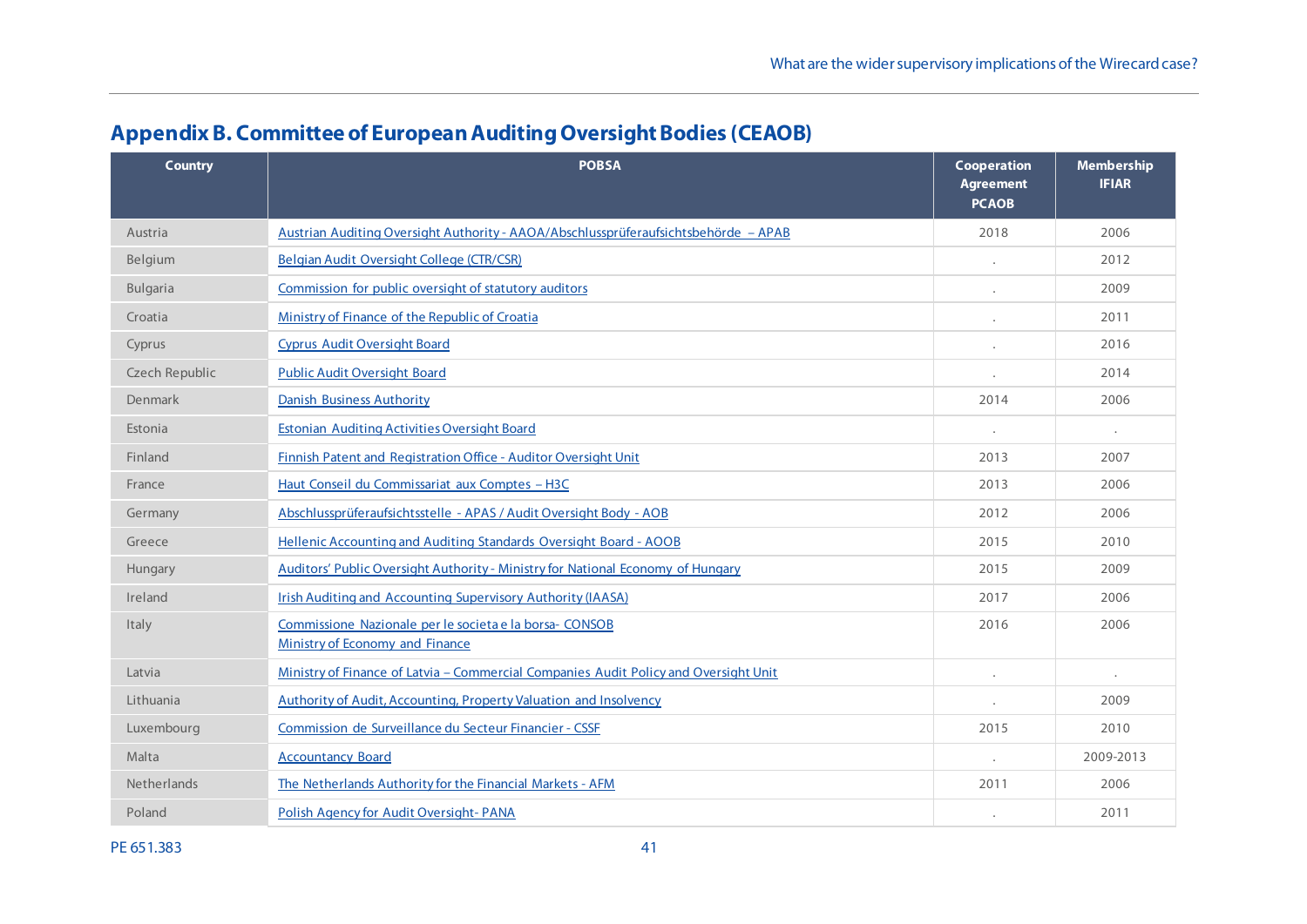#### IPOL | Economic Governance Support Unit

| Portugal    | Comissão do Mercado de Valores Mobiliários - CMVM                       |                          | 2011                     |
|-------------|-------------------------------------------------------------------------|--------------------------|--------------------------|
| Romania     | Authority for Public Oversight of the Statutory Audit Activity (ASPAAS) |                          | 2018                     |
| Slovakia    | <b>Auditing Oversight Authority - UDVA</b>                              |                          | 2009                     |
| Slovenia    | Agency for Public Oversight of Auditing - APOA                          |                          | 2013                     |
| Spain       | Instituto de Contabilidad y Auditoría de Cuentas - ICAC                 | 2012                     | 2006                     |
| Sweden      | Swedish Inspectorate of Auditors - Revisorsinspektionen                 | 2014                     | 2006                     |
| <b>ESMA</b> | European Securities and Markets Authority - ESMA                        | $\overline{\phantom{a}}$ | $\overline{\phantom{0}}$ |

| <b>EEA Representatives</b> |                                         |      |      |  |
|----------------------------|-----------------------------------------|------|------|--|
| Iceland                    | Coming soon                             |      |      |  |
| Liechtenstein              | <b>Financial market authority (FMA)</b> |      | 2012 |  |
| Norway                     | Finanstilsynet                          | 2011 | 2006 |  |

*Notes:*

- Information as reported by the European Commission (links to the relevant agencies have been updated, when original ones did not work). Available online: [https://ec.europa.eu/info/files/ceaob](https://ec.europa.eu/info/files/ceaob-composition_en)[composition\\_en,](https://ec.europa.eu/info/files/ceaob-composition_en) accessed September, 2020.

- Website of the CEAOB: [https://ec.europa.eu/info/business-economy-euro/banking-and-finance/regulatory-process-financial-services/expert-groups-comitology-and-other-committees/committee](https://ec.europa.eu/info/business-economy-euro/banking-and-finance/regulatory-process-financial-services/expert-groups-comitology-and-other-committees/committee-european-auditing-oversight-bodies_en)[european-auditing-oversight-bodies\\_en,](https://ec.europa.eu/info/business-economy-euro/banking-and-finance/regulatory-process-financial-services/expert-groups-comitology-and-other-committees/committee-european-auditing-oversight-bodies_en) accessed September, 2020.

- Data on PCAOB international cooperation agreements available at[: https://pcaobus.org/International/Pages/RegulatoryCooperation.aspx,](https://pcaobus.org/International/Pages/RegulatoryCooperation.aspx) accessed September 2020

- Data on the International Forum of Independent Audit Regulators (IFIAR) membership at 2020 is available at[: https://www.ifiar.org/members/member-directory/,](https://www.ifiar.org/members/member-directory/) accessed September, 2020. Data on when countries become members of IFIAR is obtained manually from IFIAR annual reports 2012-2018 and IFIAR activity reports 2009-2011 available a[t: https://www.ifiar.org/about/publications/,](https://www.ifiar.org/about/publications/) accessed September, 2020.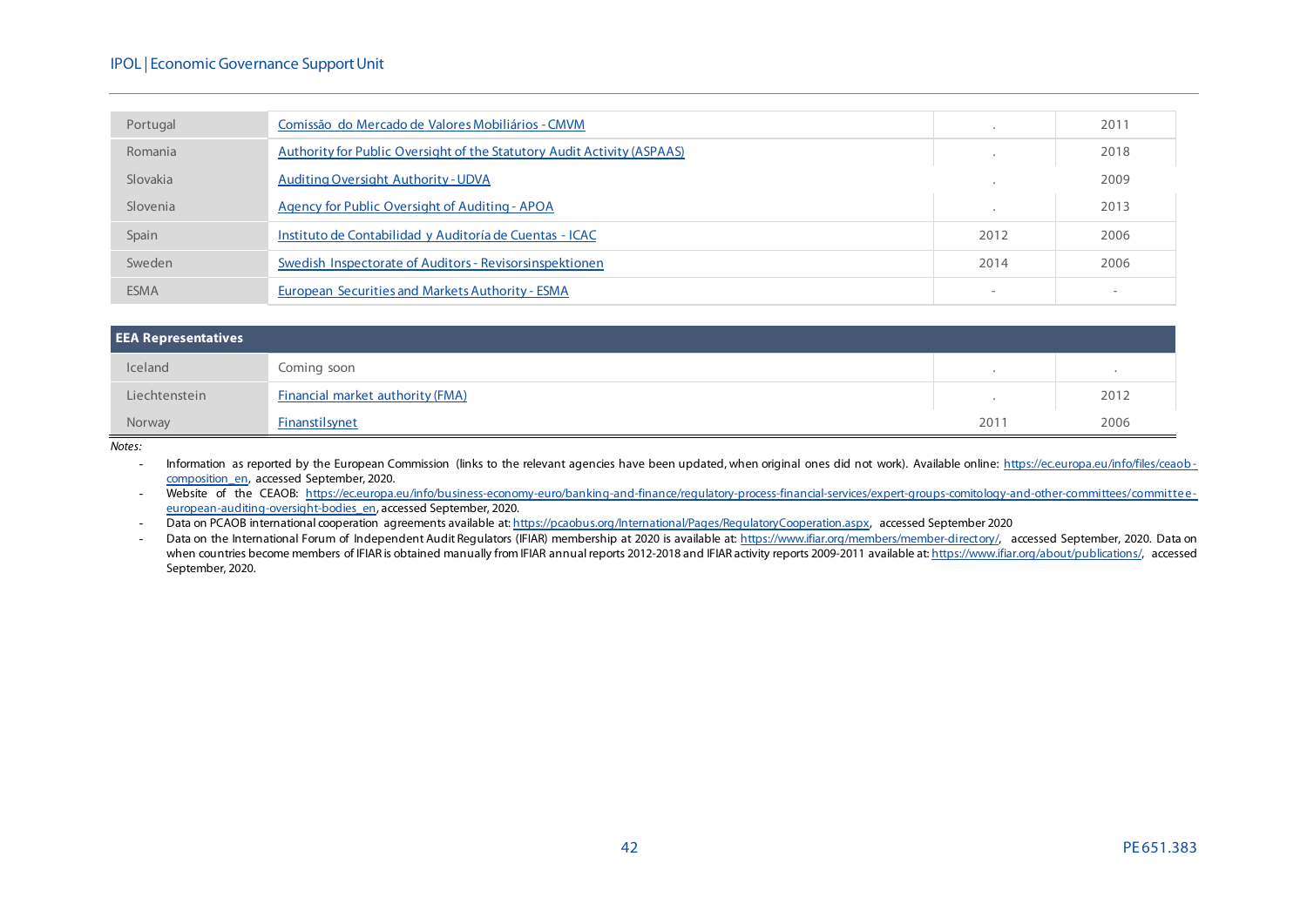

<span id="page-42-0"></span>We provide a visual conceptual framework for the current EU public oversight system, with the CEAOB coordinating and promoting information sharing among the POBSAs, which ultimately have the roles of Prevention, Detection and Remediation of low-quality audit. These 27 POBSAs, as local institutions, must face resource constraints, risk of regulatory capture and political pressure and inefficient bureaucracies. Transparency and enforcement are important for prevention and remediation.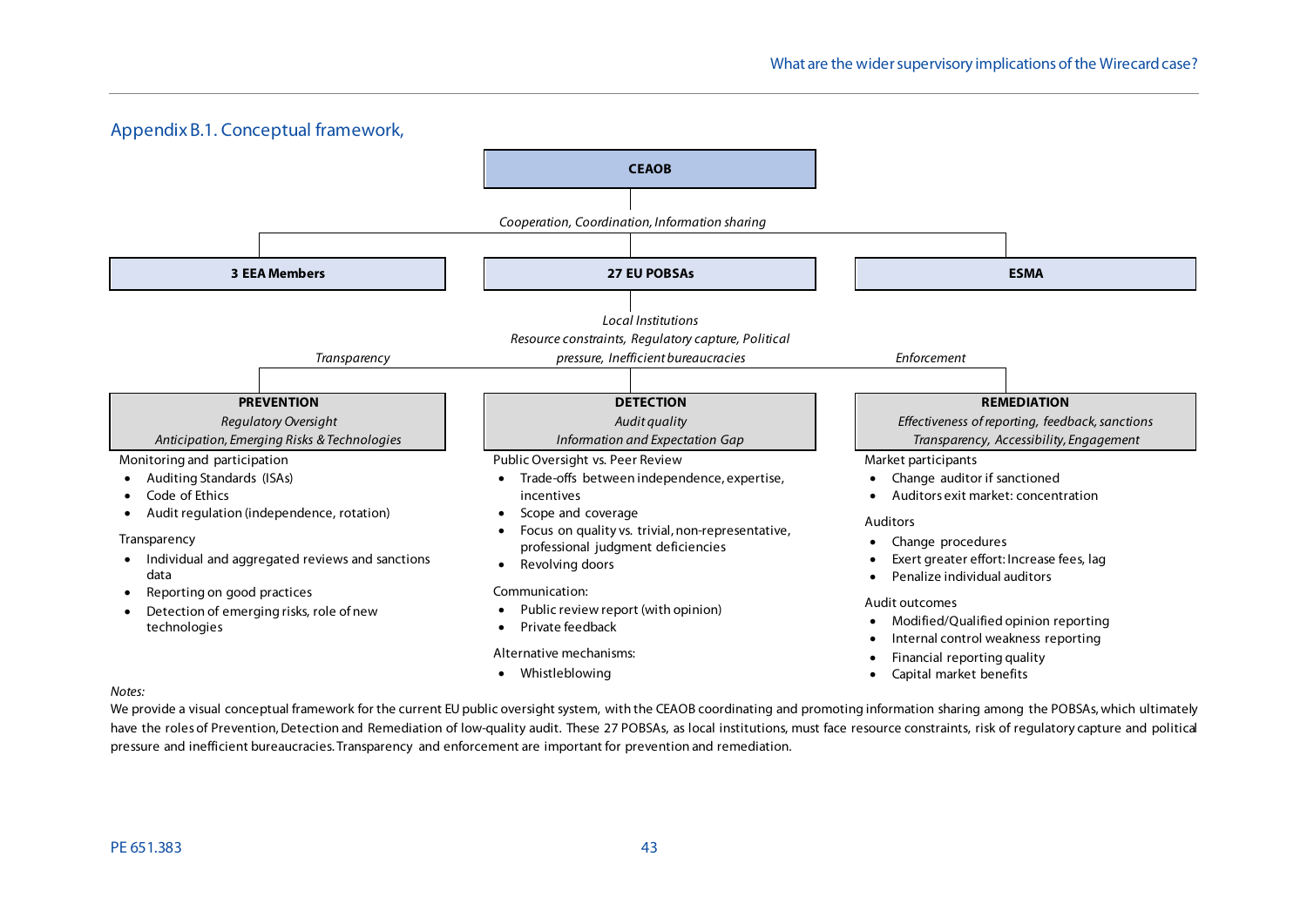|  | Appendix C: Description of variables and dimensions studied for analysed POBSAs. |  |
|--|----------------------------------------------------------------------------------|--|
|  |                                                                                  |  |

| <b>Dimension 1 - GENERAL CHARACTERISTICS</b>  | <b>Variable description</b>                                                                                                                                   |
|-----------------------------------------------|---------------------------------------------------------------------------------------------------------------------------------------------------------------|
| <b>Name</b>                                   | Identification of the POBSA and the Ministry or Governmental Body, if applicable, that the POBSA is associated with.<br>All POBSAs are independent bodies.    |
| Legislation                                   | Legislation that establishes the main competences of the oversight body                                                                                       |
| Board members                                 | Number of Board Members                                                                                                                                       |
| Advisory committee                            | Presence of an advisory committee in the organizational chart                                                                                                 |
| Accounting knowledge across Board members     | Identifies whether the members of the Board are linked to the auditing or accounting profession                                                               |
| Participation of the profession               | Identifies the presence of members from the audit profession in the Advisory Committee.                                                                       |
| Funding source                                | Self-financed with fees or levies charged to auditors, audit firms and professional corporations, mixed model with governmental<br>funding or public funding. |
| Professional Corporations in the Member State | Identification of the Professional Corporation of auditors and accountants                                                                                    |
| Membership                                    | Membership of the POBSA in international Organizations                                                                                                        |

<span id="page-43-0"></span>

| <b>Dimension 2 - REGULATORY - PREVENTION</b> | Variable description                 |
|----------------------------------------------|--------------------------------------|
| Quality assurance regulatory body            | Identification of the competent body |
| Access to the profession - examinations      | Identification of the competent body |
| Registration                                 | Identification of the competent body |
| Permanent education                          | Identification of the competent body |
| Ethics standard setting                      | Identification of the competent body |

| <b>Dimension 3 - SUPERVISORY - DETECTION</b>  | Variable description                                        |
|-----------------------------------------------|-------------------------------------------------------------|
| Quality assurance reviews - QAR - (Non-PIE's) | Identification of the competent body                        |
| Inspections (PIEs)                            | Identification of the competent body                        |
| Frequency                                     | Frequency of QAR and Inspections                            |
| Whistleblowing service                        | Presence of public easy access to the whistleblowing system |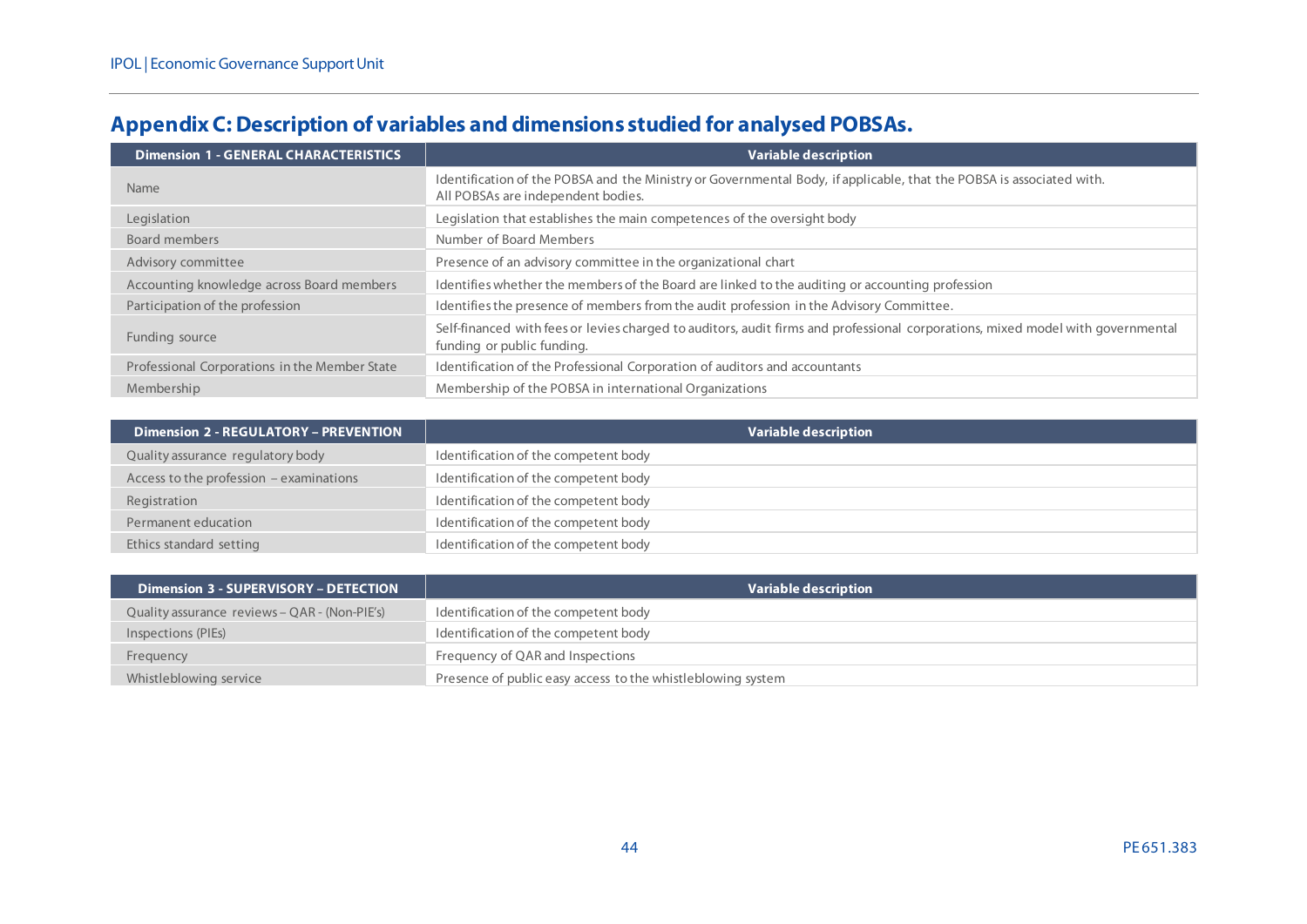| <b>Dimension 4 - DISCIPLINING - REMEDIATION</b> | Variable description                        |
|-------------------------------------------------|---------------------------------------------|
| Investigation procedures                        | Identification of the competent body        |
| Sanctioning procedures                          | Identification of the competent body        |
| Range of sanctions                              | Range of pecuniary sanctions when available |

| <b>Dimension 5 - TRANSPARENCY</b> | Variable description                                       |
|-----------------------------------|------------------------------------------------------------|
| Annual Report / Activity Report   | Presence of a publicly available Annual or Activity Report |
| Work Programmes                   | Presence of a publicly available Work Programme            |
| Inspection results                | Presence of a publicly available inspections results       |
| Sanctions                         | Presence of public easy access to the sanctions            |
| Register                          | Presence of public easy access to the auditors' register   |

*Notes:*

- The data collected for all the analysed POBSAs has been mainly retrieved from two key sources: (a) Each of the POBSAs individual websites (listed in Appendix B); and (b) the IFAC description of the auditor legal regulatory environment and adoption of international standards across each of the IFAC members; Retrieved information tabulated in Appendix C1-C3 and summarized in section 2 of this paper. The lack of harmonised and detailed information in the accessed POBSAs websites and the use of secondary information sources presents a significant constraint in the data collection procedure that may lead to unintended inaccuracies, errors or omissions.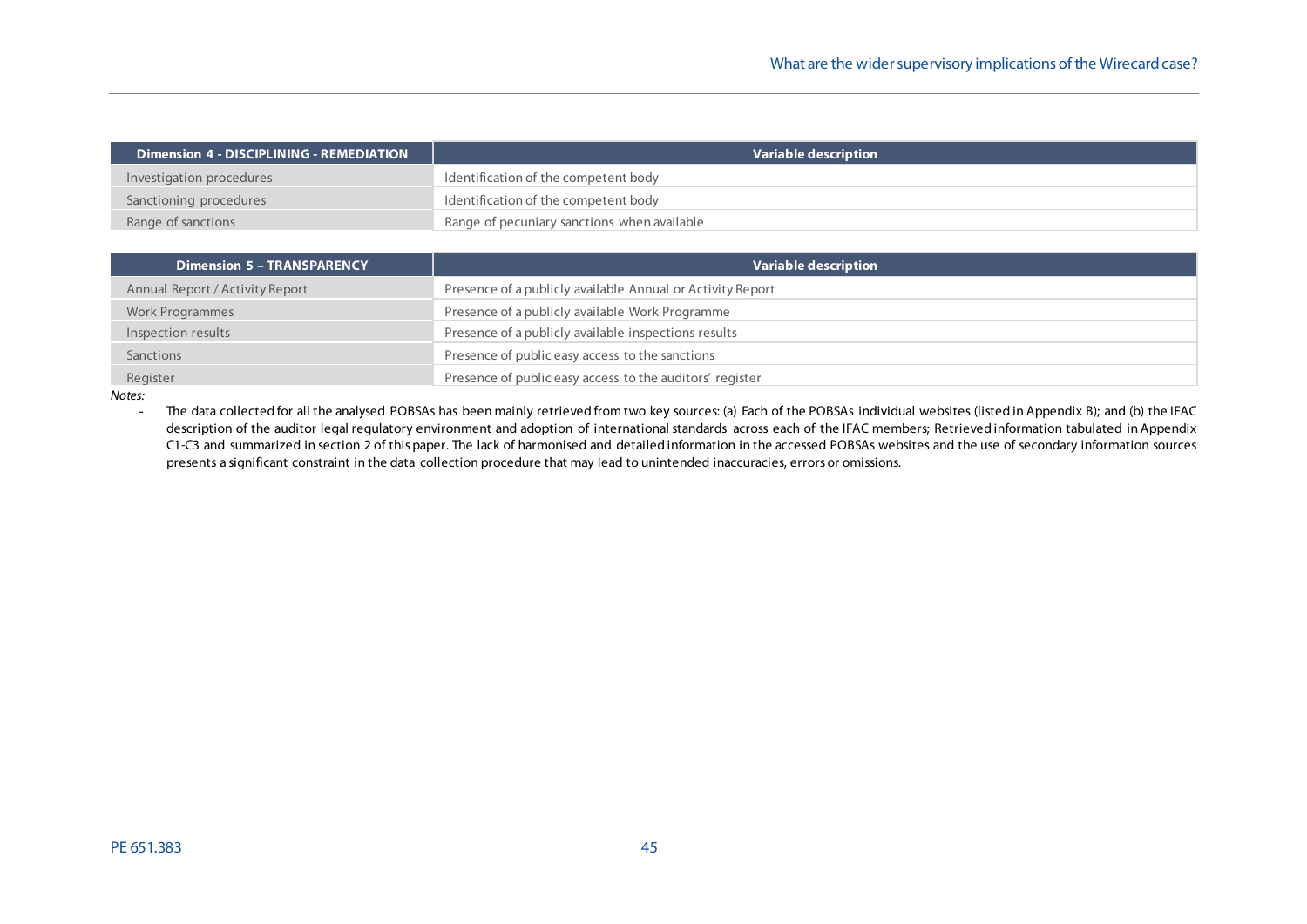<span id="page-45-0"></span>

|                                                        | <b>Austria</b>                                                                                                                                     | <b>Belgium</b><br><b>France</b>                                                                                                                                                                                                                                 |                                                                                                                                                | Germany                                                                                                                                                        | <b>The Netherlands</b>                                                                |
|--------------------------------------------------------|----------------------------------------------------------------------------------------------------------------------------------------------------|-----------------------------------------------------------------------------------------------------------------------------------------------------------------------------------------------------------------------------------------------------------------|------------------------------------------------------------------------------------------------------------------------------------------------|----------------------------------------------------------------------------------------------------------------------------------------------------------------|---------------------------------------------------------------------------------------|
|                                                        | <b>APAB</b>                                                                                                                                        | <b>CTR/CSR</b>                                                                                                                                                                                                                                                  | H <sub>3</sub> C                                                                                                                               | <b>APAS/AOB</b>                                                                                                                                                | <b>AFM</b>                                                                            |
| <b>POBSA</b>                                           | Ministry of Finance                                                                                                                                | Ministry of Economy                                                                                                                                                                                                                                             | Ministry of Justice                                                                                                                            | Ministry of Economics<br>Federal Office of Economics Affairs<br>and Export Control                                                                             | Ministry of Finance                                                                   |
| Legislation                                            | Austrian Auditor Oversight Act<br>of 2016 (Abschlussprüfer-<br>Aufsichtsgesetz - APAG)                                                             | Audit Act of December 2016                                                                                                                                                                                                                                      | Ordinance nº 2016-315 of 17<br>March 2016 re. statutory audits<br>Decree nº 2016-1026 of 26 July<br>2016. Financial Securities Act<br>2003-706 | Abschlusspruferaufsichtsreformgest<br>z (APAReG)<br>German Companies Act - HGB                                                                                 | Audit Firms Supervision Act<br>of 2006                                                |
| <b>Board members</b>                                   | $\overline{2}$                                                                                                                                     | 6                                                                                                                                                                                                                                                               | 14                                                                                                                                             | 10 (2 executive Boards)                                                                                                                                        | $3 - 5$                                                                               |
| Advisory committee                                     | Yes - Quality Assessment<br>Commission                                                                                                             | Yes                                                                                                                                                                                                                                                             | <b>No</b>                                                                                                                                      | Yes                                                                                                                                                            | No                                                                                    |
| Accounting<br>knowledge across<br><b>Board members</b> | Yes                                                                                                                                                | Yes                                                                                                                                                                                                                                                             | Yes, two former auditors in the<br>Board                                                                                                       | n/a                                                                                                                                                            | Yes                                                                                   |
| Participation of the<br>profession                     | Yes, in the Quality Control<br>Commission - 7 members, 4 of<br>them nominated by the KSW for<br>a period of 4 years                                | Yes, an advisory committee that<br>includes representatives of<br>professional bodies                                                                                                                                                                           | No, although there are two<br>former auditors in the Board                                                                                     | n/a                                                                                                                                                            | n/a                                                                                   |
| Funding source                                         | Self-financed, budget controlled<br>Self-financed<br>by the FSMA                                                                                   |                                                                                                                                                                                                                                                                 | Self-financed                                                                                                                                  | Mixed                                                                                                                                                          | Self-financed                                                                         |
| <b>Auditors Professional</b><br>Corporation            | Kammer der<br>Wirtschaftstreuhänder (KSW) -<br>IRE - Institut des Réviseurs<br>statutory auditors<br>d'Entreprises                                 |                                                                                                                                                                                                                                                                 | <b>CNCC</b><br><b>CRCC</b><br><b>CESOEC</b>                                                                                                    | Wirtschaftsprüferkammer<br><b>WPK</b>                                                                                                                          | Koninklijke Nederlandse<br>Beroepsorganisatie van<br>Accountants (NBA<br>Netherlands) |
| Membership                                             | <b>IFIAR/CEAOB</b>                                                                                                                                 | <b>IFIAR/CEAOB</b>                                                                                                                                                                                                                                              | <b>IFIAR/CEAOB</b>                                                                                                                             | IFIAR/CEAOB                                                                                                                                                    | <b>IFIAR/CEAOB</b>                                                                    |
|                                                        |                                                                                                                                                    |                                                                                                                                                                                                                                                                 | <b>REGULATORY</b>                                                                                                                              |                                                                                                                                                                |                                                                                       |
| Quality assurance<br>regulatory body                   | WTBG allows KSW to issue the<br>Directive of the Practices of the<br><b>Public Accounting Profession</b><br>(WTARL, always under APAK<br>oversight | The Audit Act of 2016 stipulates<br>that a quality assurance (QA)<br>review system for all audits be<br>stablished and operated by the<br>CSR. The IRE prepares the<br>Handbook of International<br>Quality Control applicable in<br>Belgium. The CSPE (Conseil | H3C with the opinion of the<br><b>CNCC</b>                                                                                                     | IDW (Institut der Wirtschaftsprüfer)<br>issues the quality control standards. NBA with the approval of the<br>The Institute has adopted ISQ1 for<br>aplication | Ministry of Finance.                                                                  |

# Appendix C.1. Austria, Belgium, France, Germany and Netherlands: Regulatory, Supervisory, Disciplining and Transparency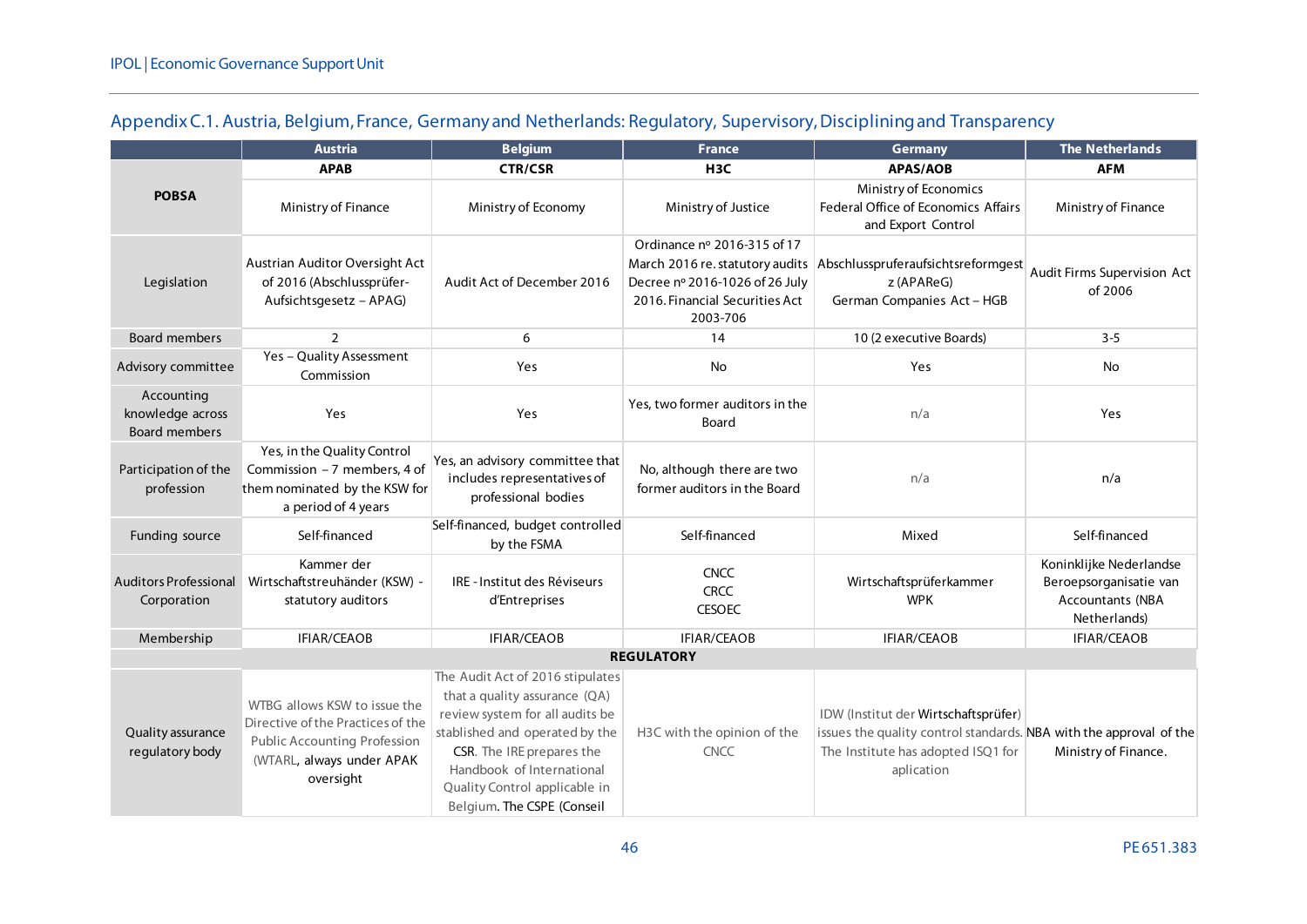|                                               |                                                                                          | Supérieur des Professions<br>Économiques) approves and<br>endorses the auditing<br>regulation |                                                                                     |                                                                                                     |                                                                                             |
|-----------------------------------------------|------------------------------------------------------------------------------------------|-----------------------------------------------------------------------------------------------|-------------------------------------------------------------------------------------|-----------------------------------------------------------------------------------------------------|---------------------------------------------------------------------------------------------|
| Access to the<br>profession -<br>examinations | KSW (oversighted by APAB)                                                                | IRE (oversighted)                                                                             | H <sub>3</sub> C                                                                    | WPK (oversighted)                                                                                   | <b>NBA Netherlands</b>                                                                      |
| Registration                                  | APAB                                                                                     | IRE (oversighted)                                                                             | CNCC (oversighted)                                                                  | WPK (oversighted)                                                                                   | <b>AFM</b>                                                                                  |
| Permanent education                           | KSW (oversighted y APAB)                                                                 | IRE (oversighted)                                                                             | CNCC (oversighted)                                                                  | WPK (oversighted)                                                                                   | <b>NBA Netherlands</b>                                                                      |
| Ethics standard<br>setting                    | KSW (oversighted by APAB)                                                                | IRE (oversighted)                                                                             | H <sub>3</sub> C                                                                    | WPK (oversighted)                                                                                   | <b>NBA Netherlands</b>                                                                      |
|                                               |                                                                                          |                                                                                               | <b>SUPERVISORY</b>                                                                  |                                                                                                     |                                                                                             |
| Quality assurance<br>reviews                  | APAB - Committee for External<br>Quality Inspections (AeQ)<br>KSW/IWP for other auditors | CSR, can delegate in the IRE                                                                  | CNCC (oversighted)                                                                  | WPK (Quality Commisssion) -<br>(oversighted)                                                        | <b>NBA Netherlands</b><br>(oversighted)                                                     |
| Inspections                                   | APAB - Committee for External<br>Quality Inspections (AeQ)<br>KSW/IWP for other auditors | CSR/FSMA                                                                                      | H <sub>3</sub> C<br>With the support of AMF<br>(Autorité des Marchés<br>Financiers) | APAS/AOB                                                                                            | <b>AFM</b>                                                                                  |
| QA/Inspection Report<br>Available             | <b>No</b>                                                                                | No                                                                                            | No                                                                                  | No. However, the transparency<br>reports of auditing firms are<br>available through the WPK website | No                                                                                          |
| Procedure explained<br>in the website         | Yes                                                                                      |                                                                                               |                                                                                     | Yes                                                                                                 | No                                                                                          |
| Frequency                                     | 1-3 years - PIE's<br>6 years - Non-PIE's                                                 | 1-3 years - PIE's<br>6 years - Non-PIE's                                                      | Five largest - every year<br>1-3 years - PIE's<br>6 yers - Non-PIE's                | 1-3 years - PIE's<br>6 yers - Non-PIE's<br>Annually: firms with more than 25<br>PIE's               | 1-3 years - PIE's<br>6 yers - Non-PIE's                                                     |
|                                               |                                                                                          |                                                                                               | <b>DISCIPLINING</b>                                                                 |                                                                                                     |                                                                                             |
| Investigation<br>procedures                   | APAB<br>KSW/IWP for other auditors                                                       | <b>CSR</b>                                                                                    | $H3C - PIE's$<br>Regional Chamber of Discipline<br>for Non-PIE's                    | $AOB - PIE's$<br>WPK - Non-PIE's                                                                    | Ministry of Justice's<br>Disciplinary Court -<br>individual auditors<br>$AFM - audit$ firms |
| Sanctioning<br>procedures                     | APAR<br>KSW/IWP for other auditors                                                       | Disciplinary duties rely on the<br>Commission of Sanctions FSMA                               | $H3C - PIE's$<br>Regional Chamber of Discipline<br>for Non-PIE's                    | $AOB - PIE's$<br>WPK - Non PIE's                                                                    | Ministry of Justice's<br>Disciplinary Court -<br>individual auditors                        |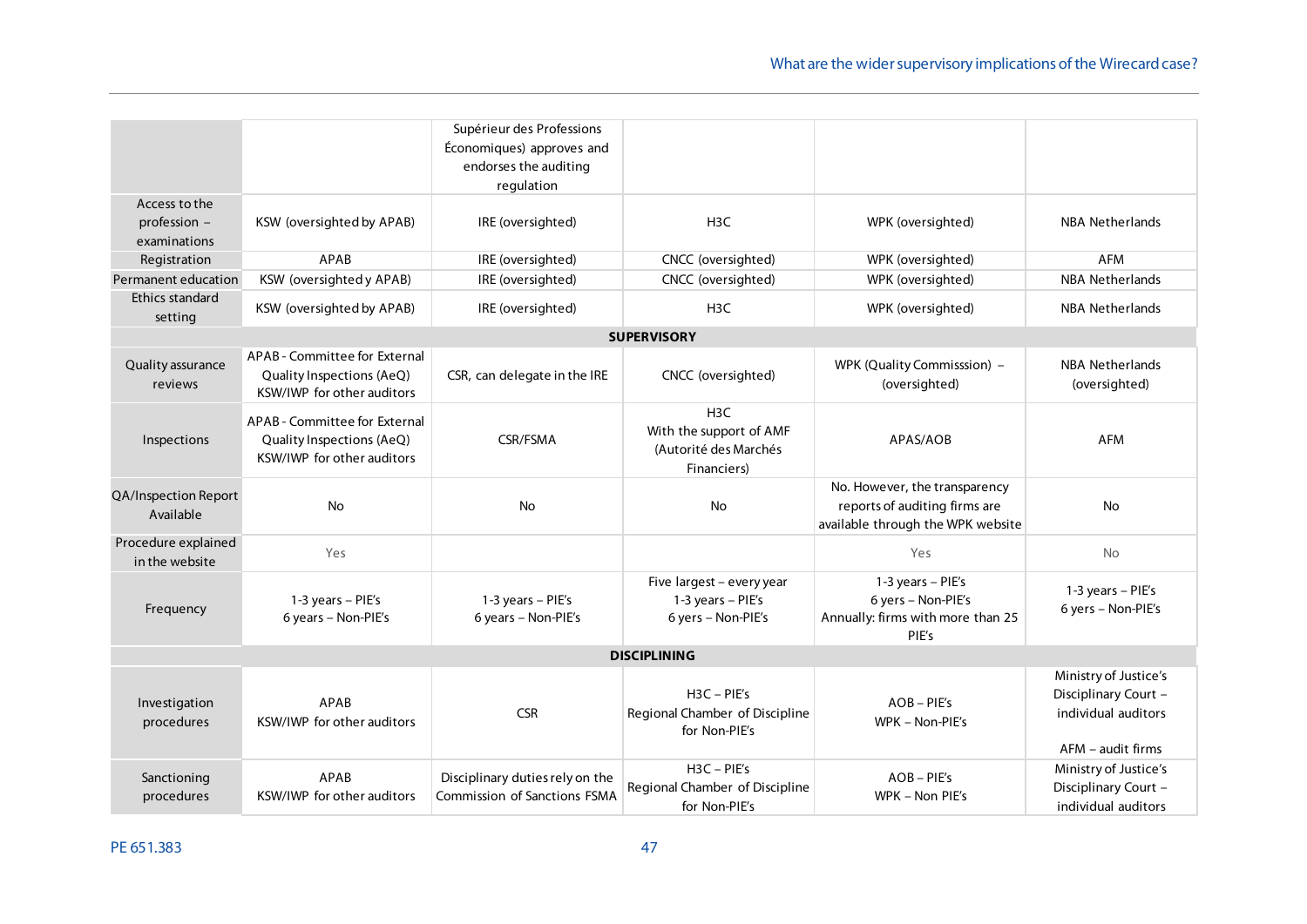|                                       |                                             |                                                                                                |                                                                                                                                        |                                                                                       | AFM – audit firms        |
|---------------------------------------|---------------------------------------------|------------------------------------------------------------------------------------------------|----------------------------------------------------------------------------------------------------------------------------------------|---------------------------------------------------------------------------------------|--------------------------|
| Procedure explained<br>in the website | Yes                                         | <b>No</b>                                                                                      | Yes                                                                                                                                    | Yes, both in the AOB and WPK<br>website                                               | <b>No</b>                |
| Range of sanctions                    | 400-350.000 € (those publicly<br>available) | 2.500.000€ or up to three times<br>the loss avoided or the profit<br>gained through the breach | Up to 1M€. Detailed available at<br>Up to 500.000 €. Detailed in art. 68<br>the H3C website<br>of the Public Accountant Act (WPO)      |                                                                                       | Up to 4.000.000€         |
|                                       |                                             |                                                                                                | <b>TRANSPARENCY</b>                                                                                                                    |                                                                                       |                          |
| Annual Report                         | Yes, in German                              | Yes                                                                                            | Yes, in French                                                                                                                         | Yes, in German                                                                        | Yes, in Dutch            |
| <b>Activity Report</b>                | Yes, in German                              | Yes, in the Annual Report                                                                      | Yes, in the Annual Report.                                                                                                             | In the Annual Report                                                                  | In the Annual Report     |
| <b>Work Programmes</b>                | Yes, in German                              | Yes, in French/Dutch                                                                           | Yes, in French (in the Actualité<br>section of the website)                                                                            | Yes, in German                                                                        | Yes (agenda)             |
| Inspection results                    | Overall results                             | Overall results                                                                                | Overall results                                                                                                                        | Overall results in the WPK Annual<br>Report and AOB Annual Report                     | Overall results          |
| Sanctions                             | Yes, without personal data                  | Yes, available at the FSMA<br>website                                                          | Yes, with no personal data.<br>Difficult to find in website.<br>They can be fully consulted at<br>the Regional disciplinary<br>chamber | Yes, in collaboration with the WPK.<br>Detailed list available at the AOB<br>website. | Yes,<br>Max. 4.000.000 € |
| Register                              | Yes - Direct link in the website            | Yes, in the IRE                                                                                | Yes - Updated list in the website                                                                                                      | Yes, in the WPK                                                                       | Through the NBA          |
| Whistleblowing<br>service             | Yes - Direct link in the website            | n/a                                                                                            | n/a                                                                                                                                    | n/a                                                                                   | Not easily available     |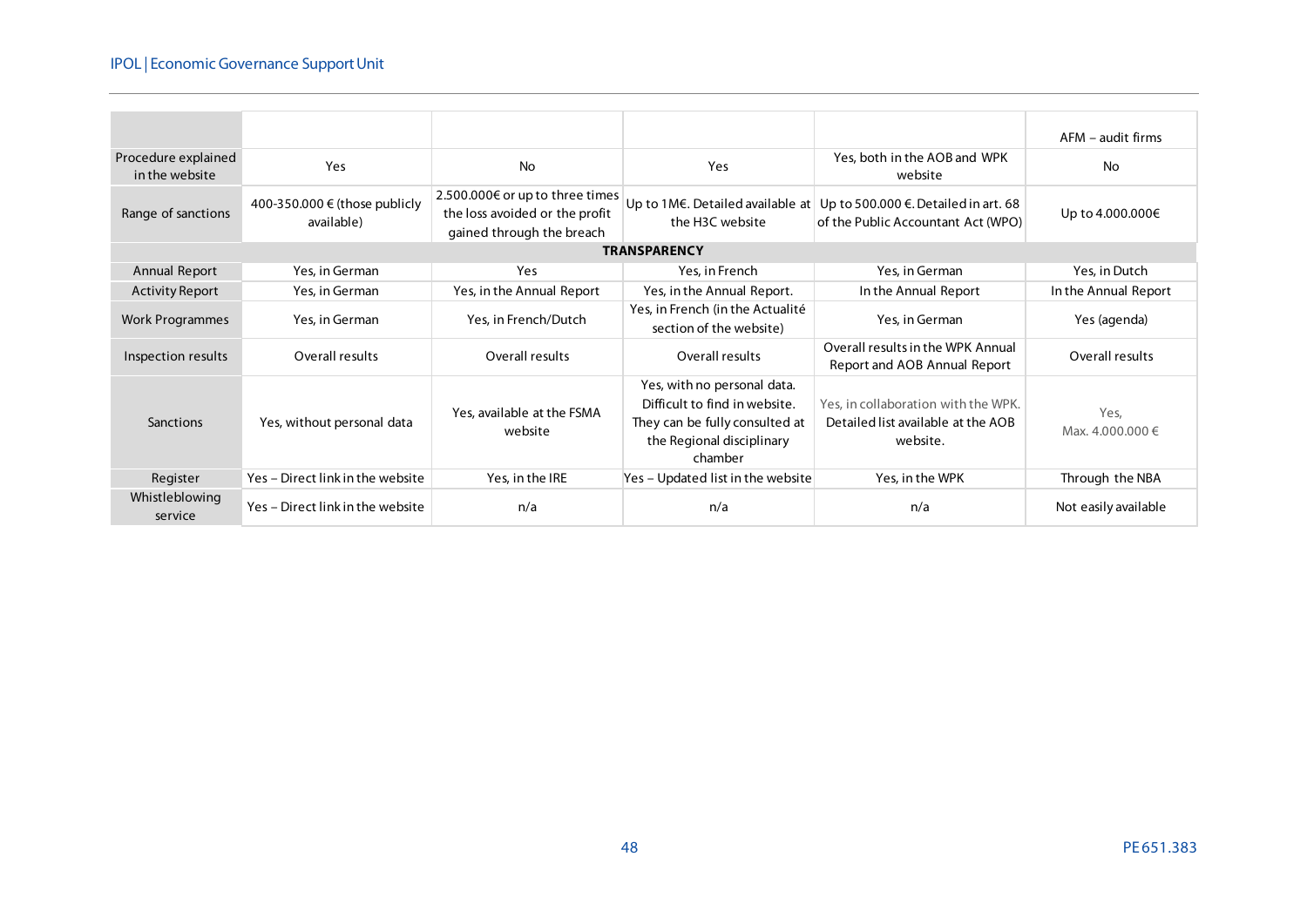<span id="page-48-0"></span>

|                                                        | <b>Denmark</b>                                      | Sweden                                                                   | <b>Finland</b>                                                                     | <b>Ireland</b>                                                                                                                                                                                | Luxembourg                                    |
|--------------------------------------------------------|-----------------------------------------------------|--------------------------------------------------------------------------|------------------------------------------------------------------------------------|-----------------------------------------------------------------------------------------------------------------------------------------------------------------------------------------------|-----------------------------------------------|
| <b>POBSA</b>                                           | Danish Business Authority<br>DBA; Erhvervsstyrelsen | Supervisory Board of Public<br>Accountants:<br>Revisorsinspektionen (RI) | Auditor Oversight Unit                                                             | <b>IAASA</b><br><b>Audit Inspection Unit</b>                                                                                                                                                  | <b>CSSF</b>                                   |
|                                                        | Ministry of Business                                | Ministry of Justice                                                      | Finish Patent and Registration<br>Office                                           | Independent State Body                                                                                                                                                                        | Ministry of Finance                           |
| Legislation                                            | Audit Act 468/2008<br>Audit Act 632/2016            | Auditors Act 2018                                                        | Auditing Act (1141/2015)                                                           | Company's Act 2014                                                                                                                                                                            | Law of July 23, 2016                          |
| <b>Board members</b>                                   | 13                                                  | 9                                                                        | 9                                                                                  | 9                                                                                                                                                                                             | $\overline{7}$                                |
| Advisory committee                                     | <b>No</b>                                           | <b>No</b>                                                                | Yes                                                                                | <b>No</b>                                                                                                                                                                                     | Yes, three advisory committees                |
| Accounting<br>knowledge across<br><b>Board members</b> | Yes                                                 | Yes, at the disciplinary board                                           | Yes                                                                                | Yes                                                                                                                                                                                           | No, civil servants                            |
| Participation of the<br>profession                     | <b>Yes</b>                                          | Yes                                                                      | Yes, 2 practicing auditors must<br>be nominated as experts and<br>advise the Board | Yes, the professional bodies are<br>represented in the Board with a<br>max of 3 members                                                                                                       | n/a                                           |
| Funding source                                         | Self-financed                                       | Self-financed                                                            | Self-financed                                                                      | Mixed model                                                                                                                                                                                   | Self-financed                                 |
| <b>Auditors Professional</b><br>Corporation            | FSR - Danske Revisorer                              | <b>FAR-SRS</b>                                                           | Suomen Tilintarkastajat ry                                                         | 11 prescribed accountancy<br>organizations. Only 6 are<br>recognized accountancy bodies<br>(Recog. Acc. Bodies) RAB's:<br>ACCA; ICAEW; Chartered<br>Accountants Ireland; ICAS; CPA<br>Ireland | IRE (Institut des Réviseurs<br>d'Enterprises) |
| Membership                                             | IFIAR/CEAOB                                         | <b>IFIAR/CEAOB</b>                                                       | IFIAR/CEAOB                                                                        | <b>IFIAR/CEAOB</b>                                                                                                                                                                            | <b>IFIAR/CEAOB</b>                            |
|                                                        |                                                     |                                                                          | <b>REGULATORY</b>                                                                  |                                                                                                                                                                                               |                                               |
| Quality assurance<br>regulatory body                   | <b>DBA</b>                                          | R <sub>l</sub>                                                           | AOU                                                                                | <b>IAASA</b>                                                                                                                                                                                  | <b>CSSF</b>                                   |
| Access to the<br>profession -<br>examinations          | FSR (oversighted)                                   | R <sub>l</sub>                                                           | AOU                                                                                | Recog. Acc. Bodies                                                                                                                                                                            | <b>CSSF</b>                                   |
| Registration                                           | <b>DBA</b>                                          | R <sub>l</sub>                                                           | AOU                                                                                | Recog. Acc. Bodies                                                                                                                                                                            | <b>CSSF</b>                                   |
| Permanent education                                    | <b>DBA</b>                                          | RI                                                                       | AOU                                                                                | Recog. Acc. Bodies                                                                                                                                                                            | <b>CSSF</b>                                   |
| Ethics standard setting                                | FSR (oversighted by DBA)                            | RI                                                                       | AOU                                                                                | Recog. Acc. Bodies                                                                                                                                                                            | <b>CSSF</b>                                   |

# Appendix C.2. Denmark, Sweden, Finland, Ireland and Luxembourg: Regulatory, Supervisory, Disciplining and Transparency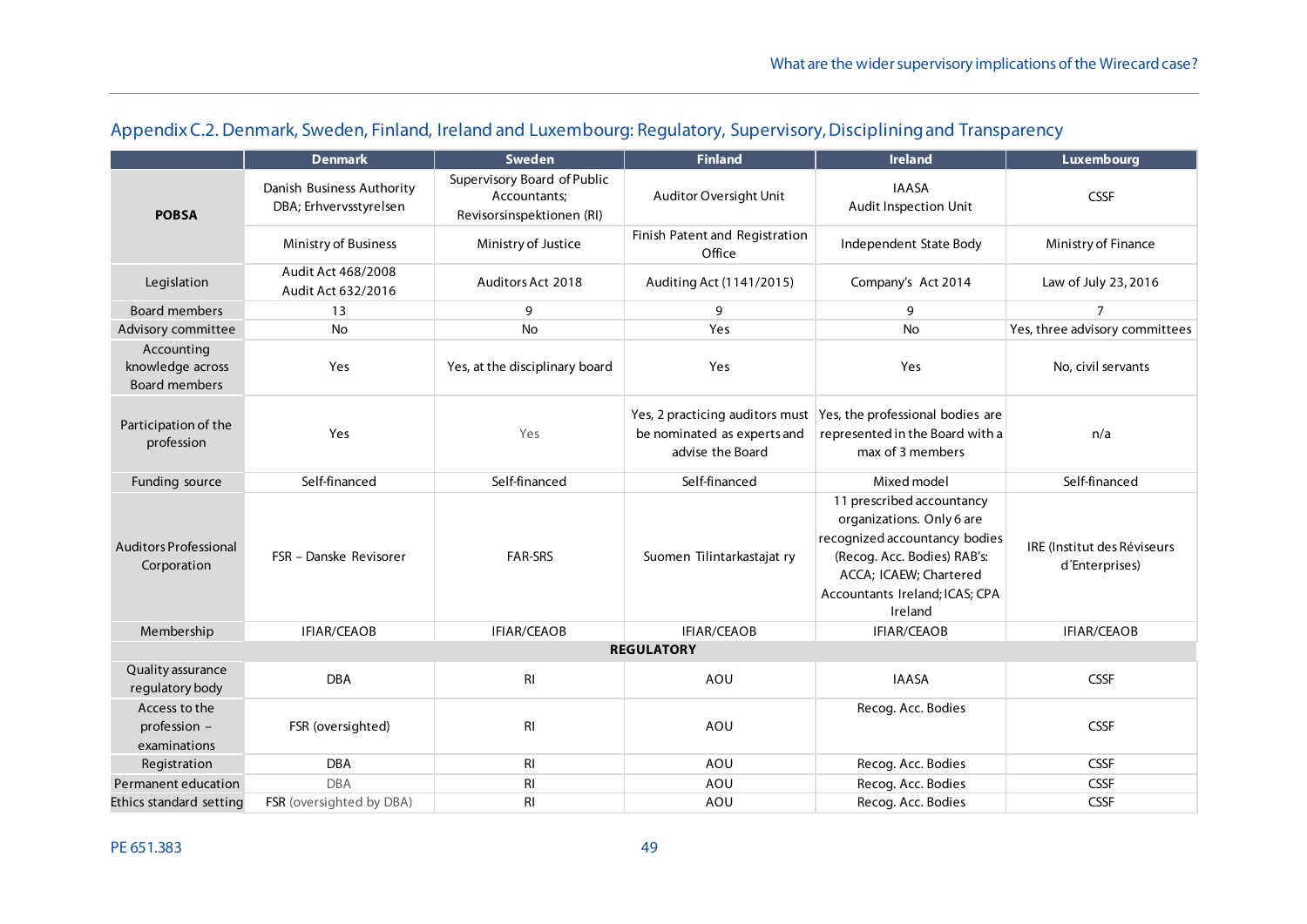#### IPOL | Economic Governance Support Unit

| <b>SUPERVISORY</b>                       |                                                                                                                              |                                                                                             |                                                                                                         |                                                                                                                   |                                                                          |
|------------------------------------------|------------------------------------------------------------------------------------------------------------------------------|---------------------------------------------------------------------------------------------|---------------------------------------------------------------------------------------------------------|-------------------------------------------------------------------------------------------------------------------|--------------------------------------------------------------------------|
| Quality assurance<br>reviews (Non-PIE's) | <b>DBA</b>                                                                                                                   | FAR-SRS based on an agreement<br>with the RI                                                | AOU                                                                                                     | Recog. Acc. Bodies                                                                                                | <b>CSSF</b>                                                              |
| Inspections                              | <b>DBA</b>                                                                                                                   | <b>RI</b>                                                                                   | AOU                                                                                                     | <b>IAASA</b>                                                                                                      | <b>CSSF</b>                                                              |
| <b>QA/Inspection Report</b><br>Available | the DBA website                                                                                                              | Some Reports are available on Yes, they are available. They also<br>publish the methodology | No                                                                                                      | Yes, they have the 9 quality<br>assurance reports available of<br>the website                                     | No                                                                       |
| Frequency                                | 1-3 years - PIE's<br>6 years - Non-PIE's<br>Every year for audit firms<br>auditing Large Cap and Mid Cap<br>listed companies | 1-3 years - PIE's<br>6 years - Non-PIE's                                                    | 1-3 years - PIE's<br>6 years - Non-PIE's                                                                | 1-3 years - PIE's<br>6 years - Non-PIE's                                                                          | 1-3 years - PIE's<br>6 years - Non-PIE's<br>Annually Big 4               |
|                                          |                                                                                                                              |                                                                                             | <b>DISCIPLINING</b>                                                                                     |                                                                                                                   |                                                                          |
| Investigation<br>procedures              | Disciplinary Board of Auditors<br>(Revisornaevnet)                                                                           | <b>RI</b>                                                                                   | AOU                                                                                                     | IAASA together with the<br>accountancy bodies fo non-PIE's The IRE is also allowed to carry<br>statutory auditors | <b>CSSF</b><br>out its own ID system                                     |
| Sanctioning<br>procedures                | Disciplinary Board of Auditors<br>(Revisornaevnet)                                                                           | RI (Board of Disciplinary<br>Procedure)                                                     | AOU - Audit Board<br>Suomen Tilintarkastajat ry also<br>has their own system of I&D for<br>their member | IAASA together with the<br>accountancy bodies for non-<br>PIE's statutory auditors                                | <b>CSSF</b><br>The IRE is also allowed to carry<br>out its own ID system |
| Procedure explained<br>in the website    | Yes (QA controls)                                                                                                            | Very briefly                                                                                | Very briefly                                                                                            |                                                                                                                   | <b>CSSF</b>                                                              |
| Range of sanctions                       | Up to 200.000 €                                                                                                              | 500 € - 2% of annual revenue                                                                | n/a                                                                                                     | 100.000 multiplied by the<br>number of statutory auditors in<br>the firm at the time of<br>contravention          | 500 - 1.000.000 €                                                        |
|                                          |                                                                                                                              |                                                                                             | <b>TRANSPARENCY</b>                                                                                     |                                                                                                                   |                                                                          |
| <b>Annual Report</b>                     | Yes,                                                                                                                         | Yes, in Swedish                                                                             | Yes,                                                                                                    | Yes, in English                                                                                                   | Yes, in English                                                          |
| <b>Activity Report</b>                   | In the Annual Report                                                                                                         | In the Annual Report                                                                        | <b>No</b>                                                                                               | Yes                                                                                                               | Yes                                                                      |
| <b>Work Programmes</b>                   | Yes                                                                                                                          | n/a                                                                                         | n/a                                                                                                     | Yes                                                                                                               | Yes                                                                      |
| Inspection results                       | <b>Overall Results</b>                                                                                                       | <b>Overall Results</b>                                                                      | <b>Overall Results</b>                                                                                  | <b>Overall Results</b>                                                                                            | <b>Overall Results</b>                                                   |
| <b>Sanctions</b>                         | Yes, on the website. Not easy to<br>find. No sanction repository.                                                            | Yes, in the website                                                                         | <b>No</b>                                                                                               | Yes, a Public Note of the case is<br>available at the IAASA website                                               | Yes, available at the CSSF<br>website                                    |
| Register                                 | Yes                                                                                                                          | Yes, on the website                                                                         | <b>No</b>                                                                                               | Recog. Acc. Org                                                                                                   | Yes, repository is available at the<br>CSSF website                      |
| Whistleblowing<br>service                | Yes, direct access through the<br>website                                                                                    | n/a                                                                                         | n/a                                                                                                     | n/a                                                                                                               | Yes, procedure explained at the<br>CSSF ; Email available                |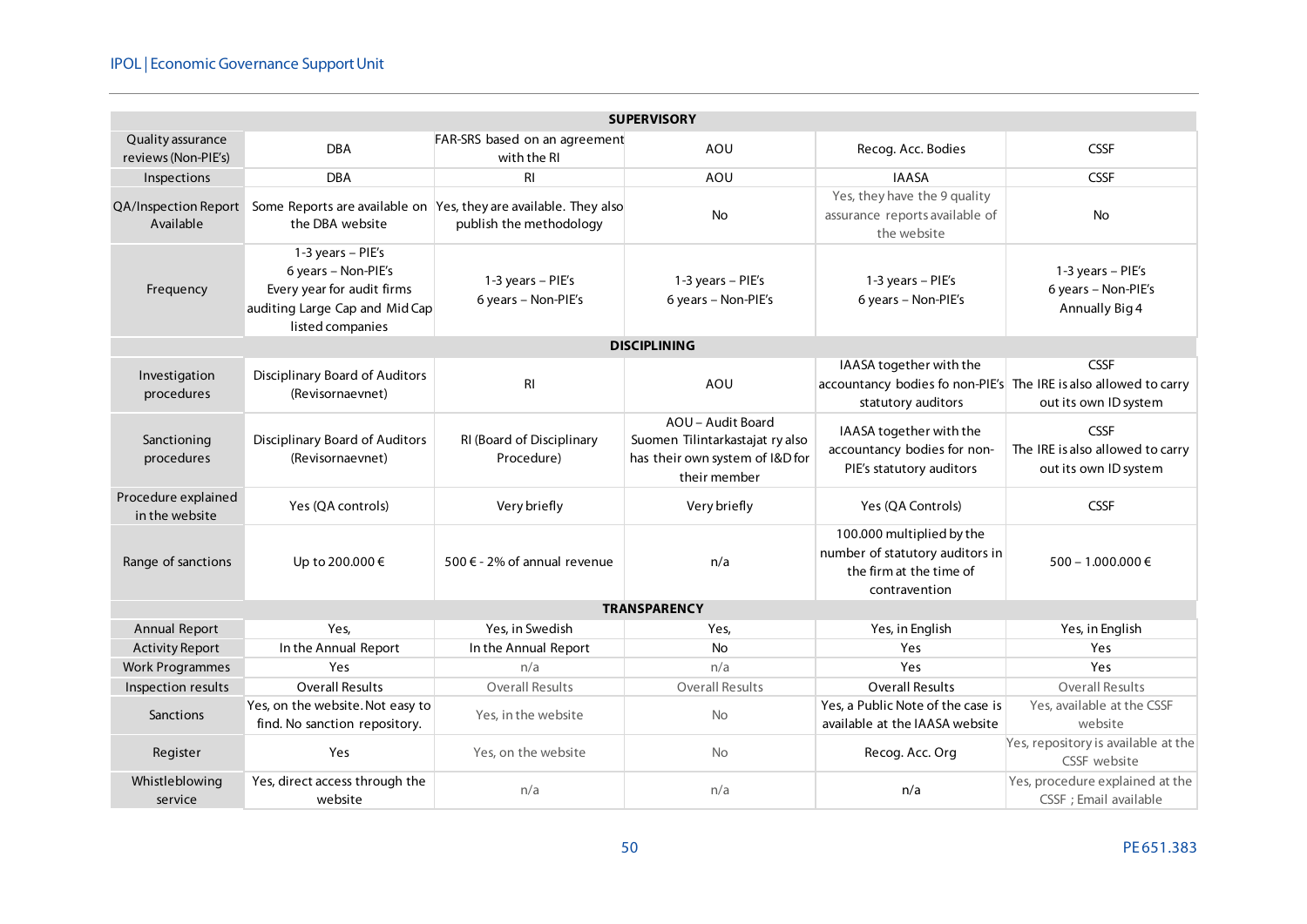<span id="page-50-0"></span>

|                                                         | Portugal                                                          | <b>Spain</b>                                                                                                             | <b>Greece</b>                                                                                 | <b>Italy</b>                                        |
|---------------------------------------------------------|-------------------------------------------------------------------|--------------------------------------------------------------------------------------------------------------------------|-----------------------------------------------------------------------------------------------|-----------------------------------------------------|
| <b>POBSA</b>                                            | <b>CMVM</b>                                                       | <b>ICAC</b>                                                                                                              | <b>ELTE/HAASOB</b>                                                                            | <b>CONSOB</b>                                       |
|                                                         | Ministry of Finance                                               | Ministry of Economics                                                                                                    | Ministry of Economics and Finance                                                             | Ministry of Economics and Finance                   |
| Latest Legislation                                      | Law 148/2015                                                      | Law 22/2015                                                                                                              | Law 4305/2014                                                                                 | Law 135/2016                                        |
| <b>Board members</b>                                    | 5                                                                 | 13                                                                                                                       | $\overline{7}$                                                                                | 5                                                   |
| Advisory committee                                      | Yes                                                               | Yes                                                                                                                      | <b>No</b>                                                                                     | <b>No</b>                                           |
| Accounting knowledge<br>across Board members            | Yes                                                               | Yes                                                                                                                      | Yes, the Deputy Chairmen must be<br>persons with broad training in<br>accounting and auditing | n/a                                                 |
| Participation of the<br>profession in the<br>governance | Yes, in the supervisory and Advisory<br>Committee                 | Yes, in the Audit Committee                                                                                              | No                                                                                            | <b>No</b>                                           |
| Funding source                                          | Self-financed                                                     | Self-financed                                                                                                            | Self-financed                                                                                 | Mixed model                                         |
| Auditors Professional                                   |                                                                   | OROC (Ordem dos revisores oficiais de   ICJCE (Instituto de Censores Jurados de SOEL (Institute of Certified Accountants |                                                                                               | CNDCEC - Consiglio Nazionale dei                    |
| Corporation                                             | contas)                                                           | Cuentas); CGEE                                                                                                           | of Greece)                                                                                    | Dottori Commercialisti e degli Esperti<br>Contabili |
| Membership                                              | <b>IFIAR/CEAOB</b>                                                | <b>IFIAR/CEAOB</b>                                                                                                       | <b>IFIAR/CEAOB</b>                                                                            | <b>IFIAR/CEAOB</b>                                  |
|                                                         |                                                                   | <b>REGULATORY</b>                                                                                                        |                                                                                               |                                                     |
| Quality assurance<br>regulatory body                    | <b>CMVM</b>                                                       | <b>ICAC</b>                                                                                                              | <b>ELTE</b>                                                                                   | CONSOB and Ministry of Economy and<br>Finance MEF   |
| Access to the profession<br>- examinations              | <b>OROC</b>                                                       | <b>ICAC</b>                                                                                                              | SOEL (oversighted)                                                                            | <b>MEF</b>                                          |
| Registration                                            | <b>CMVM</b>                                                       | <b>ICAC</b>                                                                                                              | SOEL (oversighted)                                                                            | <b>CONSOB/ CNDCEC</b>                               |
| Permanent education                                     | OROC                                                              | ICJCE (oversighted)                                                                                                      | SOEL (oversighted)                                                                            | <b>CNDCEC</b>                                       |
| Ethics standard setting                                 | OROC/CMVM                                                         | Independence is established by law.                                                                                      | ELTE (following the SOEL proposal)                                                            | <b>CNDCEC</b>                                       |
|                                                         |                                                                   | <b>SUPERVISORY</b>                                                                                                       |                                                                                               |                                                     |
| Quality assurance<br>reviews - Non-PIE's                | <b>OROC</b> (Quality Control Commission)<br>(oversighted by CMVM) | ICAC - delegates on the professional<br>corporations (ICJCE) due to the lack of<br>resources                             | SOEL- Quality Control Committee                                                               | MEF - (RGS - Ragioneria Generalle dello<br>Stato)   |
| Inspections (QA for PIE's)                              | <b>CMVM</b>                                                       | <b>ICAC</b>                                                                                                              | Quality control board (SPE) - ELTE                                                            | CONSOB                                              |
| Frequency                                               | 1-3 years - PIE's<br>6 years - Non-PIE's                          | 1-3 years - PIE's<br>6 years - Non-PIE's                                                                                 | 1-3 years - PIE's<br>6 years - Non-PIE's                                                      | 1-3 years - PIE's<br>6 years - Non-PIE's            |

# Appendix C.3. Portugal, Spain, Greece and Italy: Regulatory, Supervisory, Disciplining and Transparency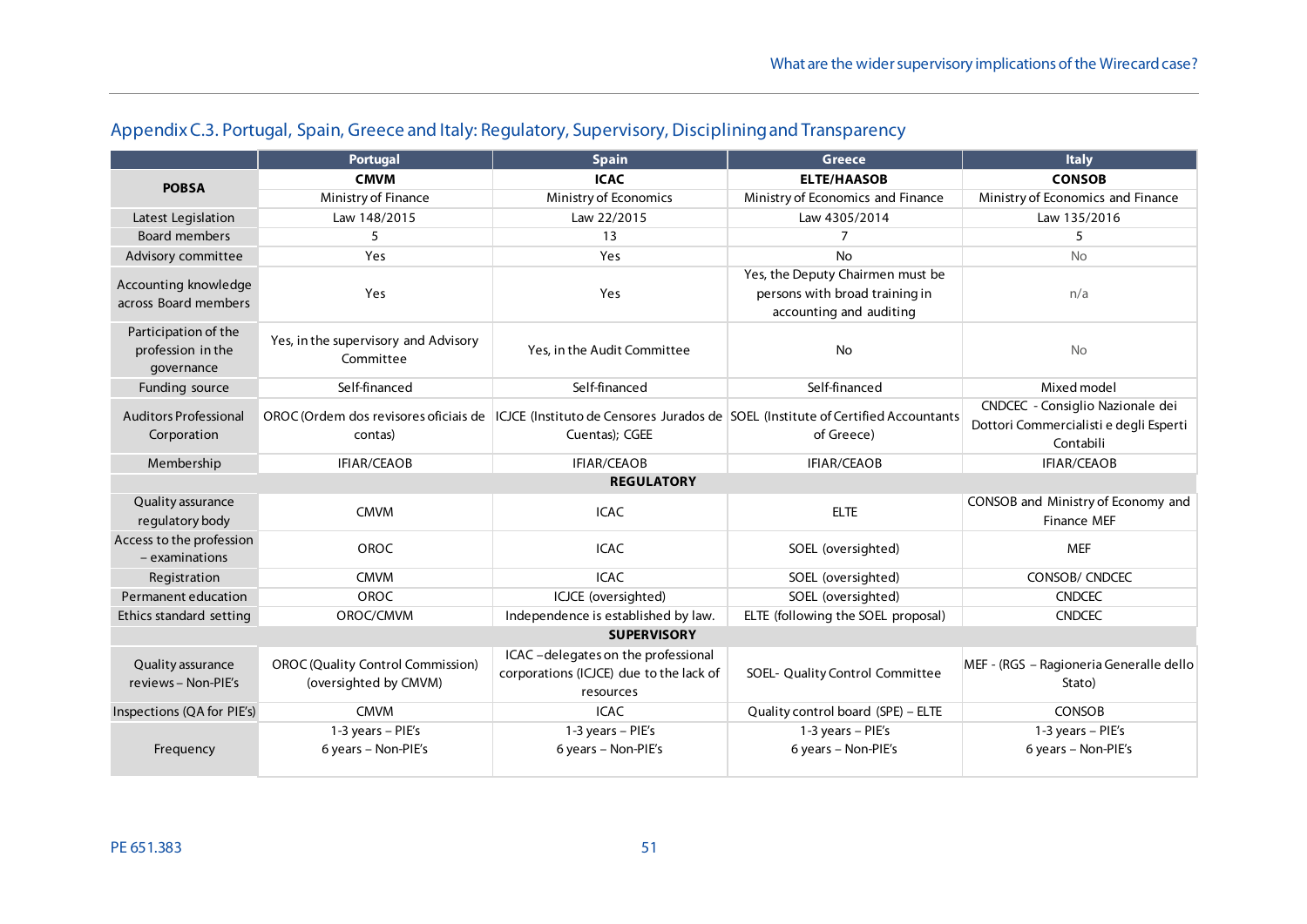#### IPOL | Economic Governance Support Unit

|                          | <b>DISCIPLINING</b>                                                                                                                          |                                                            |                                    |                                                                              |  |  |
|--------------------------|----------------------------------------------------------------------------------------------------------------------------------------------|------------------------------------------------------------|------------------------------------|------------------------------------------------------------------------------|--|--|
| Investigation procedures | CMVM and OROC for non-PIE's                                                                                                                  | <b>ICAC</b>                                                |                                    | <b>CONSOB and MEF</b><br>Overlapped with the CNDCEC                          |  |  |
| Sanctioning procedures   | CMVM and OROC for non-PIF's                                                                                                                  | <b>ICAC</b>                                                | ELTE - Disciplinary Board          | <b>CONSOB and MEF</b><br>Overlapped with the CNDCEC                          |  |  |
| Range of sanctions       | 6% of annual fees in the last financial<br>year<br>From 2.500 € Up to 5.000.000 €<br>Sanctions for PIE's engagements can be<br>increased 20% |                                                            | Up tp 100.000 €                    | $1.000/10.000 - 150.000\text{€}/500.000\text{€}$<br>Depending on Non-PIE/PIE |  |  |
|                          |                                                                                                                                              | <b>TRANSPARENCY</b>                                        |                                    |                                                                              |  |  |
| Annual Report            | Yes, in Portuguese                                                                                                                           | Yes, in Spanish                                            | Yes, in Greek                      | Yes, in Greek                                                                |  |  |
| <b>Activity Report</b>   | Yes, in Portuguese                                                                                                                           | Yes, included in the Annual Report                         | Yes, included in the Annual Report | Yes, included in the Annual Report                                           |  |  |
| <b>Work Programmes</b>   | n/a                                                                                                                                          | Yes                                                        | n/a                                | n/a                                                                          |  |  |
| OA and ID results        | <b>Overall Results</b>                                                                                                                       | <b>Overall Results</b>                                     | Overall results                    | <b>Overall Results</b>                                                       |  |  |
| Sanctions                | At CMVM website                                                                                                                              | Yes, direct access to the repository with<br>personal data | Yes, but not easily available      | Yes, Bolletino                                                               |  |  |
| Register                 | Yes, at the OROC and CMVM website                                                                                                            | Yes                                                        | Yes, available at the website      | Yes                                                                          |  |  |
| Whistleblowing service   | Yes, directly at the CMVM website                                                                                                            | Yes, through email or at any public<br>official registry   | n/a                                | n/a                                                                          |  |  |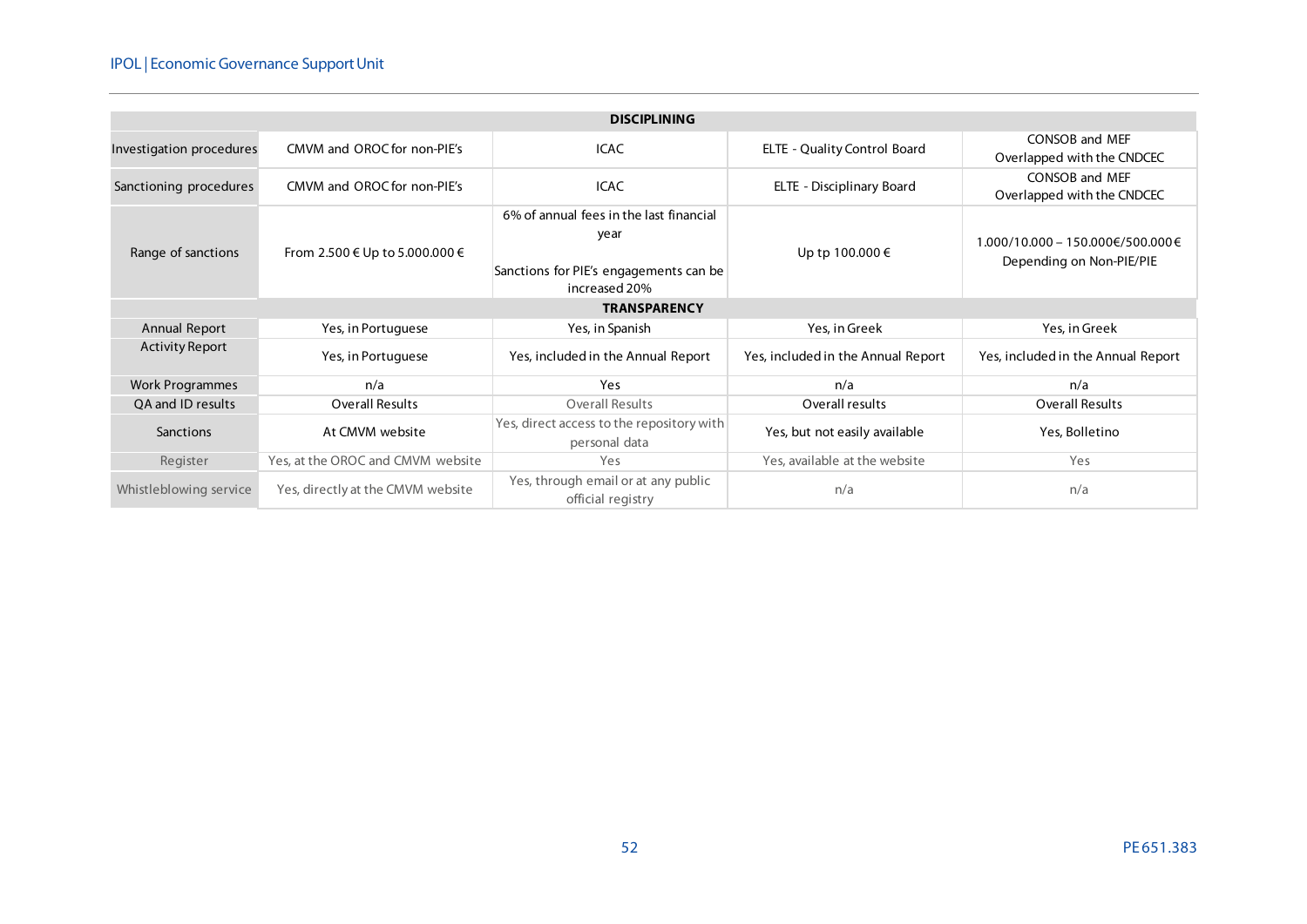| <b>Region</b> | <b>Country</b>     | Nº Staff members<br>dedicated to auditors<br>oversight | $N^{\circ}$ PIE's | PIE's/Staff | <b>Additional information</b>                                                                                                                                                                                                     |
|---------------|--------------------|--------------------------------------------------------|-------------------|-------------|-----------------------------------------------------------------------------------------------------------------------------------------------------------------------------------------------------------------------------------|
| $EU - CE$     | Austria            | 10                                                     | 203               | 20.3        | 3 out of the 10 members of the staff are inspectors.                                                                                                                                                                              |
| EU - CE       | Belgium            | 12                                                     | 309               | 25.8        | The POBSA collaborates with the professional corporations in the oversight<br>procedures for non-PIE's.                                                                                                                           |
| EU-Sca        | Denmark            | 11                                                     | 337               | 30.6        | There are 5 Inspectors for PIE's and 3 reviewers for non-PIE's; Sanctioning is<br>delegated to an independent body (Revisornævnet)                                                                                                |
| EU-Sca        | Finland            | 18                                                     | 420               | 23.3        | 11 out of the total 18 members of the staff are devoted to the auditor oversight<br>role. The sanctioning decisions are made by the Audit Board, which consist of<br>outside/non-staff experts (chair, vice-chair and 7 members). |
| EU-CE         | France             | 47                                                     | 1,720             | 36.6        | 7 members are devoted to investigations and sanctions.                                                                                                                                                                            |
| EU-CE         | Germany            | 25                                                     | 1,070             | 42.8        | 46 staff in total in 2018.35 staff members of the WPK are working in the<br>enforcement and quality assurance unit                                                                                                                |
| EU-SE         | Greece             | $\overline{7}$                                         | 254               | 36.3        |                                                                                                                                                                                                                                   |
| EU-AS         | Ireland            | 41                                                     | 751               | 18.3        |                                                                                                                                                                                                                                   |
| EU-SE         | Italy              | 19                                                     | 900               | 47.4        | The POBSA does not collaborate with the professional corporations.                                                                                                                                                                |
| <b>EU-CE</b>  | Luxembourg         | 10                                                     | 400               | 40.0        | 9 inspectors. The POBSA does not collaborate with the professional corporations.                                                                                                                                                  |
| <b>EU-CE</b>  | <b>Netherlands</b> | 45                                                     | 723               | 16.1        |                                                                                                                                                                                                                                   |
| EU-SE         | Portugal           | 14                                                     | 1,095             | 78.2        |                                                                                                                                                                                                                                   |
| EU-SE         | Spain              | 30                                                     | 1,452             | 48.4        | 20 members of the staff are devoted to the oversight activities. The other 10 staff<br>members are in the sanctioning division. Staff is 74 persons in total.                                                                     |
| EU-Sca        | Sweden             | 24                                                     | 696               | 29.0        |                                                                                                                                                                                                                                   |

# **Appendix D. Staff, PIEs and collaboration withprofessional corporations.**

<span id="page-52-0"></span>Source: CEAOB enforcement questionnaire (2019)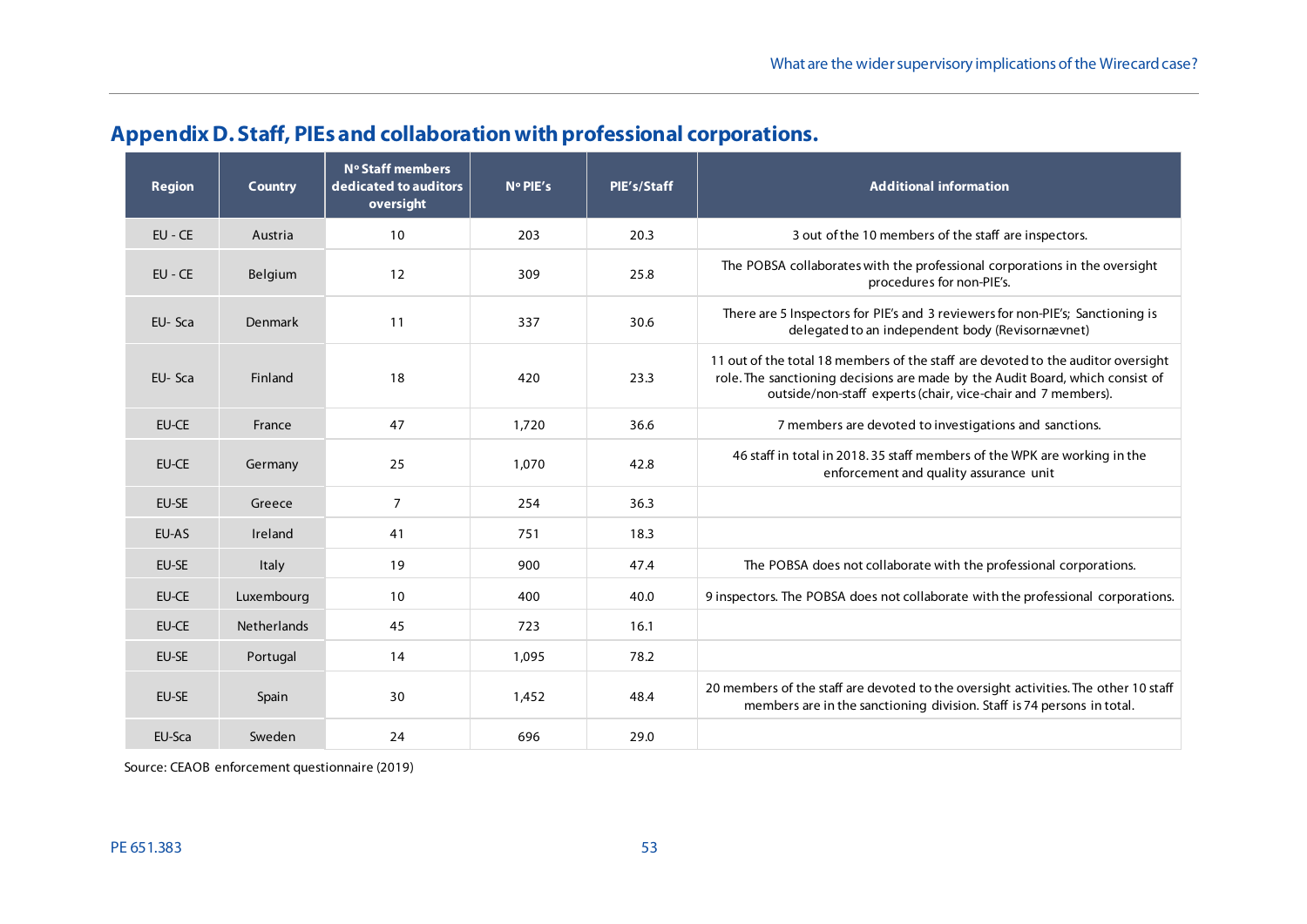# **Appendix E. Evidence on effects of public oversight on EU audit firms and companies**

<span id="page-53-0"></span>

| <b>Authors</b>                                 | <b>Sample</b>                                                                                                                                                                                                                        | <b>Main proxies studied</b><br><b>Descriptive evidence</b>                                                                                                                                                                                                                                            | <b>Relevant EU/International Evidence</b>                                                                                                                                                                                                                                                                                               |
|------------------------------------------------|--------------------------------------------------------------------------------------------------------------------------------------------------------------------------------------------------------------------------------------|-------------------------------------------------------------------------------------------------------------------------------------------------------------------------------------------------------------------------------------------------------------------------------------------------------|-----------------------------------------------------------------------------------------------------------------------------------------------------------------------------------------------------------------------------------------------------------------------------------------------------------------------------------------|
| Bishop,<br>Hermanson,<br>and Houston<br>(2013) | 171 first-time and 56 second-time<br>PCAOB inspection reports of<br>international companies (2005-2012;<br>35 countries, 1 EU, 1 EEA country)                                                                                        | Over half of the inspection reports identify audit<br>deficiencies, and two-thirds cite quality control defects;<br>related to substantive testing and failure to perform<br>sufficient audit procedures                                                                                              | 1) No effects, PCAOB acts alone or in cooperation; or legal<br>tradition:<br>2) No clear improvement from first- to second-time<br>inspections.                                                                                                                                                                                         |
| Lamoreaux<br>(2016)                            | Foreign US cross-listed companies<br>9,137 firm-year observations. All<br>foreign US client companies listed<br>(1999-2012; 47 countries, 15 EU, 2 EEA<br>countries)                                                                 | Audit quality as measured by (i) propensity to report a<br>qualified opinion; (ii) adverse opinions on internal control<br>quality; (iii) earnings management                                                                                                                                         | 1) Auditors subject to PCAOB inspection access are more likely<br>to issue qualified opinions and adverse opinions on internal<br>controls; and earnings management is lower in their clients.<br>2) Effects are weaker, but present, in jurisdictions with local<br>auditor oversight.                                                 |
| Krishnan,<br>Krishnan, and<br>Song (2017)      | Foreign US cross-listed companies<br>3,957 firm-year observations cross-<br>listed clients of inspected foreign<br>auditors from 178 inspection reports<br>(2000-2011; 22 countries, 2 EU, 1 EEA<br>countries)                       | Audit quality as measured by (i) earnings management<br>around the inspection year, and (ii) value relevance of<br>accounting numbers around the inspection report date.                                                                                                                              | 1) Lower abnormal accruals post-inspection.<br>2) Greater effect joint inspections with local POBSA (compared<br>to stand-alone).<br>3) No effect with vs. without deficiencies.<br>4) Mixed findings for value relevance.                                                                                                              |
| Aobdia and<br>Shroff (2017)                    | International companies<br>3,829 auditor-year (203,566 company-<br>year) observations, out of which,<br>1,685 auditor-year (114,248 company-<br>year) observations inspected (2003-<br>2013; 36 countries, 5 EU, 1 EEA<br>countries) | Change in audit market share after inspection and report.<br>Average inspection lasts one-two weeks. Inspection<br>report available 571 days after. Unresolved quality control<br>criticism can be made public one year after report<br>(resolved not public).                                        | 1) 16 inspections (7 reports) of EU/EAA auditors; no quality<br>control defects; audit engagement deficiencies in EAA<br>country.<br>2) PCAOB inspected auditors observe on average a 4%<br>increase in their market share following the public release<br>of their PCAOB inspection report.<br>3) No effect of local public oversight. |
| Fung, Raman,<br>and Zhu (2017)                 | International companies<br>All foreign inspection reports. Non-<br>US-listed foreign public client<br>companies audited by PCAOB-<br>registered foreign auditors (2006-<br>2011; 55 countries, 19 EU, 2 EEA)                         | Audit quality as measured by (i) financial reporting quality<br>(discretionary accruals, propensity to just meet or beat<br>earnings expectations, and accruals quality), and (ii)<br>likelihood issuing a qualified opinion.                                                                         | 1) Initial inspection improves audit quality over effect of threat<br>of inspections.<br>2) Greater effects where there are no improvements in<br>enforcement, have lower liability standards for accountants.                                                                                                                          |
| Shroff (2020)                                  | International companies not cross-<br>listed in US<br>52,329 firm-year observations from<br>countries that allow PCAOB to inspect<br>domestic auditors (2002-2014; 35<br>countries, 5 EU countries)                                  | Change in external financing frictions for non-US clients<br>(excluding cross-listed companies) of PCAOB inspected<br>auditors, compared with companies in the same country-<br>industry-year. Clients of "unqualified" inspection auditors<br>raise 11% more capital and invest 8.8% more, also have | 1) Lower effects where local POBSA is similar to PCAOB.<br>2) Effects concentrated in countries with low corruption,<br>strong rule of law, high regulatory quality. No effect of<br>strong institutional environment.                                                                                                                  |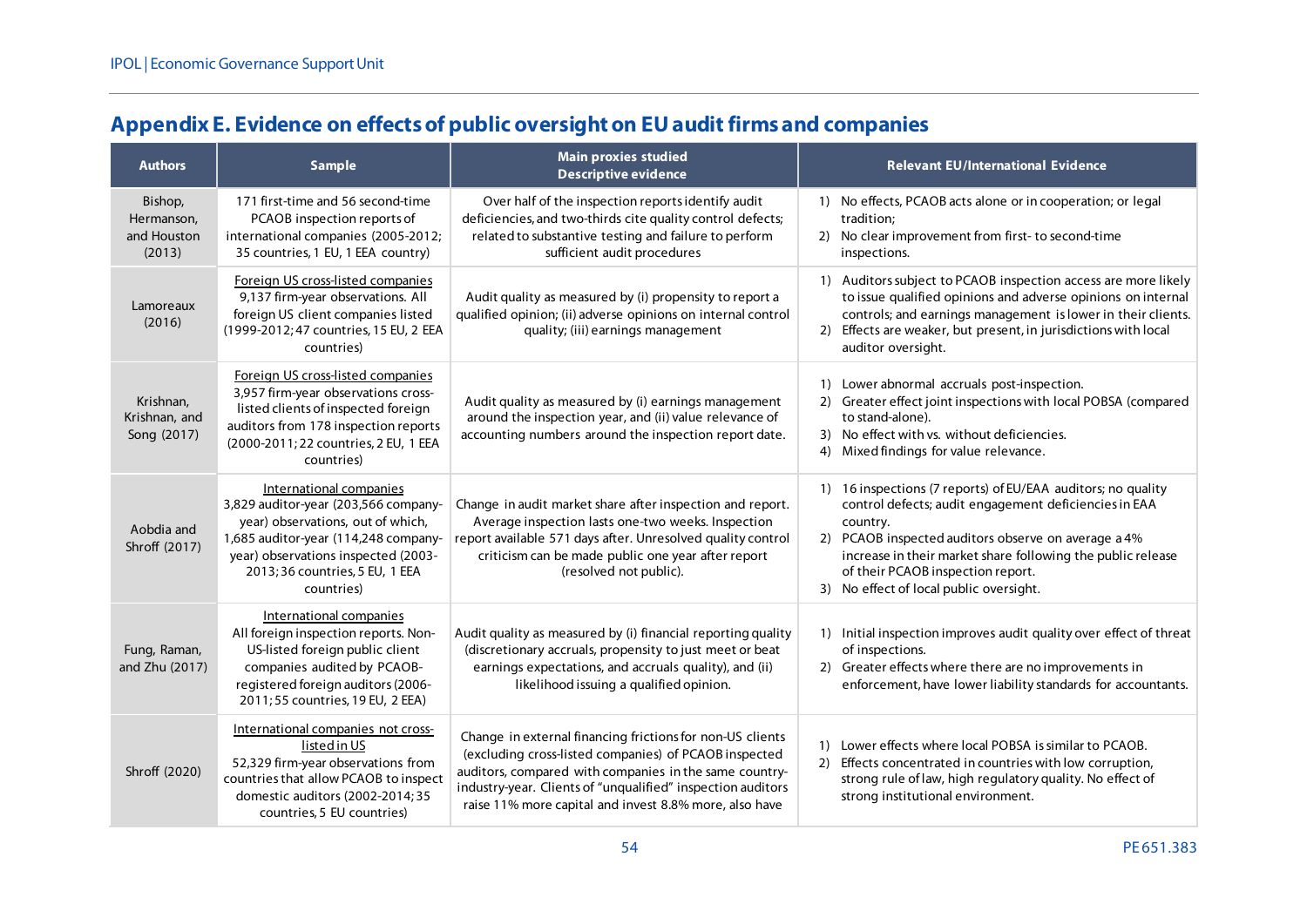|                                                                             |                                                                                                                                                                                                                                                                 | more accounting-based covenants and longer loan<br>maturities in debt contracting.                                                                                                                                                                                                                                                                                                                                                                                                                                  |                                                                                                                                                                                                                                                                                                                                                                                                                          |
|-----------------------------------------------------------------------------|-----------------------------------------------------------------------------------------------------------------------------------------------------------------------------------------------------------------------------------------------------------------|---------------------------------------------------------------------------------------------------------------------------------------------------------------------------------------------------------------------------------------------------------------------------------------------------------------------------------------------------------------------------------------------------------------------------------------------------------------------------------------------------------------------|--------------------------------------------------------------------------------------------------------------------------------------------------------------------------------------------------------------------------------------------------------------------------------------------------------------------------------------------------------------------------------------------------------------------------|
| Sundgren and<br>Svanström<br>(2017)                                         | EU companies<br>158 sanctions from Swedish Public<br>Oversight Body (2006-2009)                                                                                                                                                                                 | Audit clientele impact; Sanctioned auditors' salaries; Audit<br>firm changes in reporting behaviour (change in qualified<br>audit opinions))                                                                                                                                                                                                                                                                                                                                                                        | 1) Lower salaries sanctioned auditors, particularly in B4 firms;<br>No effect clientele (n. clients);<br>2)<br>3) No effect audit report                                                                                                                                                                                                                                                                                 |
| Carson,<br>Simmett,<br>Thürheimer and<br>Vanstraelen<br>$(2017 \text{ WP})$ | International companies<br>24,740 listed companies, 159,150<br>observations (2003-2012, 51<br>countries, 14 EU, 1 EEA countries)                                                                                                                                | Audit quality as measured by earnings management,<br>small profit reporting, and timely loss recognition.<br>POBSAs differ in (i) inspections conducted by POBSA or by<br>professional bodies under POBSA supervision; (ii)<br>frequency of inspections; (iii) disclosure of inspection<br>results (if reported, vary on whether reports provide<br>aggregated overview or identify findings at individual<br>audit firm level); (iv) ability to enforce sanctions, and have<br>oversight over enforcement process. | Earnings management decreases and timely loss reporting<br>increases for companies audited by auditors that become<br>subject to inspection.<br>Effects greater for B4 clients.<br>Effects greater when POBSA:<br>3)<br>Discloses inspection results on an aggregated manner.<br>a)<br>b)<br>Direct inspection system instead of delegated to<br>profession.<br>No clear evidence enforcement or frequency matter.<br>C) |
| Florou and<br>Shuai (2020 WP)                                               | EU vs. IFRS companies not cross-listed<br>in US<br>11,144 firm-years, 1,191 unique<br>companies from the EU (includes UK),<br>and 9,503 firm-year from control<br>countries (2000-2016; 13 EU countries,<br>7 IFRS countries without public audit<br>oversight) | Effects of POBSA inspection on auditors' compliance costs<br>as measured by audit fees.<br>Look at POBSAs: effects of human resources, cooling-off<br>periods (to avoid revolving doors) back to practice,<br>multiple sources of financing (to avoid regulatory<br>capture), inspections at both POBSA and auditor offices.                                                                                                                                                                                        | Audit fees go up by 4.1% in the post-inspection period.<br>2)<br>Effects only for POBSAs with<br>high number of inspectors over staff.<br>a)<br>cooling-off periods<br>b)<br>adopt mixed-funding model<br>C)<br>inspections both at POBSA and auditors' premises<br>d)                                                                                                                                                   |

*Notes:*

- See references for full details on the papers cited.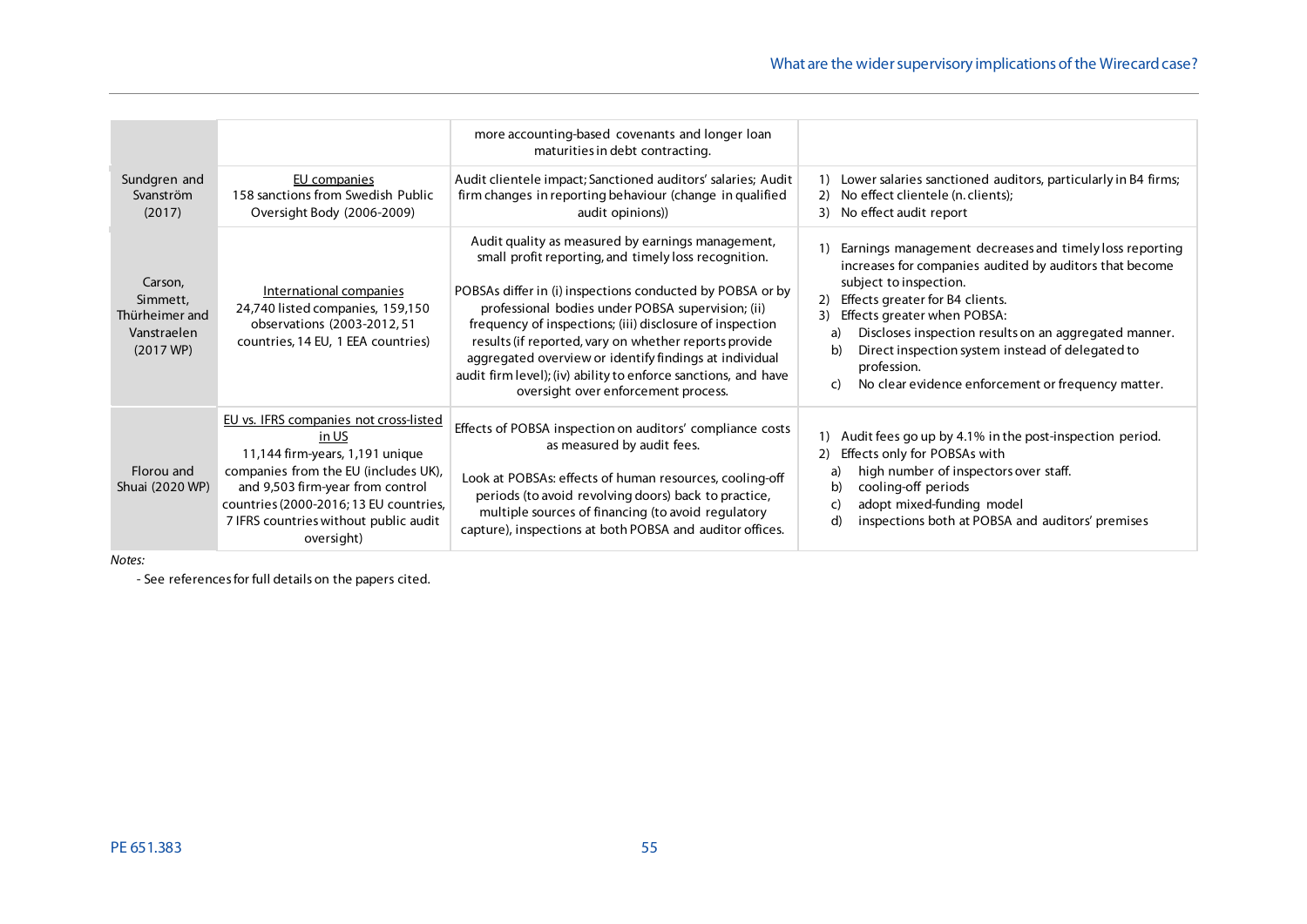# **Appendix F. Evidence on views of auditors on the public oversight system**

<span id="page-55-0"></span>

| <b>Authors</b>                                     | <b>Sample</b>                                                                                                                | <b>Main proxies studies</b><br><b>Descriptive evidence</b>                                                                                                             | <b>Main results</b>                                                                                                                                                                                                                                                                                                                                                                                                                                                                                                                                                                                                                                                                                                                                                                                           |
|----------------------------------------------------|------------------------------------------------------------------------------------------------------------------------------|------------------------------------------------------------------------------------------------------------------------------------------------------------------------|---------------------------------------------------------------------------------------------------------------------------------------------------------------------------------------------------------------------------------------------------------------------------------------------------------------------------------------------------------------------------------------------------------------------------------------------------------------------------------------------------------------------------------------------------------------------------------------------------------------------------------------------------------------------------------------------------------------------------------------------------------------------------------------------------------------|
| Daugherty and<br>Tervo (2010)                      | 146 questionnaires to US<br>audit firms on first PCAOB<br>inspection through<br>December 2007.                               | Perceptions of auditors on<br>consequences and process<br>of first PCAOB inspections<br>in smaller firms (subject to<br>inspection every 3 years)                      | 1) Doubts inspection process improves audit quality, particularly in small audit firms.<br>2) Inspection process influences small auditors' consideration to cease public audits<br>Inspections by PCAOB are not seen as an improvement over peer-review inspections.<br>3)<br>Anticipation of inspection has increased hours incurred in engagement.<br>4)<br>Inspector's findings related to quality control systems should remain confidential.<br>5)                                                                                                                                                                                                                                                                                                                                                      |
| Dowling, Knechel,<br>and Moroney<br>(2018)         | 4 interviews with regulators<br>and 11 interviews with audit<br>partners in Australia (Nov<br>2012-Mar 2013).                | Perceptions of regulators<br>and auditors on audit<br>response to oversight and<br>enforcement. Studied<br>dimensions: power, trust,<br>and compliance<br>environment. | 1) Auditor partners perceive regulators exercise their power in an increasingly coercive manner-<br>rather than collaborative-.<br>In response, firms embed checklists and other procedures into their audit process, to<br>a)<br>increase compliance visibility.<br>Box-checking is attractive "because it offers a 'regulated transparency' that gives comfort to<br>b)<br>both audit firm and regulator," but also may lead to over-reliance on check-list and failure to<br>consider other factors. Use of checklists also lead to standardized orientation, which<br>increases commoditization of the audit.<br>2) Scepticism over future greater improvements in audit quality due to the inspection.<br>3) Concern regulators interpret auditing standards different than intended by standard setters |
| Westermann,<br>Cohen, and<br>Trompeter (2019)      | 55 questionnaires and 20<br>interviews with US auditors<br>of varying rank (2012-2017).                                      | Perceptions of auditors on<br>inspections of the PCAOB<br>inspection process                                                                                           | 1) Perception that the process has improved audit quality overall.<br>2) Pressures to pass the inspection lead to undesirable work practices (e.g., excessive<br>documentation, "box ticking" approach to auditing rather than focus on substance.)<br>3) Costs of process is a de-emphasis on technical accounting knowledge.<br>Regulatory risk matters to inspectors (focus on areas of low audit risk) rather than client risk.<br>4)                                                                                                                                                                                                                                                                                                                                                                     |
| Johnson, Keune,<br>and Winchel<br>(2019)           | 20 interviews with<br>experienced US auditors                                                                                | Perceptions of auditors on<br>power and trust effects on<br>compliance                                                                                                 | Desire for "unqualified" report impacts audit procedures and quality control.<br>1)<br>2) Antagonistic perception of inspectors, in a setting with powerful regulator (PCAOB): compliance<br>driven more by 'fear' of enforcement than agreement with feedback.                                                                                                                                                                                                                                                                                                                                                                                                                                                                                                                                               |
| Ege, Knechel,<br>Lamoreaux, and<br>Maksymov (2020) | 8 interviews with PCAOB<br>inspectors and 6 interviews<br>with US audit partners.                                            | Perceptions of auditors and<br>inspectors on the<br>consequences of regulatory<br>response                                                                             | 1) Negative language from auditors in their response to inspections led to greater likelihood of<br>future inspections and restatements.<br>2) Inspectors view public disagreement as indicator of noncompliance, and included disagreement<br>into subsequent inspections, escalating penalties.<br>3) Perceptions that PCAOB did not use persuasion as a first reaction to noncompliance, potentially<br>leading to lower interaction, and a certain culture of resentment towards PCAOB.                                                                                                                                                                                                                                                                                                                   |
| Hanlon and Shroff<br>$(2020 \text{ WP})$           | 170 questionnaires to<br>inspectors, representing 27%<br>of inspection staff from<br>POBSAs in 20 countries (4 EU,<br>1 EEA) | Perceptions of inspectors<br>on how and why auditors<br>changes audit procedures<br>and quality control systems                                                        | 1) Auditors frequently or very frequently respond to feedback increasing documentation (86%),<br>conducting firm-wide training (83%), increasing audit/testing effort (64%) and scrutiny of<br>management estimates (64%) and changing audit-quality review process (62%).<br>2) Fewer auditors change compensation policies for engagement managers (12%) or partners<br>(30%), controls over auditor independence (38%), or remove lower quality partners (39%).                                                                                                                                                                                                                                                                                                                                            |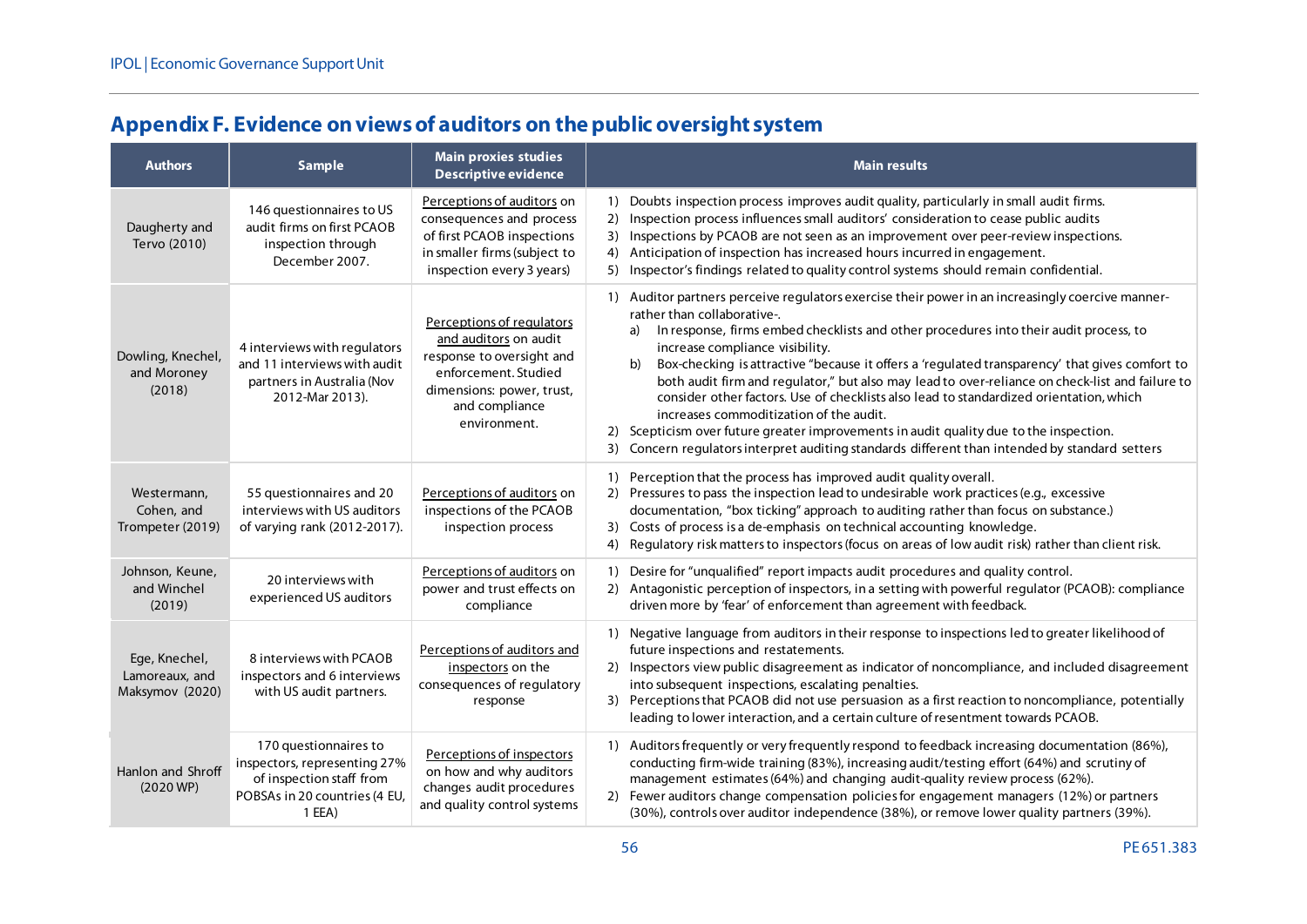|                                                                 |                                                                                    | in response to POBSA<br>inspections.                                         | 3) Desire for "unqualified" reports impact on decision to make changes.<br>The disclosure of inspection reports is perceived as one of the most important tools to induce<br>4)<br>changes in auditor behaviour, but also, incentivizes gaming the inspection process.<br>80% (76%) of the inspectors agree that POBSA inspectors have greater authority (enforcement<br>5)<br>options) than peer-reviewers.<br>Inspectors do not perceive that they are rewarded for identifying a larger number of deficiencies<br>6)<br>during inspections |
|-----------------------------------------------------------------|------------------------------------------------------------------------------------|------------------------------------------------------------------------------|-----------------------------------------------------------------------------------------------------------------------------------------------------------------------------------------------------------------------------------------------------------------------------------------------------------------------------------------------------------------------------------------------------------------------------------------------------------------------------------------------------------------------------------------------|
| Vanstraelen,<br>Schelleman,<br>Meuwissen, and<br>Hofmann (2012) | 10 interviews with audit<br>report users, 10 with audit<br>report preparers in EU. | Perceptions of users and<br>auditors on changes<br>needed to audit reporting | Users want to be able to rely on reports of the public oversight bodies to facilitate forming an<br>opinion on the quality of the auditor.                                                                                                                                                                                                                                                                                                                                                                                                    |

*Notes:*

- See references for full details on the papers cited.

- As noted in Dowling et al. (2018, p. 355), in the US, standard setting and inspection are the responsibility of one body (the PCAOB), while elsewhere, standard setting and inspection are performed by two independent bodies. In Australia it is the Auditing and Assurance Standards Board and the ASIC, respectively. This means examination of the actions of the regulator is not confounded by a standard-setting role.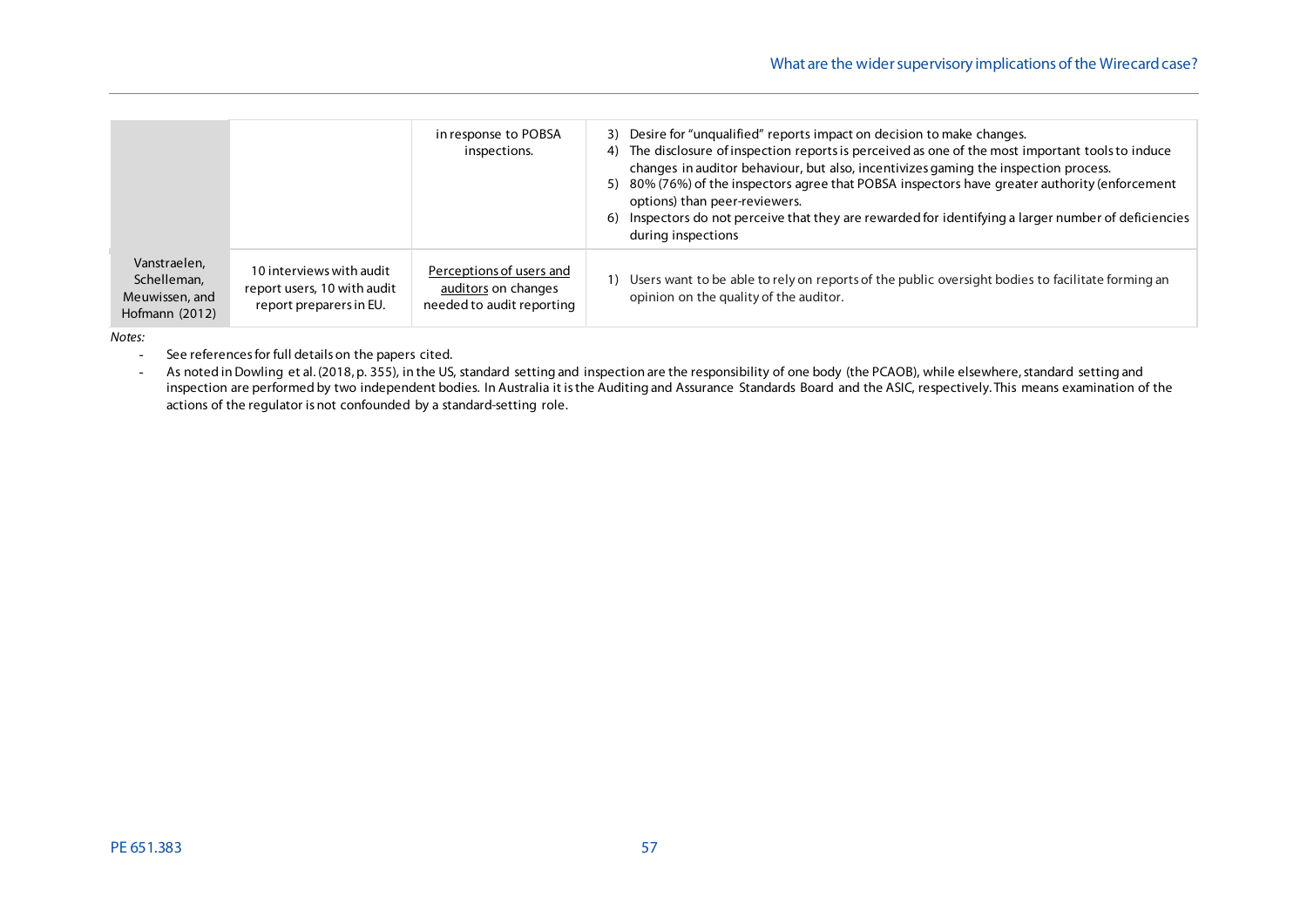# <span id="page-57-0"></span>**Appendix G. Audit Market Concentration. Number of PIEs by auditor network in the EAA, Switzerland and the United Kingdom.**

|                        | 2015         | 2016         | 2017         | 2018         |
|------------------------|--------------|--------------|--------------|--------------|
| <b>PwC</b>             | 4,809        | 3,674        | 3,554        | 3,471        |
| <b>KPMG</b>            | 4,624        | 4,226        | 3,877        | 3,567        |
| Deloitte               | 5,054        | 3,414        | 3,198        | 2,584        |
| EY                     | 3,857        | 3,540        | 2,700        | 2,479        |
| <b>Total Big 4</b>     | 18,344 (87%) | 14,854 (84%) | 13,329 (84%) | 12,101 (81%) |
| <b>BDO</b>             | 949          | 975          | 773          | 922          |
| <b>Mazars</b>          | 832          | 746          | 668          | 846          |
| <b>Grant Thorton</b>   | 502          | 509          | 431          | 435          |
| Crowe                  | 205          | 213          | 242          | 201          |
| Nexia                  | 147          | 180          | 176          | 140          |
| <b>Baker Tilly</b>     | 141          | 152          | 215          | 214          |
| <b>Total Non-Big 4</b> | 2,776 (13%)  | 2,775 (16%)  | 2,505 (16%)  | 2,758 (19%)  |
| <b>Total PIEs</b>      | 21,120       | 17,629       | 15,834       | 14,859       |

*Notes:*

- This table reports the number of PIEs disclosed by auditor network throughout the EEA, Switzerland and the United Kingdom for years 2015 to 2018. Data comes from Audit Analytics (2020), accessed online: [https://blog.auditanalytics.com/market-concentration-of-pies-an-analysis-of-transparency-report-data-2/,](https://blog.auditanalytics.com/market-concentration-of-pies-an-analysis-of-transparency-report-data-2/) accessed September, 2020.

The large decrease in the number of PIEs from 2015 to 2016 is mostly driven by Spain, due to a change that narrowed the definition of PIE.

- Data for 2019 is not tabulated, as this year is described by Audit Analytics as incomplete. The data reported for 2019 suggest a similar distribution: 81% for Big 4, and 19% for Non-Big 4.